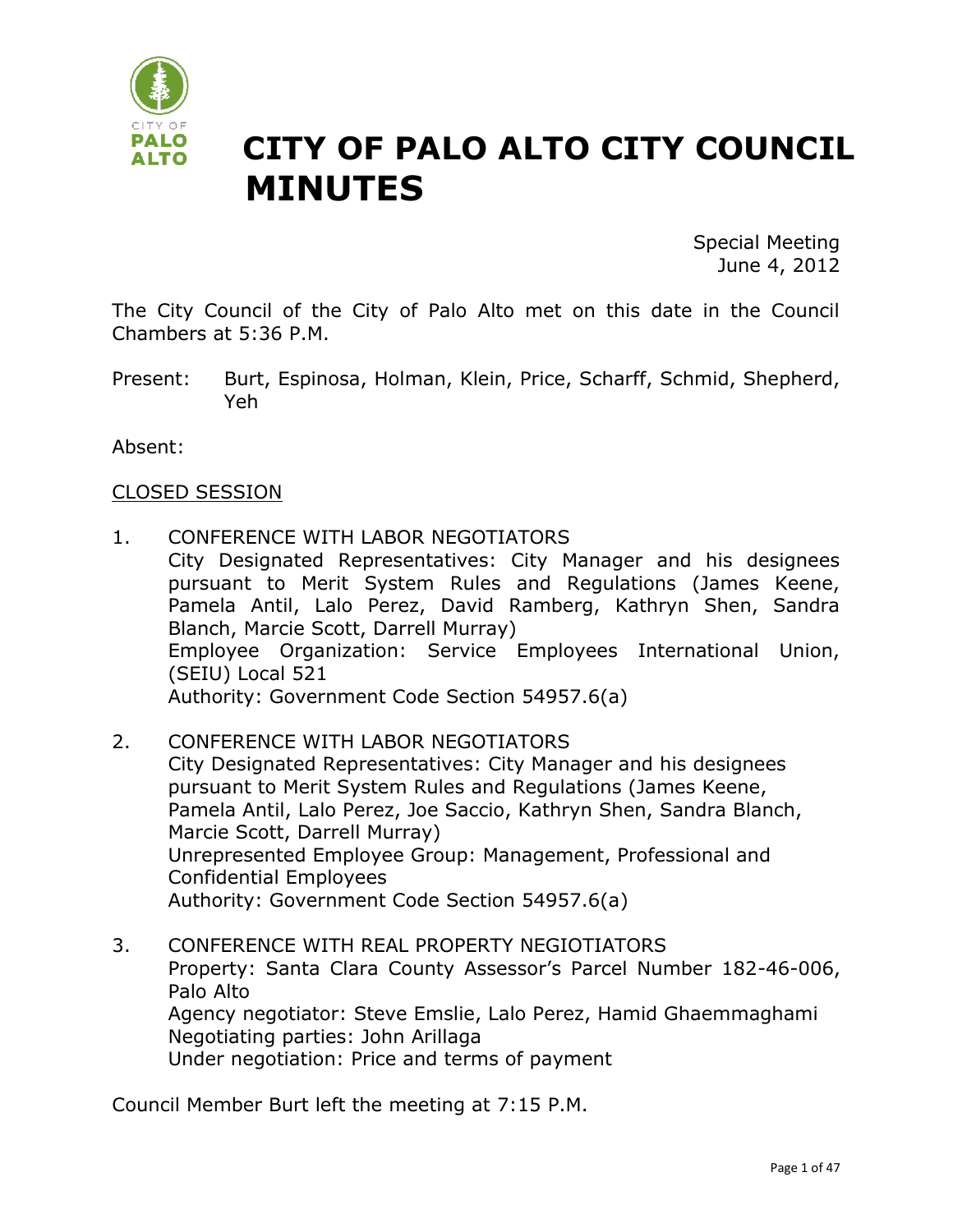The City Council reconvened from the Closed Sessions at 7:15 P.M. and Mayor Yeh announced no reportable action.

#### SPECIAL ORDERS OF THE DAY

4. Gunn High School Robotics Team Presentation

Mayor Yeh advised that the Gunn High School Robotics Team presentation would not be heard that evening because of final examinations. He stated the presentation would be rescheduled for a future date.

#### CITY MANAGER COMMENTS

City Manager, James Keene, reported that a community meeting regarding the preliminary designs of Rinconada Park had been scheduled for June 5, 2012 at 2:30 p.m. at the Lucie Stern Center, and a community meeting regarding the Magical Bridge Playground had been scheduled for June 6, 2012 at 6:30 P.M. in Room H1 at the Cubberley Community Center. He stated the Magical Bridge Playground would be a new part of Mitchell Park specifically designed for children and adults with special needs. He also reminded the public to pay attention to wildlife encounters in the open space. The Open Space Division received a number of reports that there were several aggressive, territorial coyote encounters between visitors with dogs in the west end of the Pearson-Arastradero Preserve. Because of that several trails were temporarily closed to dogs. He said that if a mountain lion was encountered to make loud noises and fight back if attacked. More information on the trail closures could be found on the Palo Alto webpage.

#### APPROVAL OF MINUTES

**MOTION:** Council Member Shepherd moved, seconded by Council Member Klein to approve the minutes of February 21 and March 5, 2012.

#### **MOTION PASSED:** 8-1 Burt not participating

#### ORAL COMMUNICATIONS

Omar Chatty said that he worked in Palo Alto and lived in San Jose. He said that the eighth person of 2012 died related to Caltrain. That was the  $24<sup>th</sup>$ person killed since the beginning of 2011 and 184<sup>th</sup> since January 1995. The latest was killed on May 30, 2012, in San Mateo. Palo Alto lost one person and Menlo Park lost two in 2012. He said that they needed to consider the future and that it would be ten years before they could replace Caltrain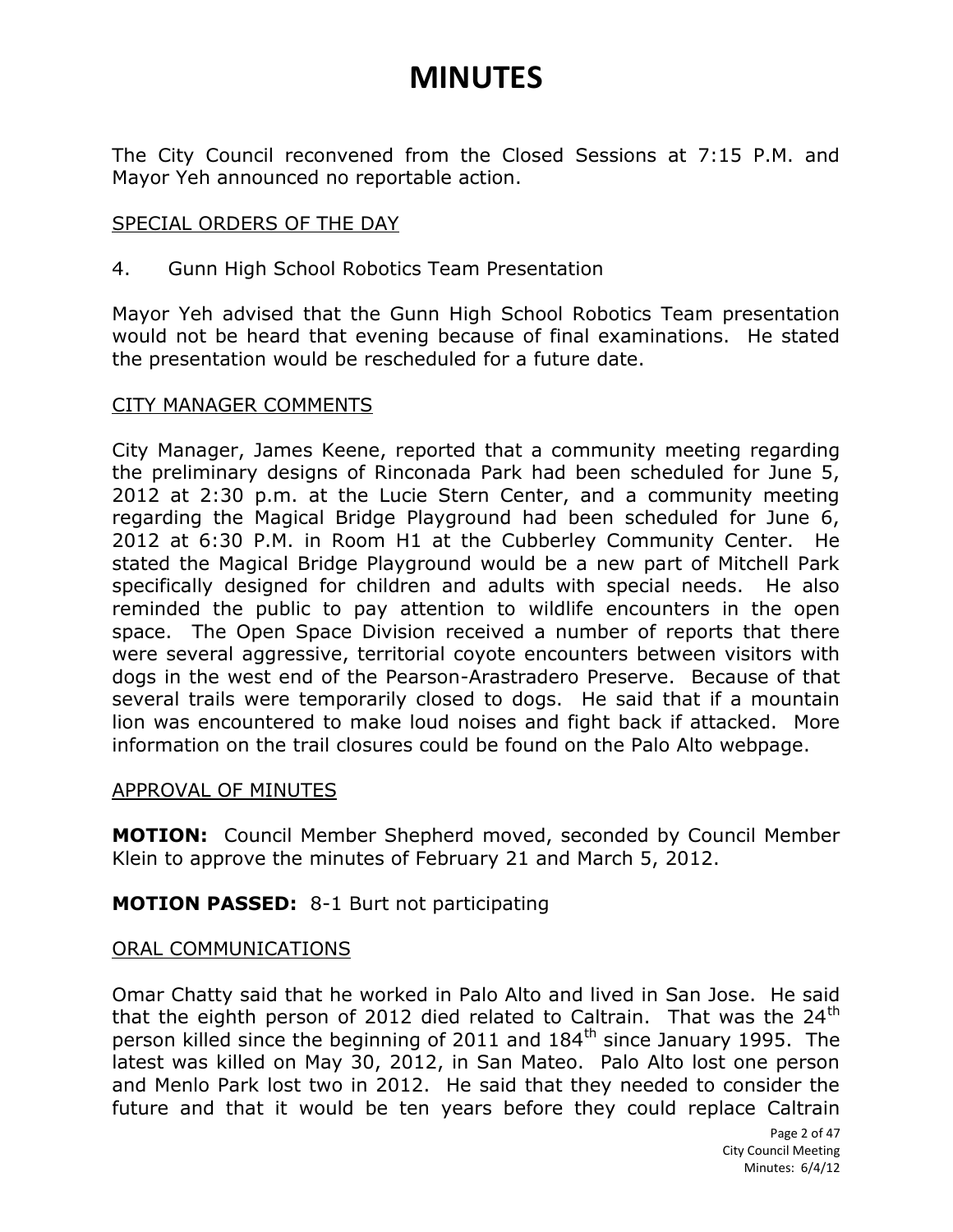stations and close the 28 mile gap. He urged the Council to consider Bay Area Rapid Transit (BART) for that 28 mile gap. He wanted the Rail Committee and other parts of the City to consider BART. BART would also reduce greenhouse gasses.

Council Member Burt returned at 7:35 P.M.

#### CONSENT CALENDAR

**MOTION:** Council Member Shepherd moved, seconded by Council Member Klein to pull Agenda Item Nos. 5, 6, and 7, to become Agenda Item Nos. 15a, 15b, and 15c respectively.

Council Member Klein registered a no vote on Agenda Item No. 9.

**MOTION:** Council Member Klein moved, seconded by Council Member Schmid to pull Agenda Item No. 10, to become Agenda Item No. 15d.

**MOTION:** Council Member Holman moved, seconded by Vice Mayor Scharff to continue Agenda Item No. 12 to June 11, 2012.

**MOTION:** Council Member Espinosa moved, seconded by Council Member Schmid to approve Agenda Item Nos. 8, 9, 11, 13-15.

Omar Chatty spoke regarding Agenda Item No. 9. He said that there was no mention of Bay Area Rapid Transit (BART) in the Agenda Item to be considered by the Rail Committee and there was no more preeminent rail system in the Bay Area than BART. He asked the City Council to include BART in its Rail Study. He stated that BART was an improvement on Caltrain.

- 5. Approval of a Contract with VOX Network Solutions for Implementation Services Relating to Installation of Avaya Telecommunications System.
- 6. Approval of Purchase Order for Acquisition of Hewlett Packard Company Network Switching Equipment.
- 7. Approval of a Contract with Radovich Crop. Dba Cal Coast Telecom for the Re-Cabling of City Facilities in Preparation for a Unified Communications System
- 8. Appointment of Paul Goldstein as the Palo Alto Bicycle Advisory Committee Representative to the Valley Transportation Authority's Bicycle and Pedestrian Advisory Committee.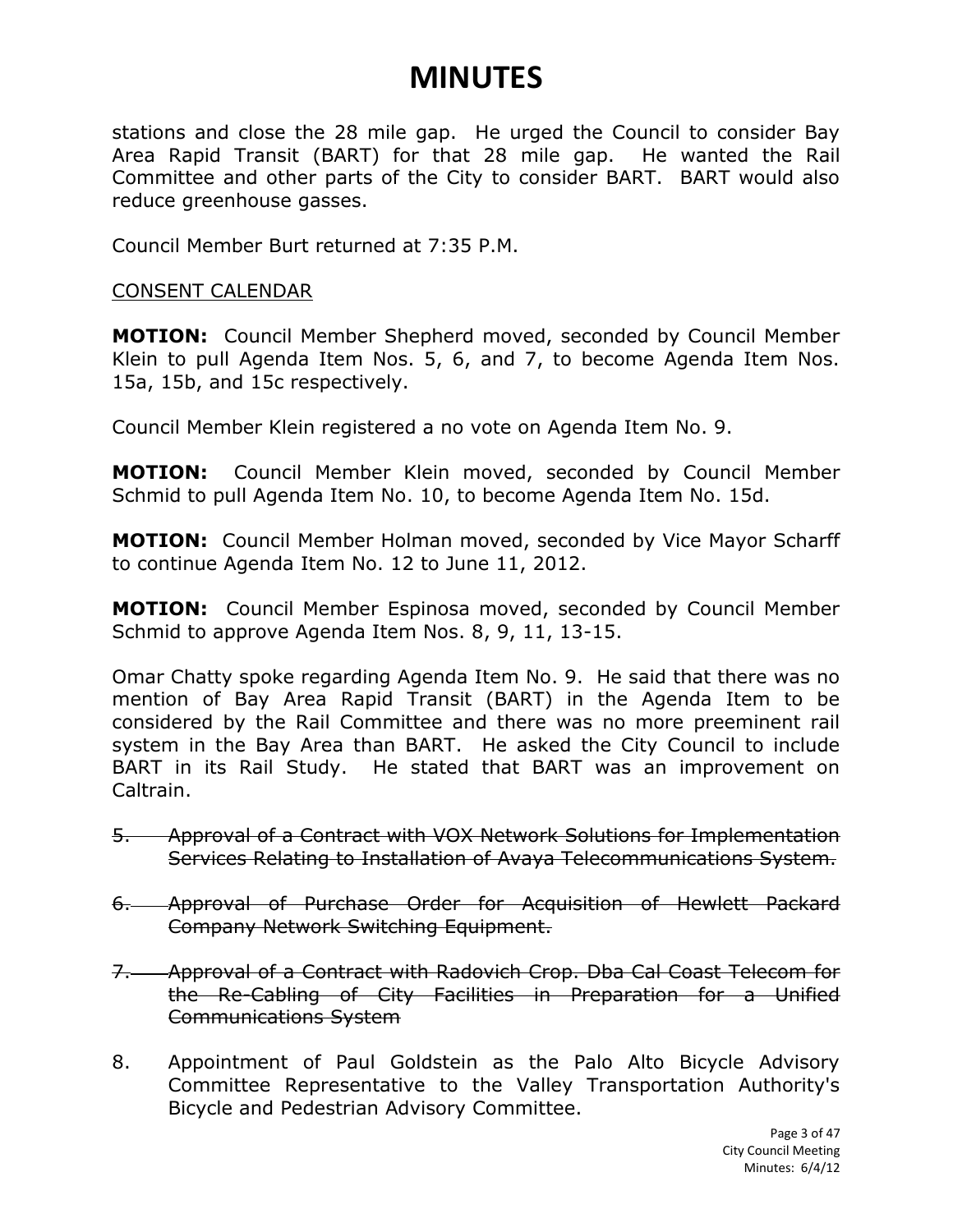9. Approval of a Contract Amendment to Extend BMS Design Group Contract (C11138343) to Extend the Term and Add \$25,000 for the Palo Alto Rail Corridor Study.

#### 10. Submittal of Mitchell Park Library and Community Center Monthly Construction Contract Report.

- 11. Approval of Amendment No. One to Agreement with Palo Alto Unified School District for the Provision of Fiscal Services by City to School District for the PAUSD 2012 Summer Enrichment Program and Provide Collaborative After-School Summer Programs.
- 12. 2nd Reading: Adoption of an Ordinance of the Council of the City of Palo Alto Amending Section 18.08.040 of the Palo Alto Municipal Code (The Zoning Map) to Change the Classification of Property Located at 335 and 355 Alma Street from CD-C(P) and CN-N(P) to PC Planned Community Zone (PC) for a Mixed Office and Retail, Four-Story, 50 Foot Tall Building (and a 70 Foot Tall Corner Tower Feature) on the Former Shell Station Site. The Project Includes Exceptions to the Daylight Plane and 35 Foot Height Limit Within 150 Feet of Residential Property. (First Reading May 14, 2012 - Passed 7-2).
- 13. Approval of an Agreement with the Town of Los Altos Hills and the County of Santa Clara for the Recovery of Two-Thirds of the Costs(\$33,334) for Improvements at Page Mill Road & Buena Vista Avenue-Moody Road.
- 14. Resolution 9255 Approving a Professional Services Agreement between the Northern California Power Agency and the Cities of Alameda, Palo Alto and Santa Clara for Electric Transmission, Generation and Regulatory Consulting Services.
- 15. Resolution 9254 Calling General Municipal Election-Tuesday, November 6, 2012.

#### **MOTION PASSED for Agenda Item Nos. 8, 11, 13-15:** 9-0

#### **MOTION PASSED for Agenda Item No. 9:** 8-1 Klein no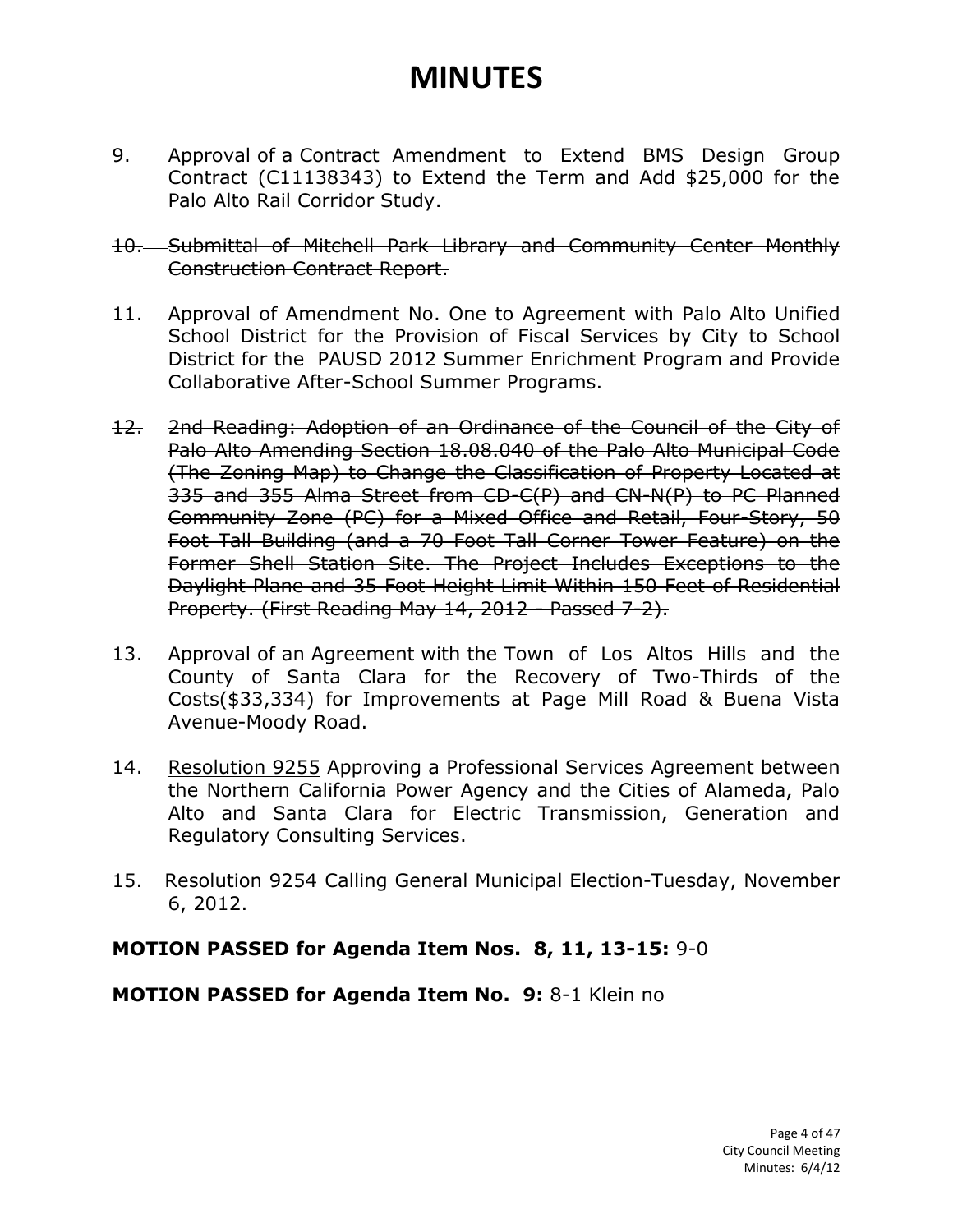#### AGENDA CHANGES, ADDITIONS, AND DELETIONS

- 15a. (Former Agenda Item No. 5) Approval of a Contract with VOX Network Solutions for Implementation Services Relating to Installation of Avaya Telecommunications System.
- 15b. (Former Agenda Item No. 6) Approval of Purchase Order for Acquisition of Hewlett Packard Company Network Switching Equipment.
- 15c. (Former Agenda Item No. 7) Approval of a Contract with Radovich Crop. Dba Cal Coast Telecom for the Re-Cabling of City Facilities in Preparation for a Unified Communications System.

James Keene, City Manager, stated it was best to take Agenda Item Nos. 15a-15c together and to lead with a presentation from Jonathan Reichental and the consultant.

Council Member Shepherd said that she knew that the phone system was in distress but the three contracts were approximately \$1.8 million and there were 850 employees so the math showed it to be quite an improvement for each desk station. She wanted to understand what it was the City was getting, upgrading, and why the technology was necessary.

Jonathan Reichental, Chief Information Officer, stated Staff was excited to propose replacement of the City's telecommunications system. The current system was 25 years old and would be replaced with a state of the art voice over IP system. The project was sizable. The City had old and aging cabling throughout many of its buildings so they were replacing cabling in 17 buildings. Some buildings did not need the cabling replaced because they were new or because they were small enough that the existing cabling was adequate. He explained that the current phone system was not adequate and that he received many complaints from Staff about how parts of the system did not function. He said that they would replace more than just telephones; they were putting in a state of the art telecommunications system that was a long term investment with significant new capabilities. They were replacing old handsets, the infrastructure, and the switches on each floor in every building. Those boxes supported the wireless future as there had to be a wired background to create a wireless network. The cost of ownership should drop the longer the City owned the system. He explained that the current system was both expensive to maintain and highly risky.

Chuck Vondra, Communications Strategies Founder, explained that Communications Strategies was a 25 year old independent communications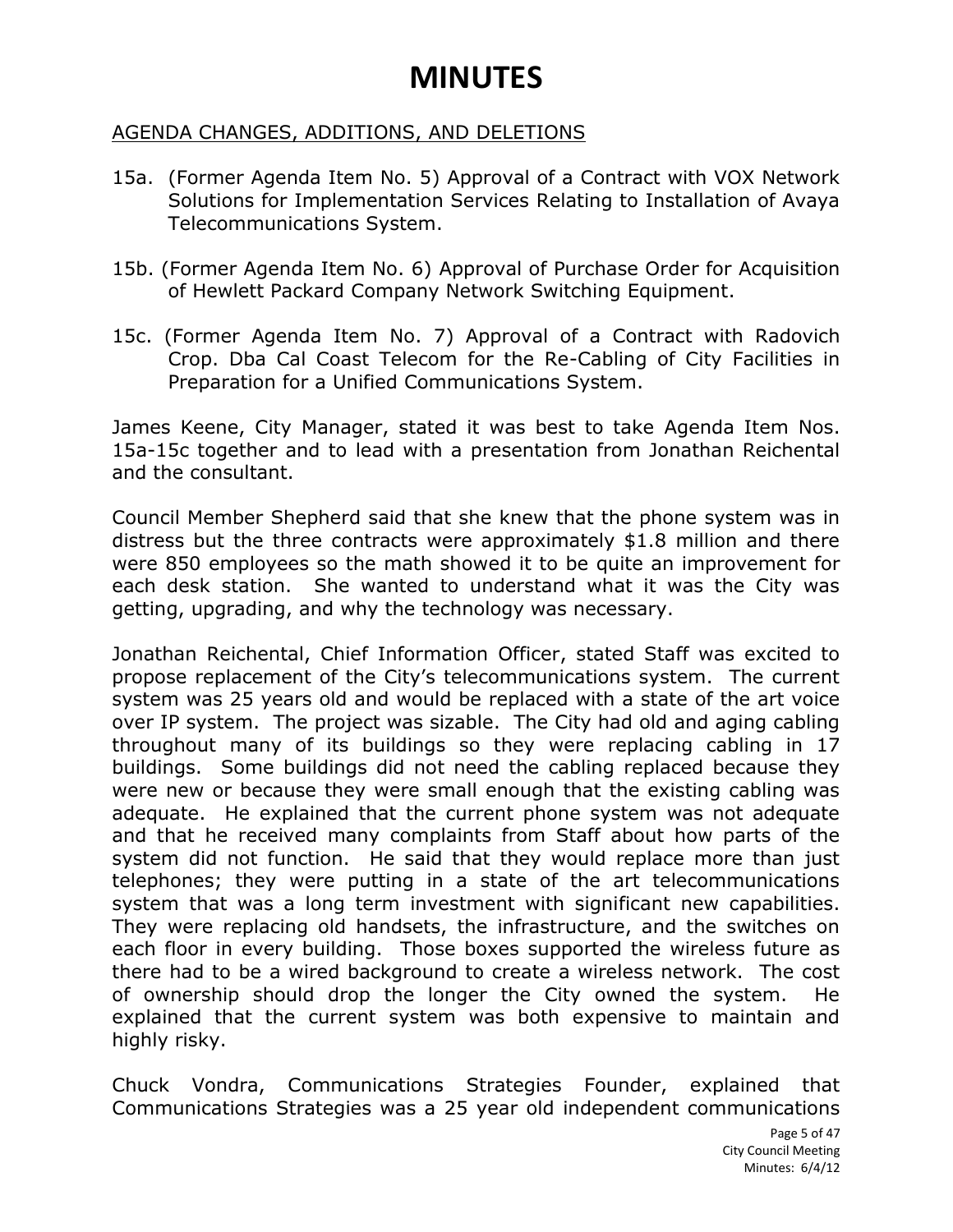company from Northern California. He said that they had worked with other California cities as well as private organizations. They had worked on the project for two years beginning with the budgeting phase where they interviewed people, inspected buildings, looked at the City's challenges, met with departmental representatives and put together the project budget. The average life of a phone system was about eight to 10 years. The City's was 25 years old so the City had tripled the life expectancy of that system. The voicemail system was even older and was so far beyond manufacturer support that they were concerned that it would not last until the project was completed. Phone systems had evolved and were now integrated with data storage and infrastructure. Palo Alto needed both new phones and a new data network. Therefore, the \$1.8 million included a phone system for everyone in the City, a new Local Area Network (LAN) infrastructure that was 100 times faster than the City's current network. The cable infrastructure was also very old and would not support current technology. The actual telephone system was approximately a third of the total cost. He stated that the project represented the total cost of ownership and included support, maintenance, hardware, and a minimum of five year but up to lifetime warranty on the components. One of the big advantages of voice over IP was the ability to have mobility or single number reach. The Utilities Department fielded many calls and would have the ability to process more calls in a more expeditious manner and with better metrics and reporting on how customers were serviced. Another advantage to the system was improved public interaction with residents. The system allowed for hot desking and integrated messaging. Voice over IP was technology that most cities were implementing.

Council Member Schmid said the Council spent a significant amount of time thinking about infrastructure and attempting to develop strategies about where the City might be in the future. He asked if they were integrating their plans on building the network, the switches, and the devices in places the City was currently in, or where the City might be in a few years. Secondly he asked if they were integrating the capabilities of the City's fiber optic network.

Mr. Vondra said that all of the network switches they would purchase would be state of the art HP LAN switches which would drive gigabyte speed, which was 100 times faster than the City's current infrastructure. He said that they did not want to replace a 10 year old system with a 5 year old system. They saw it as an opportunity to be forward thinking and build the infrastructure for an additional ten years. He stated that extra cabling would be run on each floor to anticipate the wireless access points that would be installed in the future. Part of the cost of the project was the cable need to support the City's wireless vision. They were depending on the fiber optic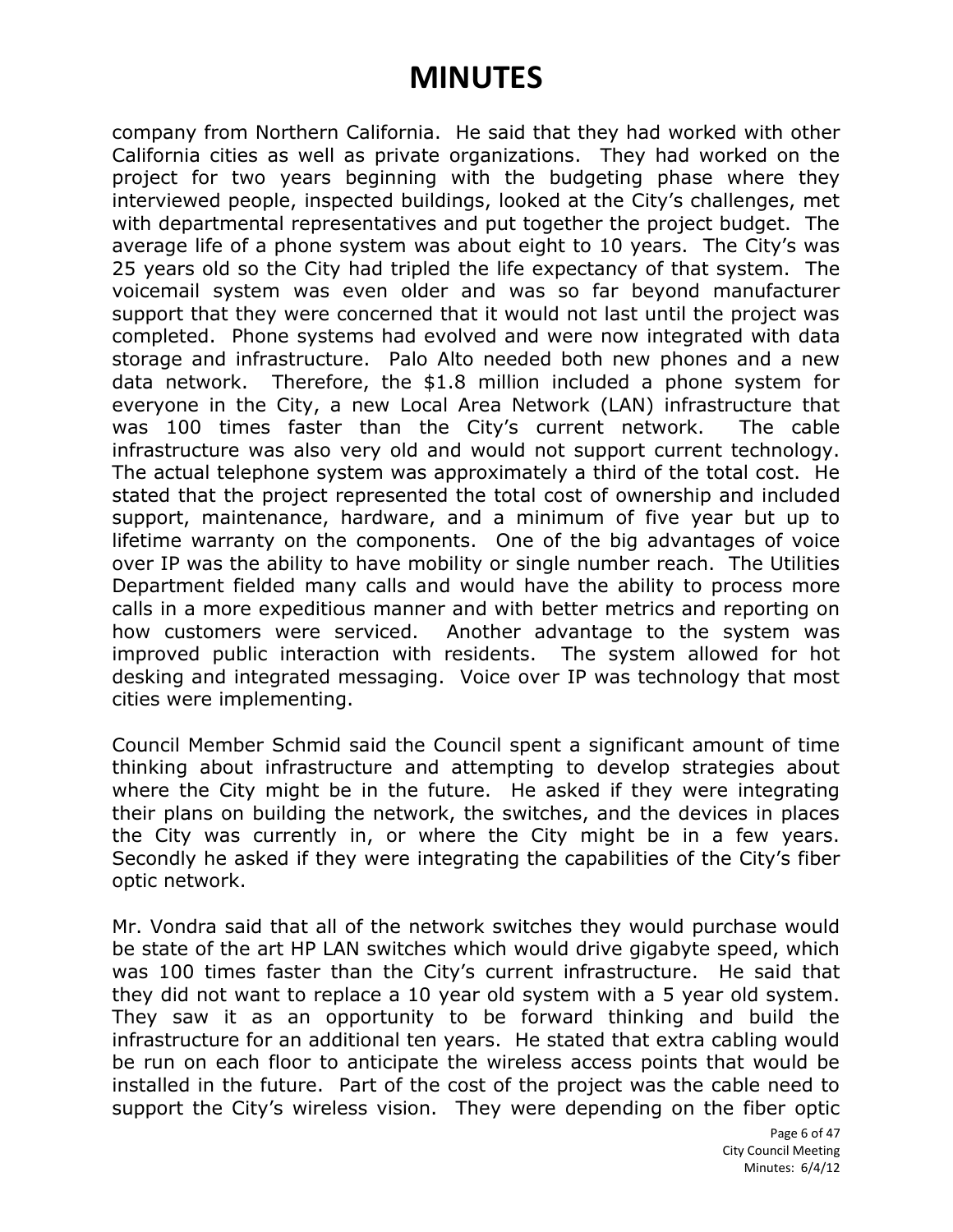network to tie the City buildings together. He explained that currently the City had leased circuits from the phone company tying together its voice service. They estimated the City would save approximately \$100,000 per year by canceling leased circuits and moving the service to the City's fiber optic network.

Mr. Reichental added that the new system ran on the same technology as the internet. Currently the City was constrained and unable to extend its telephone system or wireless. When the City expanded in the future, it would build onto the standard technology acquired through the project. He explained this was the baseline phase and they were not implementing any of the real cutting edge items immediately. Within 12 months they could implement more because the infrastructure would be in place. He said that there would be broader support for using smart phones as primary devices and seamless wireless access in City buildings. He expected that any visitor could connect on any floor as needed in the future.

Mr. Keene clarified that the project established a true network. That meant when new facilities came online they would be able to be integrated into the system. One exception was the Cubberley Complex because of the questions regarding the improvements and maintenance.

Council Member Schmid confirmed that the project would help facilitate any moves if in the future the City moved the Utilities Service Center or the Emergency Response Service to a different location.

Mr. Reichental clarified that Cubberley would receive new telephones but the cabling was not going to be replaced in the current phase of the project.

**MOTION:** Council Member Espinosa moved, seconded by Council Member Klein to approve:

Agenda Item No. 15a: to authorize the City Manager or his designee to execute contract C12144216 with Vox Network Solutions Inc., a Delaware Corporation for a total contract price not to exceed \$760,506.87 for the following items:

- 1. Purchase and implement an Avaya Voice Over Internet Protocol (VoIP) phone system.
- 2. Purchase five years of maintenance and support services for that VOIP system.
- 3. Select and execute one or more of the options listed in the contract.
- 4. Negotiate and execute one or more change orders to the contract not exceeding 10% of the contract price for additional but unforeseen work which may develop during the term of this contract, the total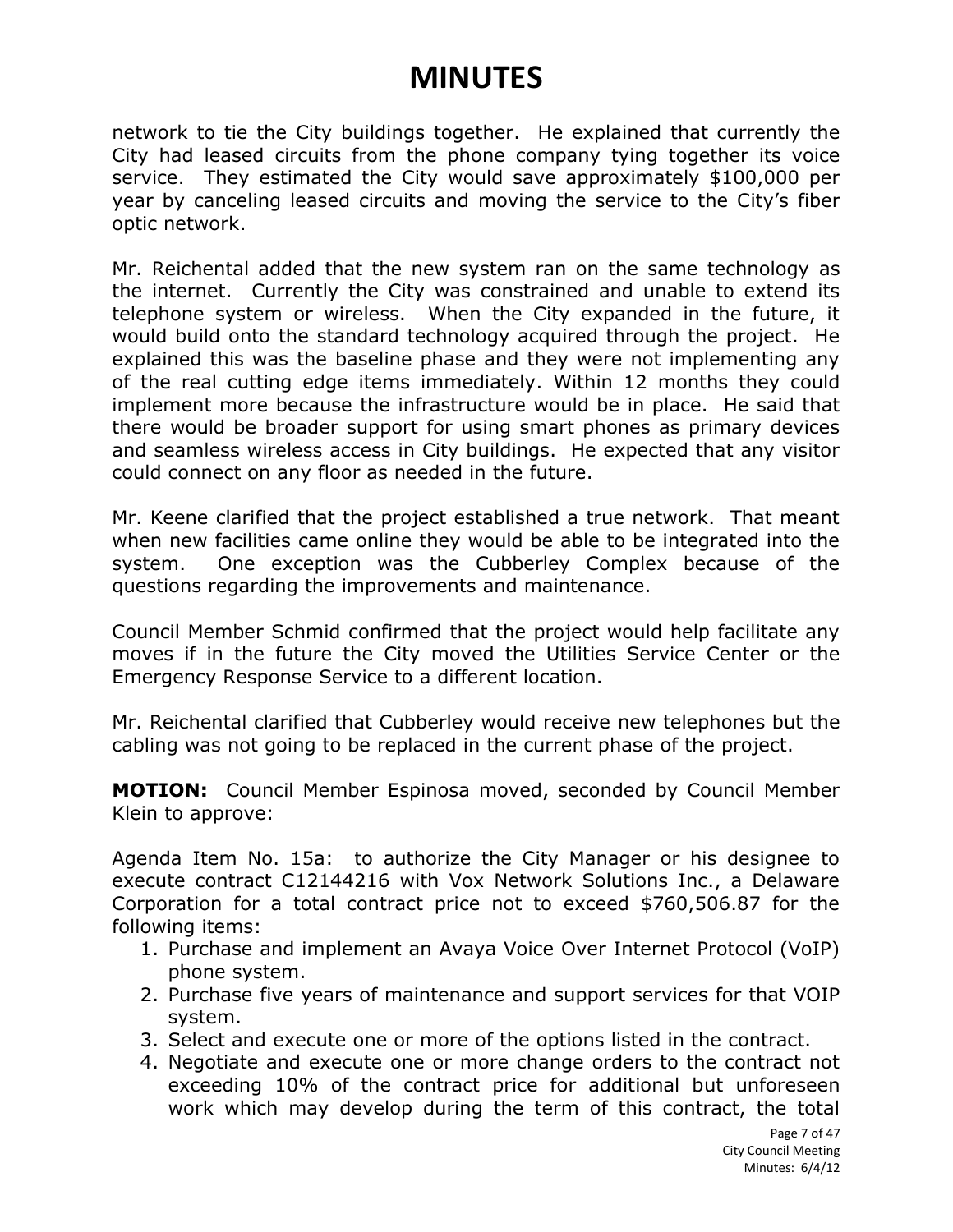value of which shall not exceed \$836,558.00.

Agenda Item No. 15b: to approve the Purchase Order with Decotech Systems, Inc., a California Corporation for the purchase of Hewlett Packard Company network switching equipment and authorize the City Manager or his designee to execute Purchase Order 4512001030 for the purchase of the equipment in the amount of \$598,867.

Agenda Item No. 15c: to approve, and authorize the City Manager or his designee to execute, contract C12144295 with Radovich Corp. dba Cal Coast Telecom for a total contract price not to exceed \$452,007 for the following items:

- 1. Install 1059 workstation location cabling, providing all necessary materials, and terminate, label, and test each of those locations
- 2. Install all necessary backbone cabling, providing all necessary materials, and terminate, label, and test each of those locations
- 3. Provide and install all necessary racks in designated equipment rooms
- 4. Remove and recycle existing station cables and associated termination hardware from each building; and
- 5. Execute one or more change orders, if any, to the contract not exceeding 15% of the contract price or \$67,800 for additional but unforeseen work which may develop during the term of this contract, the total value of the contract and change orders of which shall not exceed \$519,807.

Council Member Espinosa pointed out that the City had facilities spread out across the community and when one thought about infrastructure development it was clear that it was a monumental task to wire Palo Alto. He appreciated the clarifications and the work done. He found the project to be price appropriate.

Council Member Klein referred to the \$100,000 cost savings and asked if there were further cost savings produced by the new system.

Mr. Vondra said there were, but they were not as noteworthy as the \$100,000 previously mentioned. He said they found many cities had saved on labor costs because technicians were not needed since remote support was easy. That was an indirect cost savings that the City would realize. The ability to have cell phones tie into the wireless network saved cellular minutes. They did not spend time and money looking into the additional cost savings as the \$100,000 was the noteworthy savings.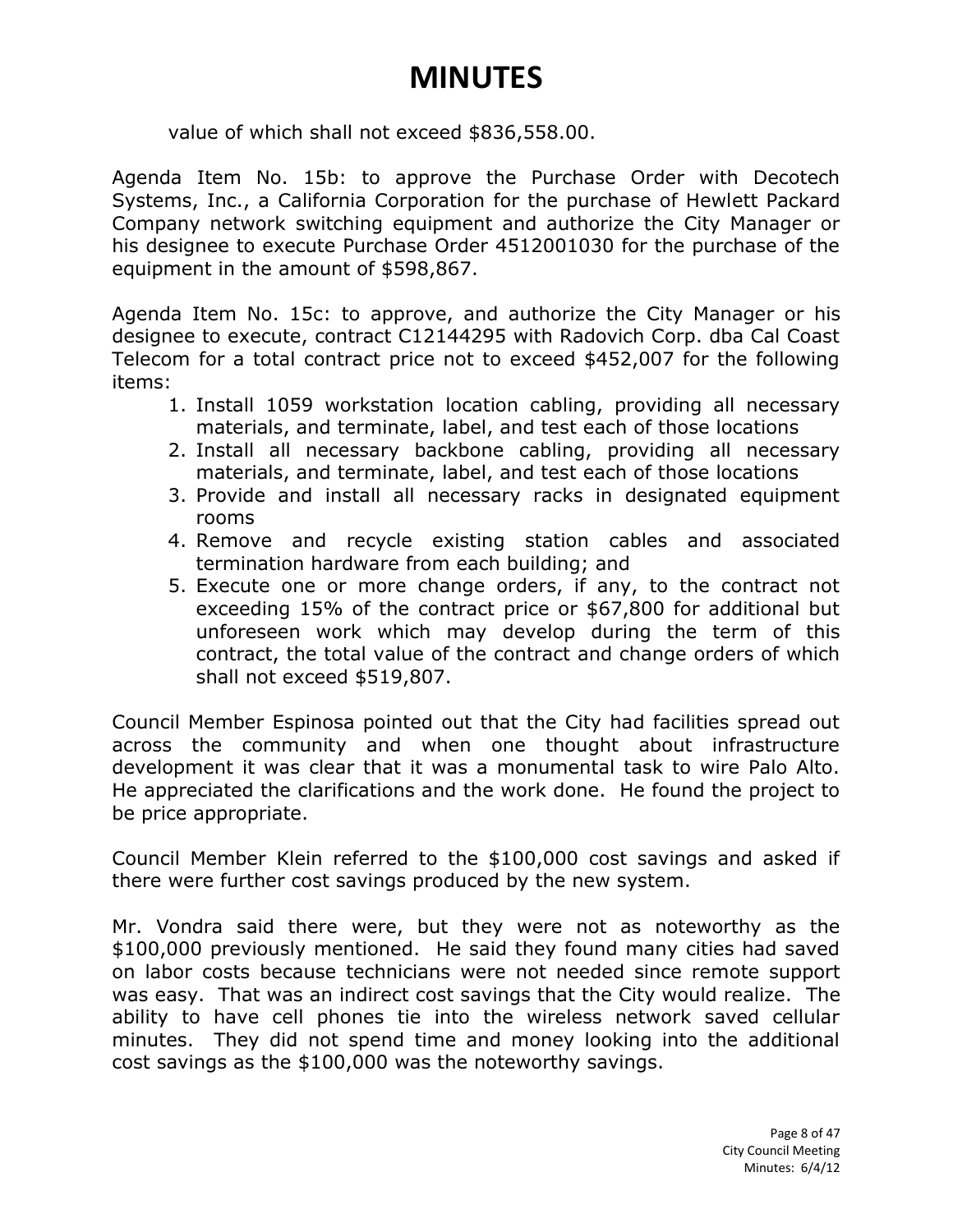Council Member Klein suggested they not use the phrase "telephone system." He stated that Agenda Item 7 referred to a "unified communications system". He thought that was appropriate and explained why the City was spending so much money.

Council Member Shepherd confirmed the switches and cabling would support items such as video conferencing.

Mr. Reichental said it would. He wanted to provide the exact number of the magnitude they were increasing the bandwidth by.

Mr. Vondra said that in many cases it would be 100 times faster. As the City's cabling was different in many buildings, it would be 100 times faster in the areas that had older cabling and 10 times faster in the areas that had newer cabling. He confirmed that the new system was designed to support high definition video, voice, data, high speed data, and image transfer.

Council Member Holman asked for examples of things the new communications system could do at the Development Center that they could not currently do.

Mr. Vondra said that the Planning Department generally worked out of the office and reaching those Staff members would be much easier under the new system. He said that someone could call a Planner's number and the Planner could direct his phone to ring his cell phone or wherever he was working. The Planning Department would be more mobile and more effective in terms of their communications.

Mr. Keene said that as the City moved toward more CAD design, plan review, online plan submittal, and other similar things it would be important for the City to maintain that infrastructure. He said that they had people in other buildings involved in plan review and the new system would allow them to send more volume of data and graphics for development project review.

Mayor Yeh said he was excited about the project moving forward and assuming passage he hoped it moved forward quickly.

#### **MOTION PASSED:** 9-0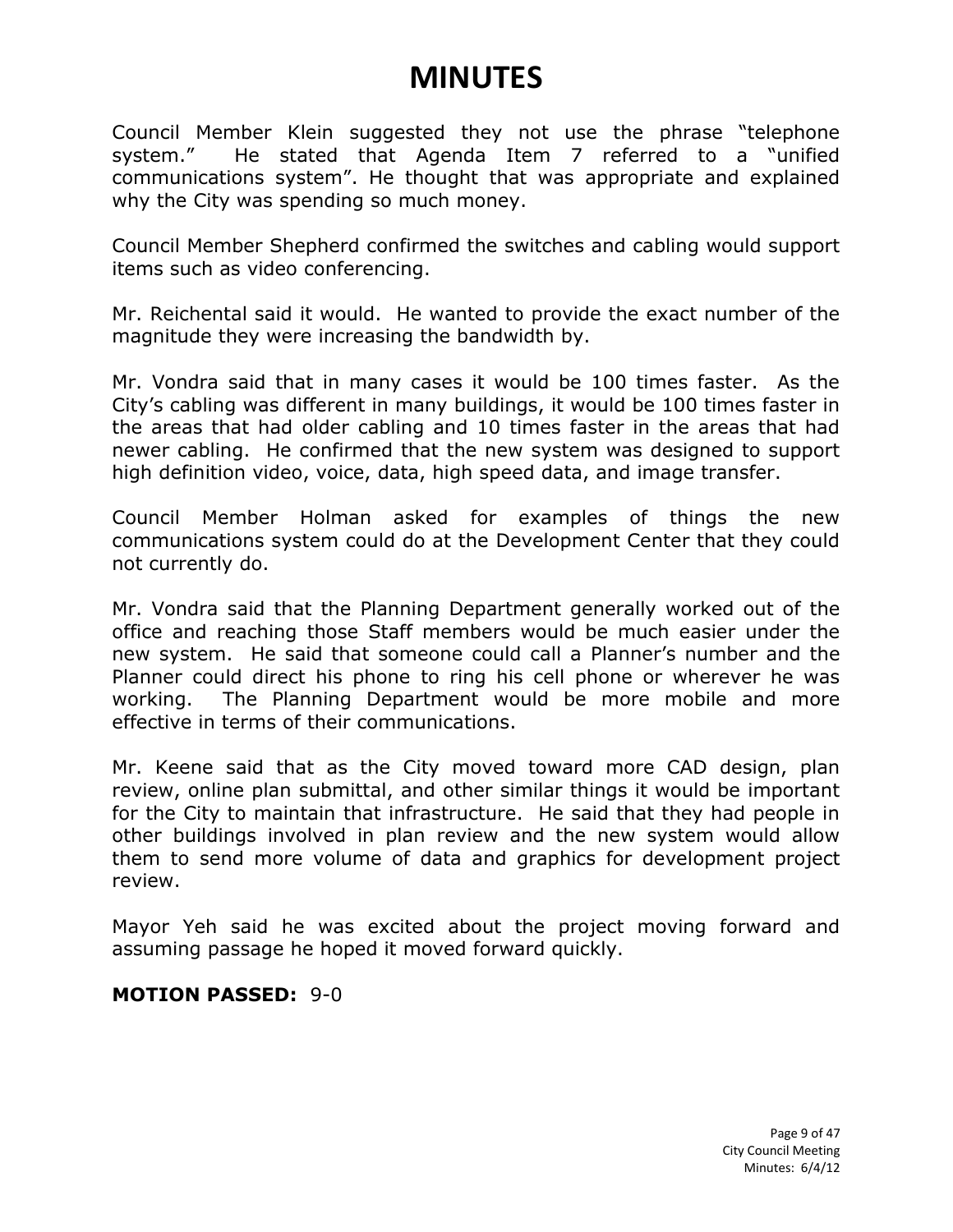15d. (Former Agenda Item No. 10) Submittal of Mitchell Park Library and Community Center Monthly Construction Contract Report.

Council Member Klein stated he had numerous concerns and questions that were outlined in an e-mail. He also discussed those concerns with the City Manager and Staff earlier in the day and invited Mr. Keene to speak prior to asking his questions.

James Keene, City Manager, provided a report requested by the Council. He noted that the Staff was not able to deal with every issue the City had faced in the report and that some of the discussions would require a closed session with the City Attorney due to pending litigation. They had previously scheduled a Closed Session for July 2, 2012, and Staff was working with outside consultants and the City Attorney for a session on June 18, 2012. He said that the Mitchell Park Library and Community Center construction began in September 2010 with a contract completion date of April 29, 2012. In 2011 there were a series of issues that were previously reported to Council, including subcontractor coordination issues, exterior wall framing, enhanced building insulation and waterproofing, all of which led to construction delays. Staff's last report to Council estimated the completion would be late 2012, which was a delay of six to eight months over the originally contract completion date. Since that report the contractor Flintco and its subcontractor Fast Glass fell further behind on installing windows and weatherproofing the building. As noted in the monthly report, the contractor's most recent estimate of building completion was May 2013, which was a full year past the original contract competition date. Staff was working hard to minimize further delays, but they had revised their estimated completion date to be consistent with the contractor. He estimated the facility would open to the public in spring 2013. Staff wanted to emphasize to the Council and the public that there had been significant delays and that the City was displeased with the contractors performance to date. The City had scrutinized all expenditures and requests for additional time extensions. The latest report showed the activity and response on behalf of the City as it related to change order requests by the contractor. The building was complex in design and its incorporated potential for reaching the highest level of sustainability ranking Leadership in Energy and Environmental Design (LEED) Platinum had contributed to the challenges on the project but the City's contractor and consultants bore the responsibility. He said that it was a complicated problem which he expected to be resolved in mediation or arbitration following completion of the building. The City Attorney had brought in a legal team with experience in construction litigation to ensure the City's legal and financial interests were preserved. One of the challenges Staff had in reporting was that they used standard industry measures on tracking project completion and the latest report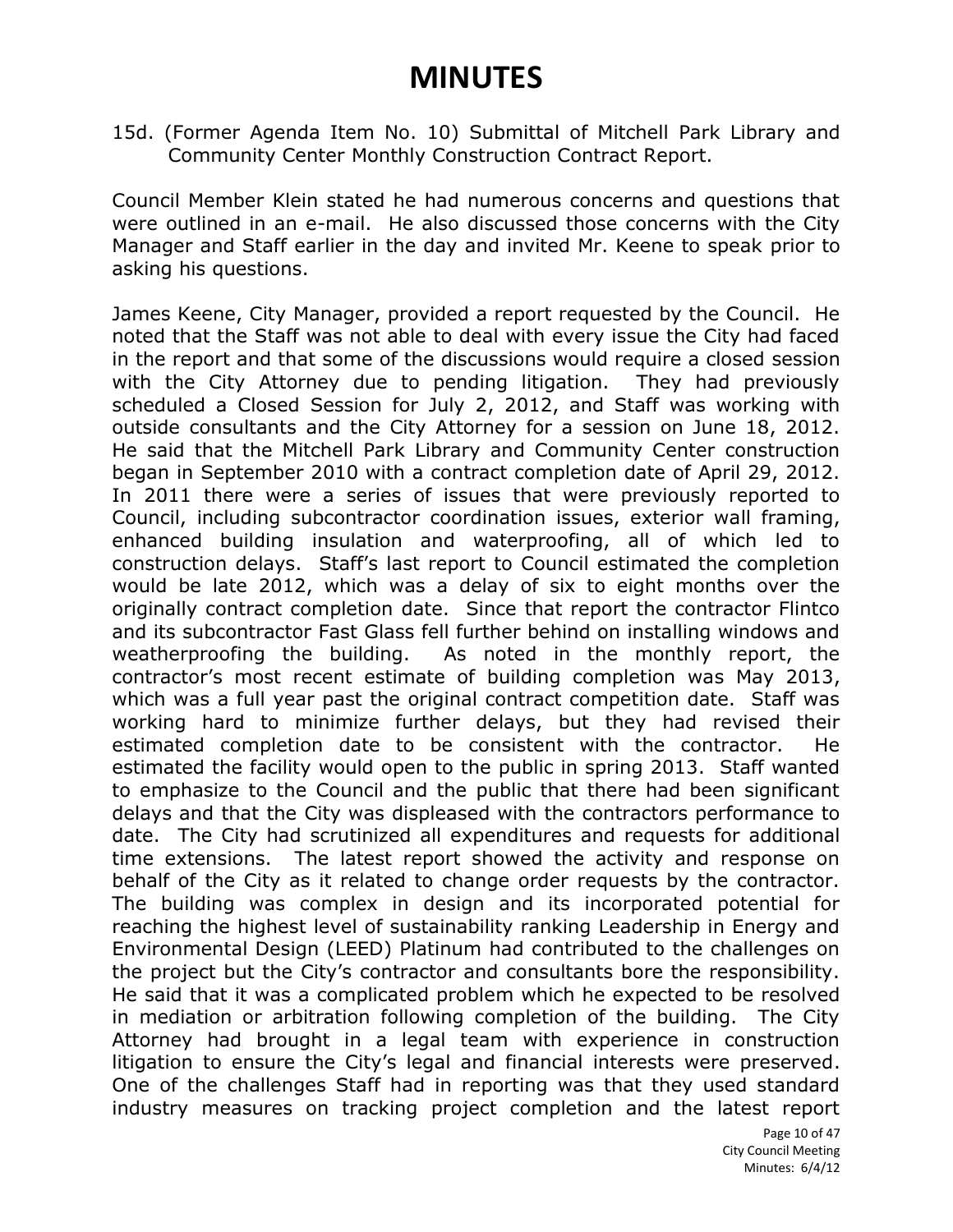stated the building complex was 72 percent complete. That calculation was based on the amount of money that the City spent as a percentage of the contract amount, which was a standard industry measure for computing completion percentages. He said that they could also compute it based on the amount of time which had past as a percentage of the contractor's current estimated completion date, which put the project at 65 percent complete. He stressed that those numbers were variable and what was important was focusing on cost and completion. Staff's primary focus was building completion. Once that was achieved, the focus would shift to further determining the level of responsibility each of the City contractors and consultants bore for the delays and associated costs. The Council had raised concerns about the schedule and sharing the status with the public. Staff felt that an estimate of spring 2013 completion was a good estimate even though it was a year past the contracted date.

Molly Stump, City Attorney, said that they would hold a Closed Session and that would be the best forum for the Council to be briefed on the relative risks and responsibilities in what really was a pre-dispute or dispute mode that the project was progressing under. Staff could answer initial questions but wanted the Council Members to note that the Closed Session was available shortly for a full briefing from a litigation risk perspective.

Mr. Keene added that depending on the nature of Council's questions they could defer to the Closed Session. They wanted the contract attorneys and other professionals who were assisting the City with the matter present to meet with Council, which was why they were now targeting June 18, 2012.

Council Member Klein said that he understood the purpose of Closed Sessions, but thought they were limited to those situations to protect the City's legal interests. He hoped the City Attorney would act as a referee if any members of the City Council or potential answers from Staff would potentially harm the City legally. He thought they needed to be open with the Public as it was their money. The City and Council were supposed to be good fiduciaries for it and the public deserved to hear as much information as possible. He said that a Closed Session was fine, but that it was not a substitute for what he thought they needed to have now, which was more detail on the project in a public forum. The Staff Report referred to upcoming events and listed the Exterior Wall Dry in & Finishes for the Teen Center May  $16^{th}$ , Community Center June  $1<sup>st</sup>$ , and the Library June  $7<sup>th</sup>$ . He asked if those dates were on target.

Phil Bobel, Assistant Public Works Director, explained the term dry in meant the building was fully weather protected. Because of a heavier than expected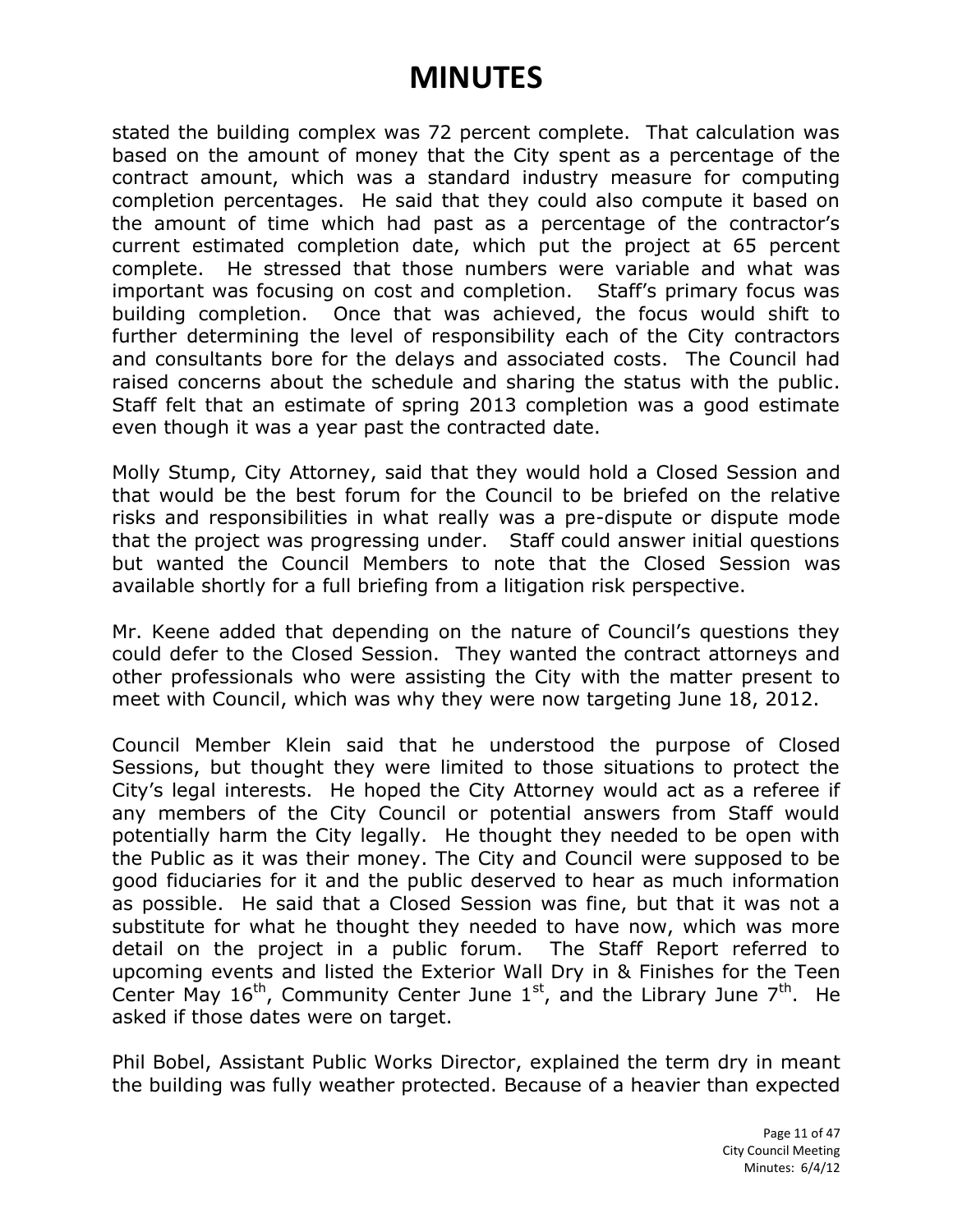rainy season those dates had not been met the windows were not fully in place.

Council Member Klein asked what the current status was.

Mr. Bobel said a situation with the subcontractor Fast Glass and the contractor's inability to manage the situation led to a delay of three to four months in window installation.

Council Member Klein asked if new dates had been set.

Mr. Bobel said there were and stated that was what they were currently focusing on with the contractor. The latest date agreed upon was July 17, 2012 for full dry in and the starting of sheetrock installation. He said that was not included in the report as it was just decided.

Council Member Klein asked if the same subcontractor was scheduled to do the work in mid-July.

Mr. Bobel said yes, that the same subcontractor was scheduled to put the windows in. That had to be done prior to July  $17<sup>th</sup>$ .

Council Member Klein said on Page 210 of the Council packet it stated that the contractor planned to ask for a one year extension. He asked if Mr. Bobel could speak to the timeframe, the incentive for the City to agree, and Staff's attitude toward the request.

Mr. Bobel apologized and explained it was loose language. There was no document from the contractor called an extension request. The City had a contract with the contractor which specified that the construction would be complete on April 29, 2012. The latest schedule from the contractor said the building would be complete in May 2013, which was just over a year beyond the contracted date.

Council Member Klein said that Page 210 in Council's packet contained something called "Mitchell Park Library and Community Center Management Summary March/April 2012" and the last line said, "Contractor plans to ask for one year extension." He confirmed that was the same thing Mr. Bobel had just described.

Mr. Bobel said yes. He stated the contractor owed the City monthly schedules and what he referred to was the latest schedule the contractor submitted.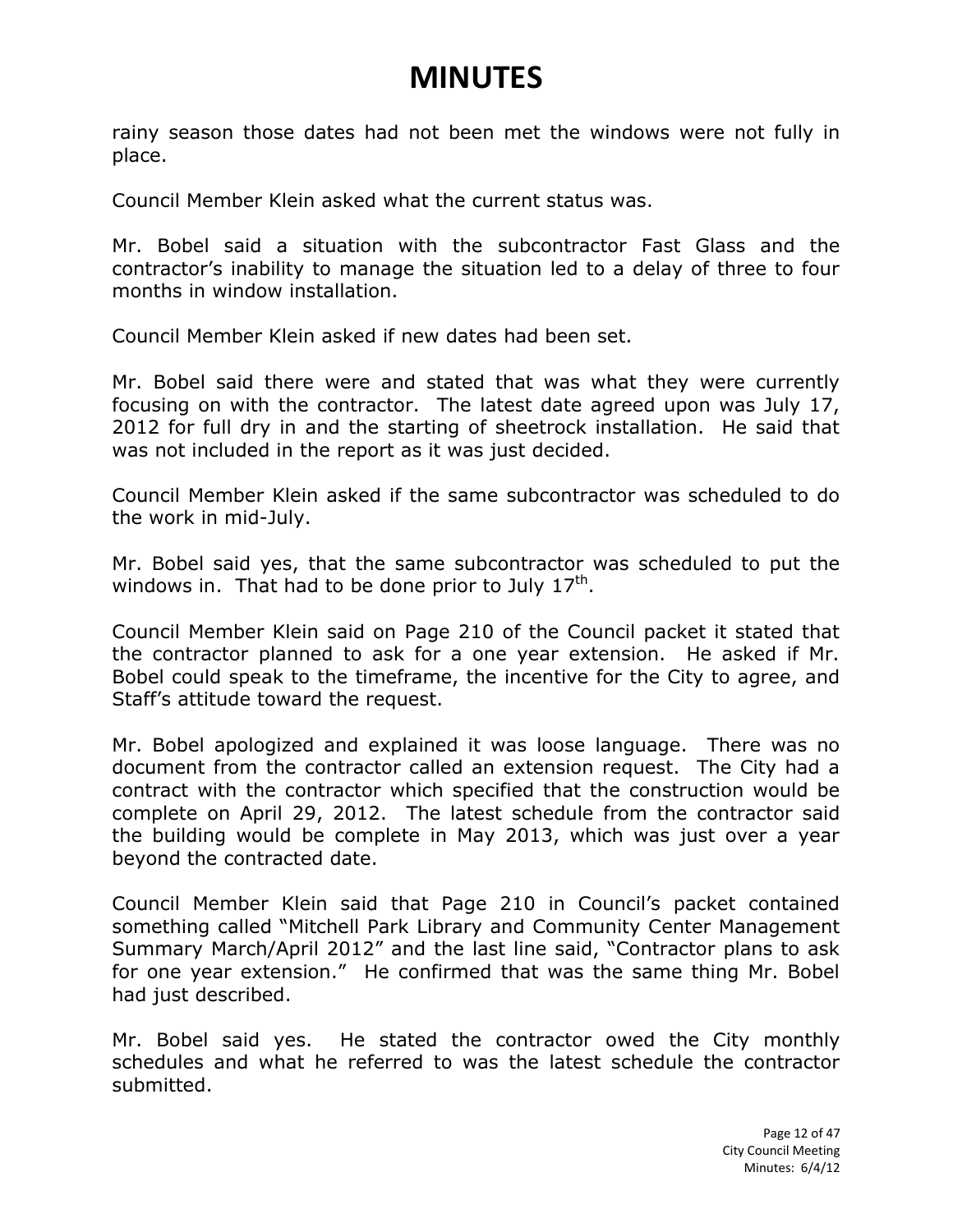Mr. Keene asked Mr. Bobel to explain the origin of the report.

Mr. Bobel said the page referred to by Council Member Klein was prepared by the construction contractor, Greg Smith of Turner Construction Management. He apologized for the wording, but that was the one year period they referred to.

Council Member Klein asked if Turner or Mr. Bobel or Flintco was confident about the May 2013 completion date.

Mr. Bobel said that many experts they had conferred with believed that it should be possible for a good contractor to bring it in ahead of the May 2013 target.

Council Member Klein requested a brief description of Flintco. He asked if they were a public company and what their annual revenue was.

Mr. Bobel was not sure if Flintco was a public company. He said it was a very large construction firm based in Oklahoma with a local office in Sacramento. He believed they were in the top 50 of construction contractors nationwide.

Council Member Klein asked Ms. Stump about the legal team she had referred to. He asked if it was a new legal team, or if it was one that had been presented to Council previously.

Ms. Stump said they had previously worked with a construction specialist. They had now brought on a construction litigator who had deep experience in mediation and arbitration in anticipation that the City may need to utilize those forms to resolve the project fully.

Council Member Klein asked when the new counsel was contracted.

Ms. Stump said about six weeks ago.

Council Member Shepherd indicated she would hold some of her questions for the Closed Session. She stated that it was in the report that Staff was no longer signing change orders. She asked if they could have more information on that or if that was something that would be discussed in Closed Session.

Ms. Stump said that was a complex topic and there was a significant amount of evolution in the treatment of the change orders as the project progressed. She said they were working closely with the construction specialist attorneys to put the City in the best place with respect to that issue. She said that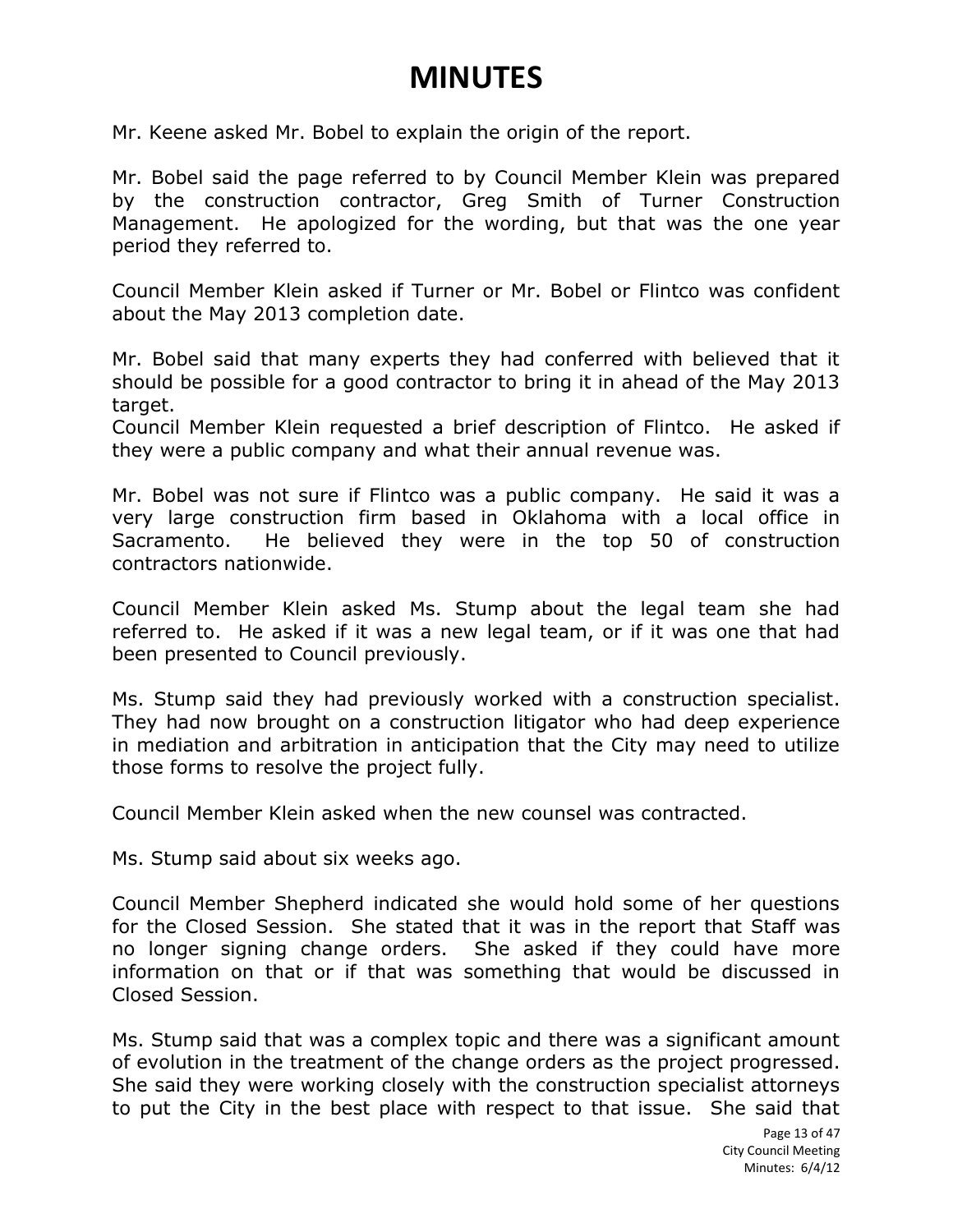they would like to brief the Council fully on the options and approaches that the City had taken and planned to take going forward when they met in Closed Session. She said that further public education might be appropriate after that.

Council Member Shepherd said she wanted to make sure that the public was informed throughout the process. She was proud of the way the City had handled the matter as they had put the right mechanisms in place in order to get the building finished. She noted that building completion and public open date were not the same day.

Mr. Bobel said that there would be several months from completion of construction to the date when the building was open to the public. He said they were looking at ways to overlap things to shorten that timeframe. There were two dates. Some of the documents went back and forth between the completion of construction and open to the public dates. He said they were trying to minimize the difference by looking at what activities they could start ahead of completion of construction.

Mr. Keene added that Staff did not think the contractor's estimated completion date was accurate for where the building was and when it could be done. They were repeatedly disappointed in the contractor's performance in meeting the construction schedule and he took Council's advice seriously about the City being upfront with the community. Based on that, Staff was going along with the contractor's estimate while still pushing to shorten the completion date in any way possible.

Council Member Schmid said that he was not as interested in responsibility as he was in scheduling and progress. He stated that Council had received periodic reports concerning progress over the last year. Sometimes the reports were monthly and other times they were bi-monthly. He said that if one looked at the date of the report and the goal of Certificate of Occupancy, it started out a year ago saying 13 months and it had varied between 10 and 13 months since that time. The current report in Council's packet said 11 months without a good explanation of any progress or problems. There was no substantive response Council could make to what was going on or to the credibility of future dates. He asked if the Certificate of Occupancy date would continue to be pushed out. It would be helpful if Staff put the matter on the Consent Calendar that there be a description of what took place since the last report. As it stood, all Council received was reports of dates that continually were pushed out. He encouraged more substance regarding what exactly was going on. The public perception was that nothing had been accomplished in the last 12 months.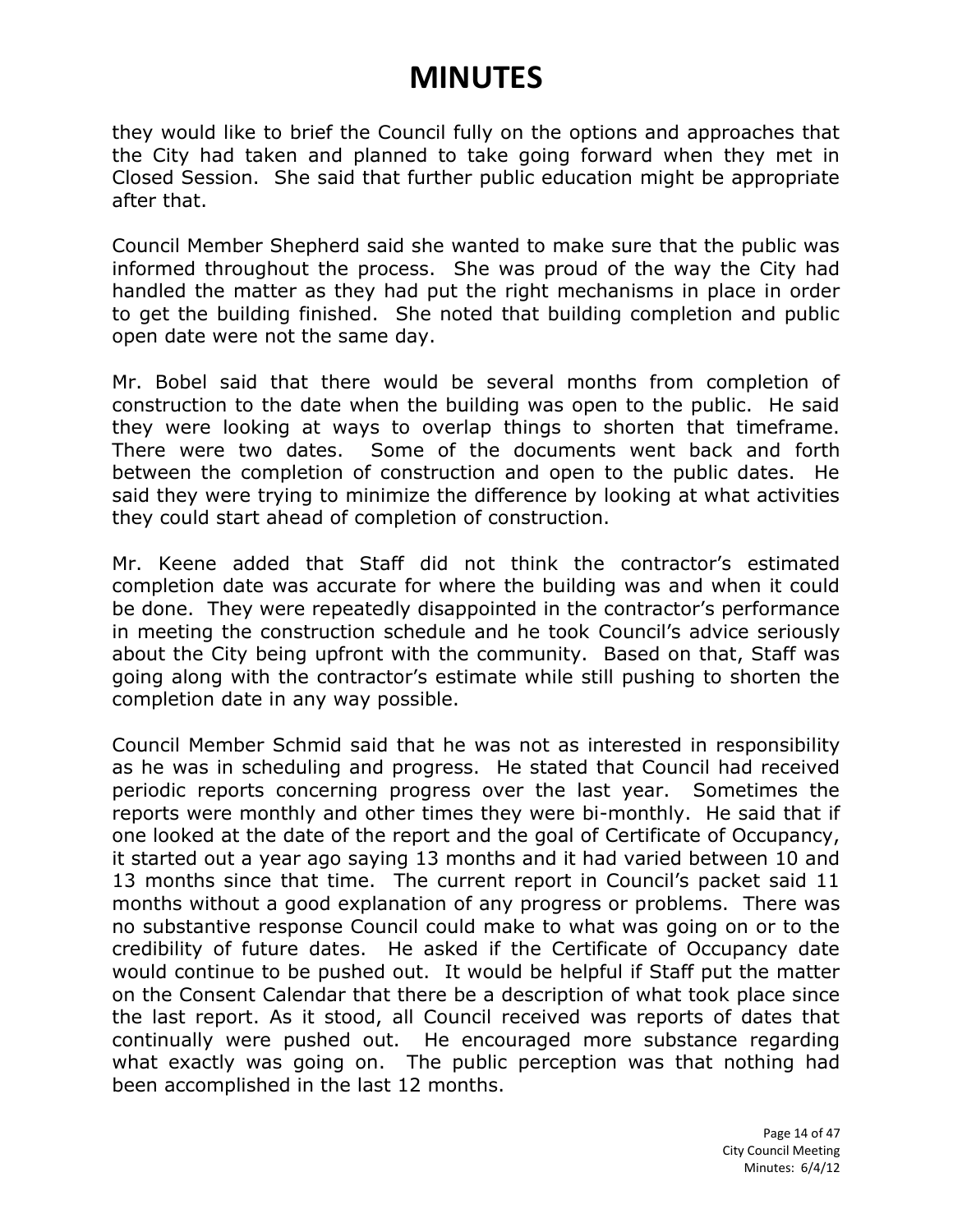Mr. Bobel said they could work to hit the points Council Member Schmid mentioned. He thought the reports, especially the page mentioned by Council Member Klein, had not been what Council needed and Staff would revamp that and complete the reports themselves.

Mr. Keene said it was not a substitute for the report, but it had been awhile since Council had a tour of the site. He said that there were many things that had happened and there was an open invitation for them to schedule an onsite tour, which he thought was a good idea.

Vice Mayor Scharff thought it was unfortunate the contractor had not lived up to its promises.

**MOTION:** Vice Mayor Scharff moved, seconded by Council Member Shepherd to: 1) accept this update on the Mitchell Park Library and Community Center (MPL&CC) construction contract change orders; 2) and direct Staff to continue to submit bi-monthly reports to Council and to take related actions which Council may direct.

Council Member Shepherd said she had thought about how the City should communicate and manage the project. She stated that it was hard to manage a construction project in the public sector. She appreciated the comments about more complete monthly reports and looked forward to the Closed Session and the next steps that would help the community follow the City's actions.

Council Member Espinosa asked if Staff had recommendations for wording that could be added if an Amendment was made to the Motion that would both set the date for the Closed Session and for any kind of reporting that could come out after that. He hoped that in addition to accepting the update and continuing to receive monthly reports there would be a commitment that Staff would return with additional information that could be shared publicly.

Ms. Stump recommended that Council direct Staff to schedule a Closed Session as soon as feasible within the month of June 2012. With respect to additional reporting items, she thought Council could direct the Staff to return at the next reporting item with recommendation to further clarify and explain to the public the procedures that were being followed, applied to the project and were being undertaken by Staff to ensure completion and appropriate protection for public funds.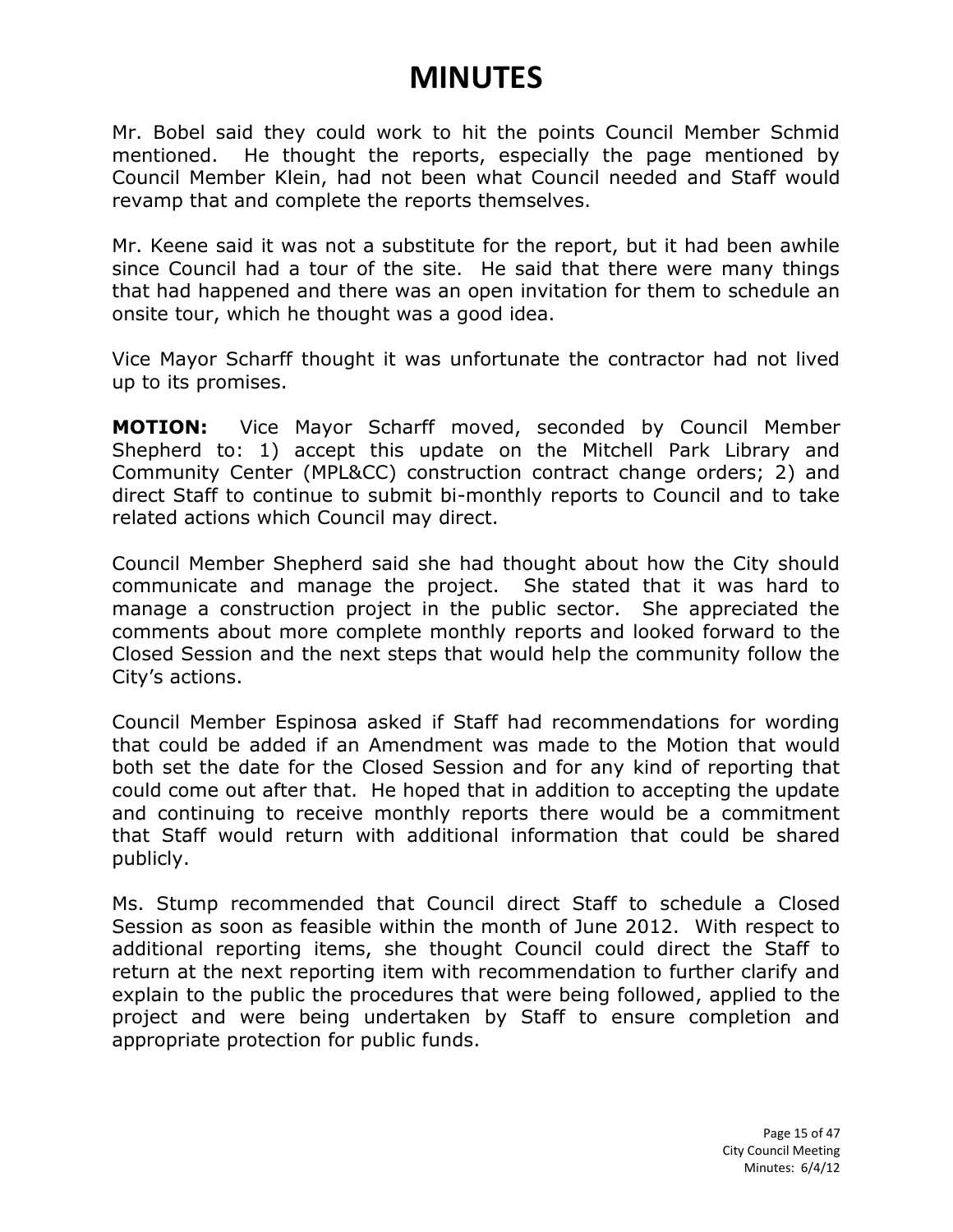**INCORPORATED INTO THE MOTION WITH THE CONSENT OF THE MAKER AND SECONDER** to direct Staff to schedule a Closed Session on this item as soon as feasible within the month of June.

Council Member Klein had additional suggested language for the Motion. He said it was following up on Council Member Schmid's ideas. He said that the monthly report to Council should have additional sections up front regarding progress made since last report. Specifically, he wanted sections regarding setbacks since the last report and on upcoming milestones or dates to be met in the coming month. He thought that was useful to the Council and the general public.

**INCORPORATED INTO THE MOTION WITH THE CONSENT OF THE MAKER AND SECONDER** to: 1) direct Staff to return at the next reporting cycle to further clarify to the public procedures undertaken by Staff to incur completion of the project: and 2) add additional sections upfront to the bimonthly report: progress made since the last report, setbacks, if any, since the last report, and upcoming milestones to be met in the next bi-monthly reporting period.

Ms. Stump said that Staff had discussions about the need to take the time to carefully draft the Motions which were often complex. She said that writing them out was a nice tool for transparency and that Staff needed to be careful that Motions were accurately drafted so that what the Council voted on was in fact what was intended. She knew that took additional time and patience and Staff appreciated that.

Council Member Schmid said the Staff recommendation mentioned monthly reports. The reports Council received had varied, sometimes they were monthly and sometimes they were bi-monthly. If they opted for bi-monthly that would mean the next report to Council would be due in August, which was a vacation month. He thought they ought to clarify that the first report should be before the Council break.

Mr. Keene agreed and said that the next report would be given on July 23, 2012.

Council Member Schmid thought that specific date should be included in the Motion.

Mr. Bobel said that would work. He noted that the report Council had that evening was the March/April report, so the July 23, 2012 report would be the May/June report.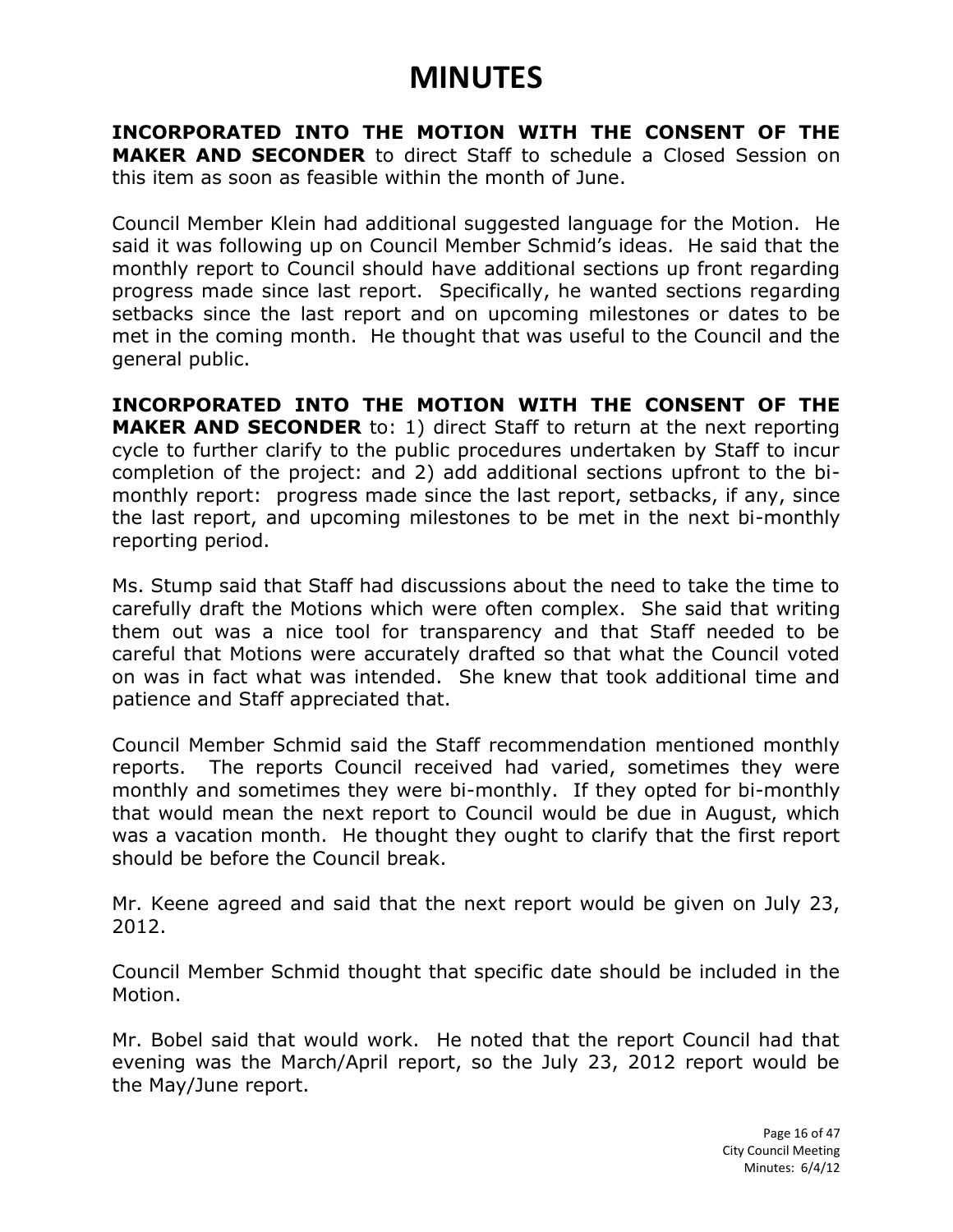**INCORPORATED INTO THE MOTION WITH THE CONSENT OF THE MAKER AND SECONDER** that the next reporting time be July 23, 2012.

Council Member Shepherd confirmed that bi-monthly reports were what had been previously agreed on. She thought they should keep it as bi-monthly with the next report coming on July 23, 2012.

#### **MOTION PASSED:** 9-0

#### ACTION ITEMS

16. Public Hearing: Appeal Of An Architectural Review Approval And A Record Of Land Use Action Regarding the Director's Architectural Review Approval Of A Three Story Development Consisting Of 84 Rental Residential Units In 104,971 Square Feet Within The Upper Floors, 50,467 S.F. Ground Floor Research And Development Area, Subterranean And Surface Parking Facilities, And Offsite Improvements, With Two Concessions Under State Housing Density Bonus Law (GC65915), and Approval of a Mitigated Negative Declaration, On A 2.5 Acre Parcel At 195 Page Mill Road And 2865 Park Boulevard, \* Quasi-Judicial.

Curtis Williams, Planning & Community Environment Director, noted that the proper process was for the Appellant to speak before the Applicant on an Appeal.

Amy French, Planning & Community Environment Acting Assistant Director, said the Park Plaza Project was a three story mixed use building on a 2.5 acre parcel at 195 Page Mill Road and 2865 Park Boulevard. The residential component had a Floor Area Ratio (FAR) of 1.02 to 1. The ground floor research and development component was a .48 to 1 FAR. The 84 residential units were rental units and included 17 Below Market Rate (BMR) units, which was 20 percent of the total for which two concessions under Government Code 65915 were requested. The project included a subterranean parking garage, surface parking lot, fountain, pedestrian amenities along Park Boulevard, street trees, bulb-outs, and a left turn stacking lane on Park Boulevard to access Page Mill Road. The Architectural Review Board (ARB) recommended the current project on a 3 to 2 vote in 2011, and had recommended a similar project in 2006. On October 3, 2011 Council reviewed the project which had a tentative map included that allowed for condominiums. The map was later withdrawn. The Council directed the Applicant to proceed with the same project only with a rezone request to pedestrian transit oriented development. The Applicant rejected the rezoning, and instead requested final Council action on the quasi-judicial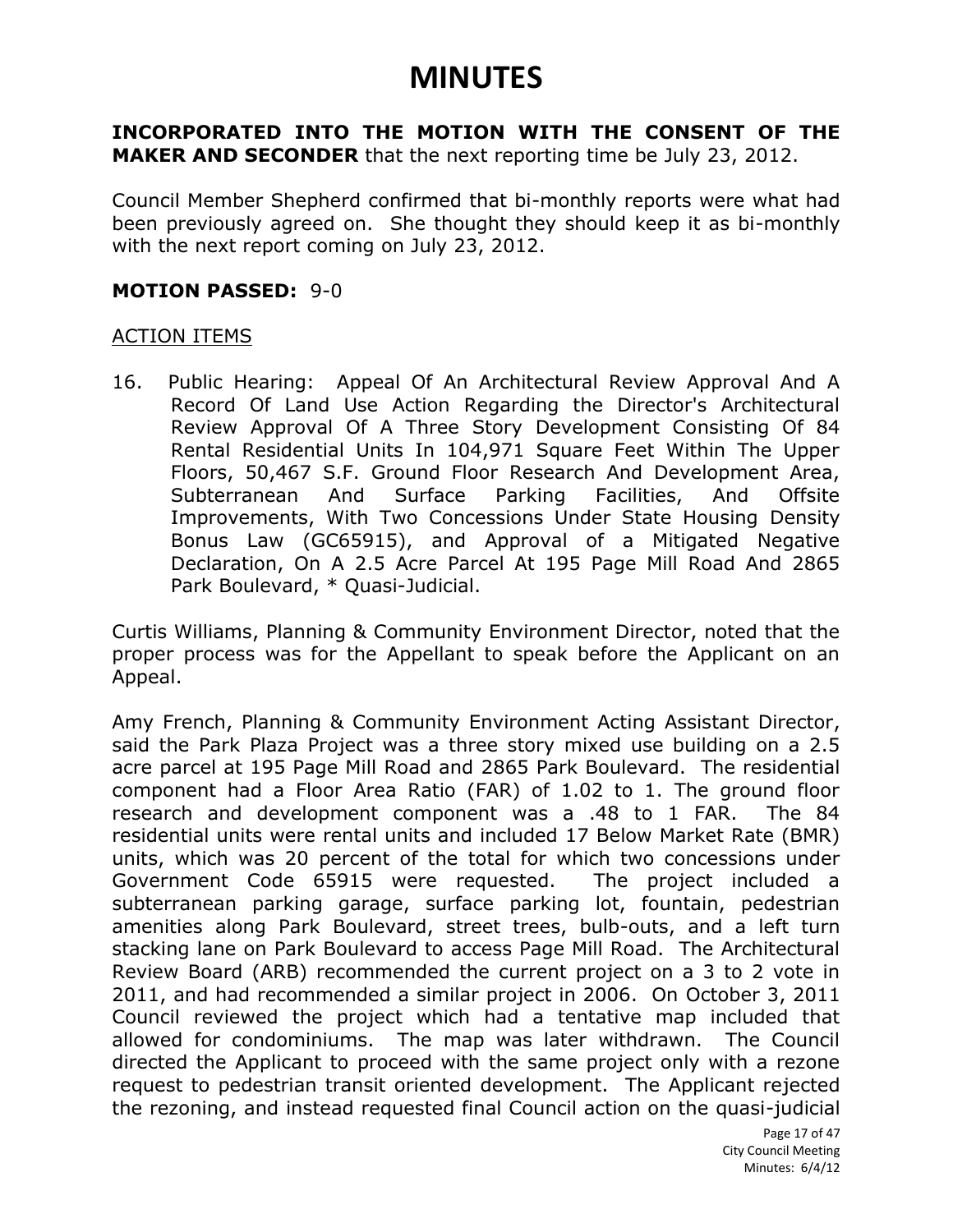ARB application in process following the appeal of Director's decision. The City Council had been requested to review and act on the Mitigated Negative Declaration (MND). The California Environmental Quality Act (CEQA) document addressed the potential for vapor intrusion to the satisfaction of the Regional Water Quality Control Board. A recent Board letter, which was Attachment L, Page 831, confirmed that the Environmental Protection Agency (EPA) indicated the mitigation measures were protective. To supplement the mitigation measures, they addressed biohazards and a baseline air quality testing. She stated that the Council should consider only the ARB findings in order to make a decision on the Application. The two Record of Land Use Actions (ROLUA) were provided to allow the Council to choose an approval or denial. Both ROLUA's contained ARB findings and Comprehensive Plan policies. The interpretation of Comp Plan policies L5, L14, and L49 was the distinction for the Comp Plan policies. She said that concluded her presentation and that she knew both the Appellant and Applicant were present.

Bob Moss, Appellant, hoped that the Council would kill the project. He reminded the Council that the project did not comply with the Zoning Ordinance, the Comprehensive Plan, or good planning and land use. It was strange that Council was only supposed to consider what the ARB said because the Planning & Transportation Commission (P&TC) reviewed the project and overwhelmingly rejected it. They rejected the claim that the project met most of the identified Comprehensive Plan policies. Normally it was the P&TC and not the ARB that decided issues regarding land use. He said that the P&TC had complained in the past that they were overlooked and bypassed. Council should send the project back to the P&TC . The ARB should only review design issues. The claim was made that the ARB approved the project unanimously. In 2006 the ARB requested the Applicant to return with corrected problems. He said that those problems were never resolved. The last time the ARB reviewed the project it was approved on a 3 to 2 vote, and it was very contentious. The project failed the basic test of compliance, compatibility, and looking appropriate in a residential zone. There were numerous changes in the past six months that the Council needed to be aware of Mr. Larkin had made a presentation to the P&TC several months prior that pointed out that they were not required to grant all of the modifications in zoning that were requested. Mr. Larkin said that the Applicant was not allowed to have housing in the General Manufacturing (GM) zone, and the Applicant said he wanted 84 units. The City was not required to give the Applicant all 84 units. The fact that no housing was allowed in the GM zone meant that any housing that was allowed was a concession. He said that 20 or 30 units would be a concession. He said that Council could reduce the number of units and non-compliance with zoning and still provide concessions according to Government Code 65950. Second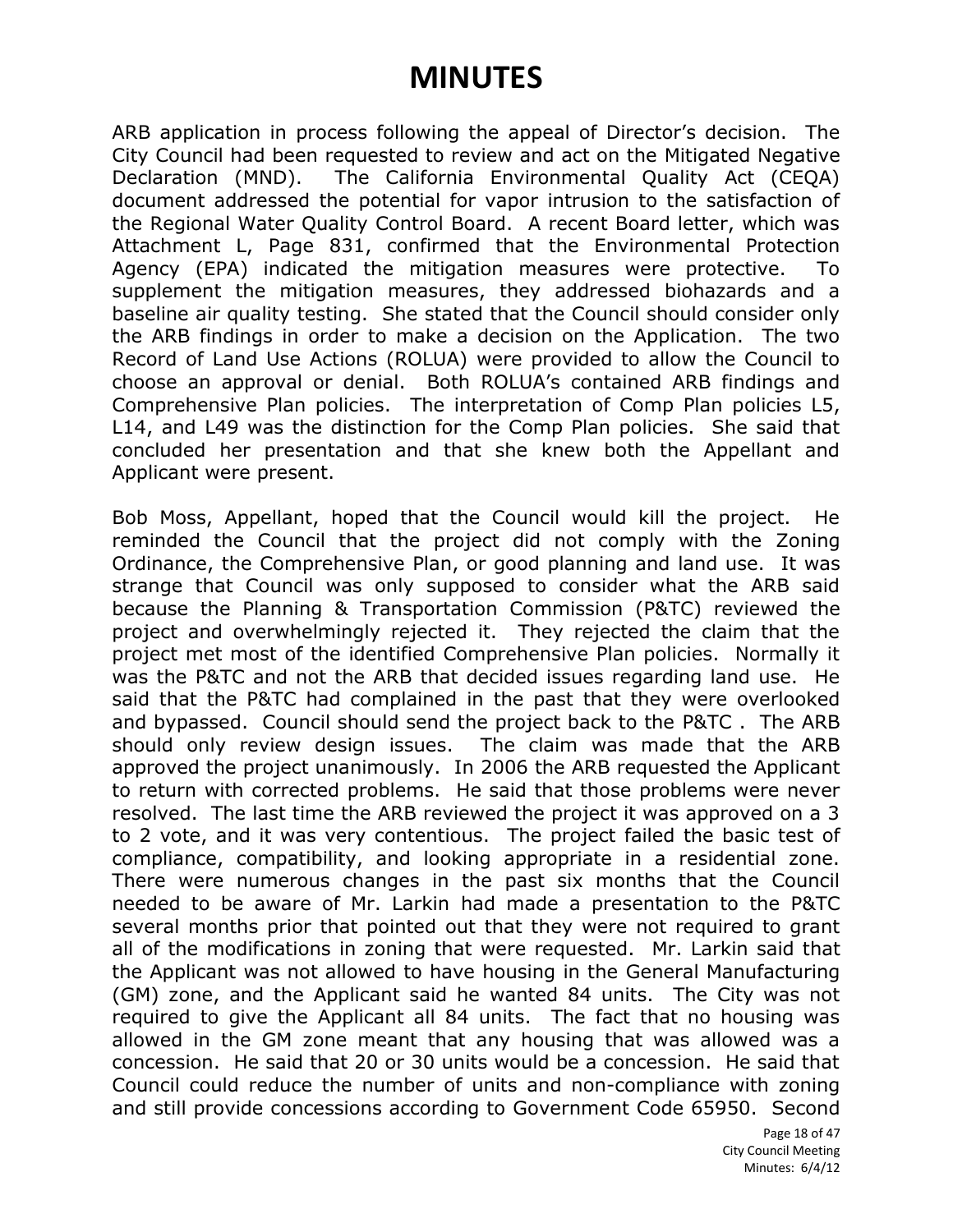and most important was the complete failure to comply with CEQA and to provide adequate protection against public health and safety. He attended a number of conferences and had dealt with toxic sites since 1988. For 16 years he was a member of the Moffett Field Restoration Advisory Board, working intimately with the EPA on the toxics in Mountain View. The EPA would have far more intense restrictions on a development such as the project at issue. There would not be an underground garage because the garage went within a foot or two of the aquifer. Second, EPA stated repeatedly that it required indoor air sampling in residential locations, which were required to be done over a period of time of at least five years. The Regional Water Quality Control Board (Water Board) repeatedly refused to require indoor air sampling in the residential portion of the property. He said that was a violation of standard practice. The Water Board demonstrated repeatedly over the past 7 to 8 years that it was not qualified to have oversight on toxic sites in Palo Alto. In June 2011 the EPA met with the Water Board and attempted to get the Water Board to come into compliance with EPA policies for handling vapor intrusion and toxics. After extensive discussions, the EPA left frustrated. One of the claims made was that the attenuation factor naturally rising from the ground water in the soil into the building was as much as three orders of magnitude. The EPA had found that depending on the weather, rainfall, changes in the elevation of the groundwater that the attenuation factor could change by more than an order of magnitude, as much as three orders of magnitude inside the building. Finally, the City had said that they had a MND, which showed they would be compliant based on what the Water Board said. He had repeatedly pointed out that the Water Board was not capable of providing valid data. The court order of September 10, 2007, by Judge Nichols said, "Point three, the City is to set aside in its entirety its decision to approve the Park Plaza Project. The City and all of its officers and employees, agents, and assigns are further ordered to suspend and refrain from authorizing any and all demolition, excavation, construction, or any other project related activities that could relate in any change in alteration to the physical environment until the City has reconsidered its approval of Park Plaza and brought it back into compliance with CEQA and you have to bring it to the court and the court has to verify compliance."

James Jans, Applicant said he was an attorney who represented the Hohbach Reality Company Limited Partnership on the project since 2006. He stated that they had on the screen a view of the project which showed the Park Boulevard facade from the tower at Page Mill Road at the left going down along Park. That was one of the views that was in the package sent to Council that provided real life view of what the project would look like. As Council was aware, when the project was last before it in October of 2011, the Council did not approve or deny the project, but directed the Applicant to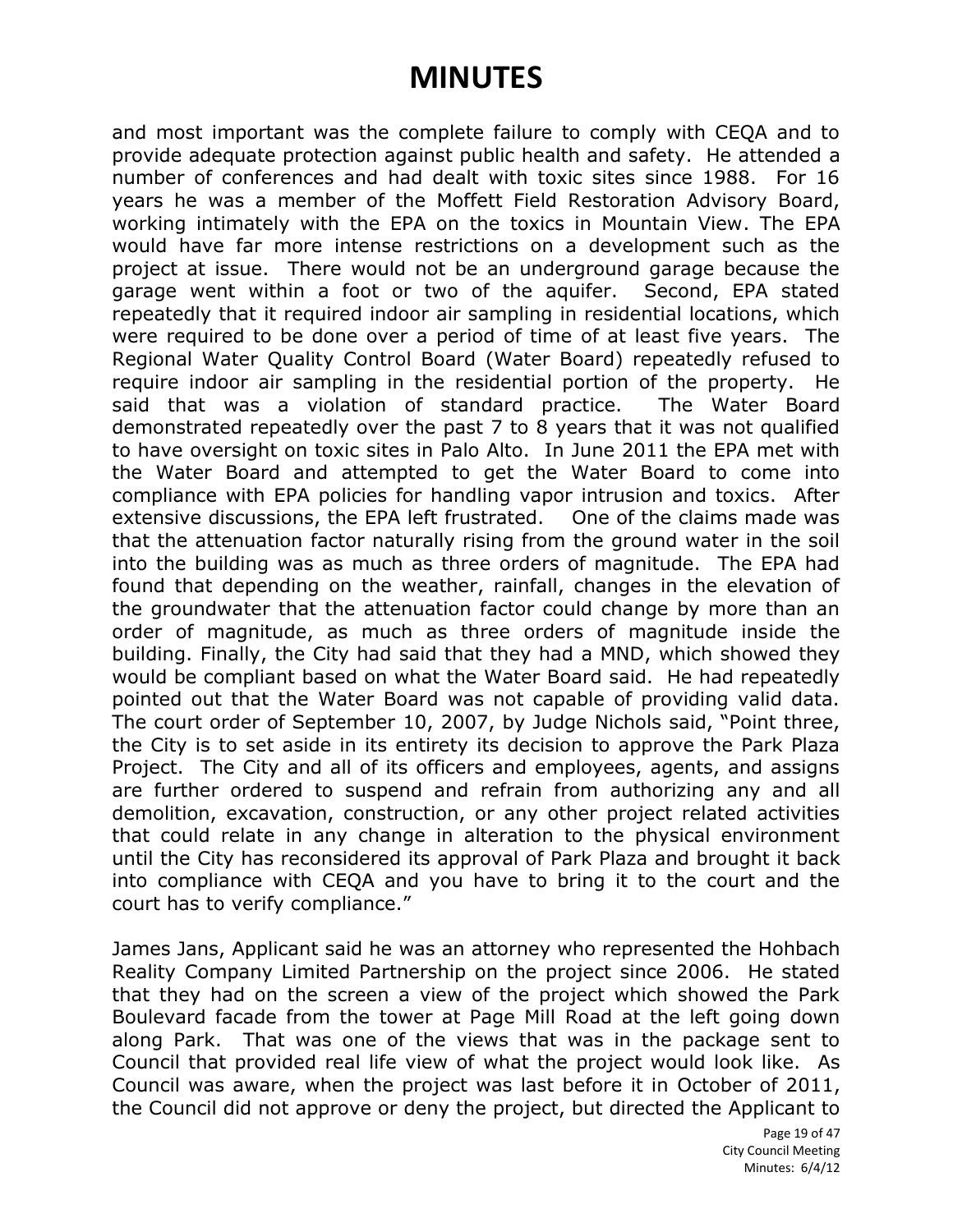rezone the site under Pedestrian and Transit Oriented Development (PTOD) and pursue the project under that zoning scheme. They looked at the potential for the development of the project under PTOD and reached the conclusion that by using the same 20 percent affordable units as currently planned the project could be built using incentives included in the PTOD Ordinance as well as those under the State Housing Density Bonus Statute to come out with virtually the same project. He realized that suggestion was only theoretical. He said that the project would have to go through the Planning and Transportation Commission (P&TC), the ARB, and the City Council before it became final. As it took four years since the project was reinitiated under the zoning scheme used when it was initially approved by the Council in 2006, there was no reason to think that it would take any less time under the PTOD. Therefore the Applicant concluded that it made no sense to spend the additional time, money, and energy to develop a new PTOD project when they had a virtual PTOD project already in consideration. The Applicant requested that the Council either approve or disapprove the project. Richard Campbell, the Project Architect with Hoover Associates and the Applicant's Mitigation Consultant, Dr. Sigrida Reinis with Treadwell and Rollo were present to answer questions. He introduced Mr. August, a former adversary of Harold Hohbach's, who was present to provide his unique perspective on the issues related to the project.

Andrew August said he was not a land use lawyer and was not present to address the details of the project or to respond to the Appellant's points. As a trial lawyer he lived by process and procedure. He was very familiar with the six year plus process that Mr. Hohbach had been through since the Council approved the project. Upon his review, the process the project had been through since 2006 gave government a bad name. Six years after the project was approved by the Council's predecessors they were looking at incalculably more time if Mr. Hohbach had to start over again through the PTOD process. He said the Council was on the cusp of a great opportunity to create a new, vibrant, exciting, pedestrian centered project that would help meet State mandated housing requirements. The Council could pioneer creative mixed-use development that addressed housing, transit issues and facilitated logical infill developments or it could choose to return to the developments of the 1980's and 1990's with ubiquitous box buildings surrounded by parking lots. He noted that Mr. Hohbach, who had recently suffered a stroke, was at a point where he had no alternative if the project was denied but to develop the site as a 50,000 square foot building with surface parking that he was grandfathered in to build. Finally, and importantly to the Appellant's point, the Council could seize the opportunity to rely on the resources it had with its incredibly respected and highly professional ARB. The Council must be guided by principles of fairness and benefit to the community, not personal desires. He implored the Council to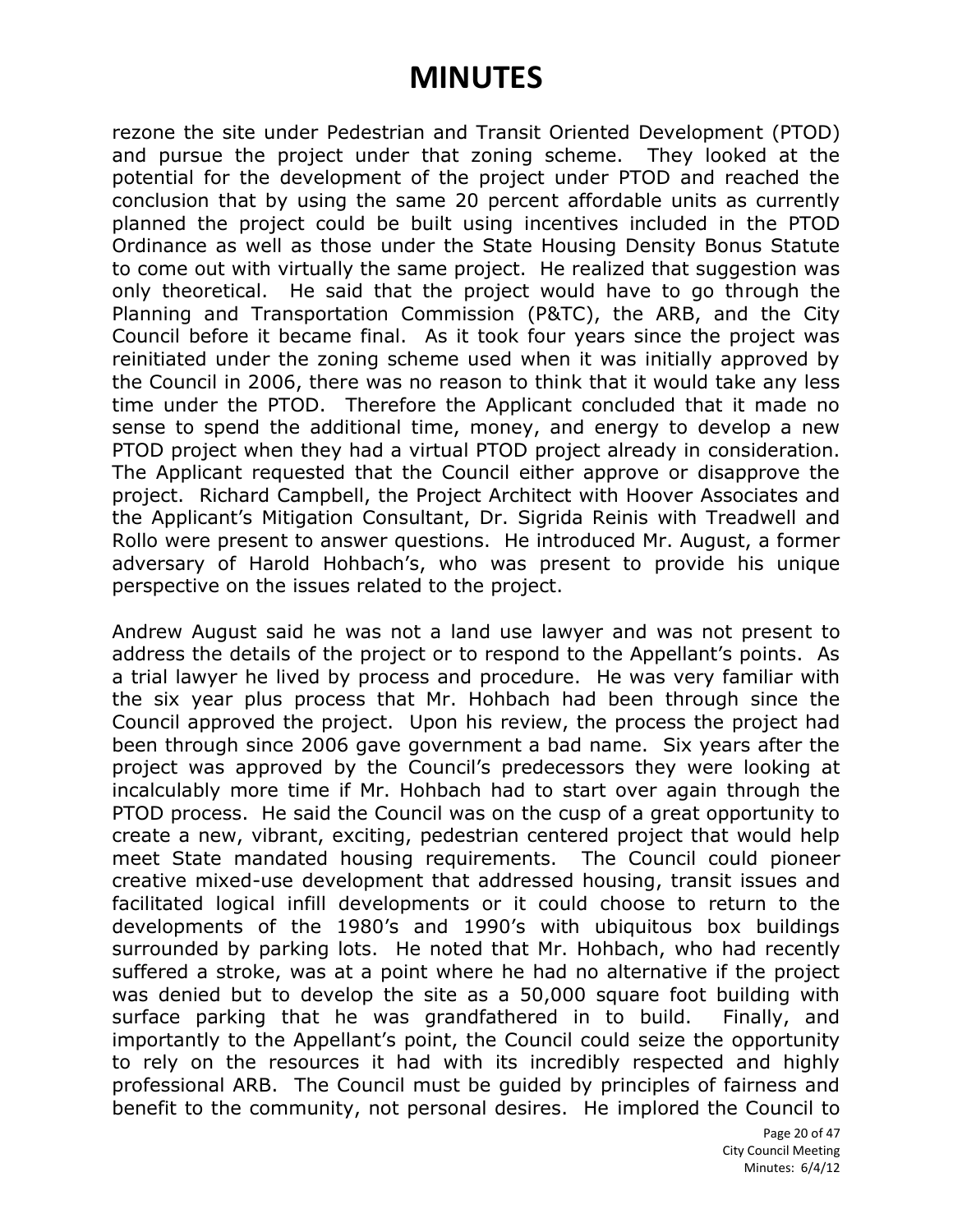look at the 12 years and what occurred through the process and consider the remarkable unfairness to Mr. Hohbach. He urged the Council to approve the project. The people who would live and work in the building could use many forms of transportation. The project was approved six years ago and the Appellant's lawsuit should have been a brief delay as he lost on every issue except for the MND with respect to the now 40 year old Hewlett Packard (HP) variant plume. The City made a mistake in amending the MND, which was the sole basis for the Appellant's supposed victory. The City compounded its mistake by not simply recirculating the MND but instead requiring Mr. Hohbach to again resubmit an entirely new application. The Council was presented with an opportunity to remedy the impact of those decisions. The current application was submitted four years prior and achieved the dual goals of meeting the City's Comprehensive Plan and satisfying the State's housing mandates including 20 percent affordable housing. The project was consistent with the City's Plan, programs, policies, and goals and provided significant public access. It was a public transportation centric project. It provided rental housing for those working nearby. He said that they needed to create jobs and provide affordable housing while removing vehicles from the street and the project accomplished that. He felt the notion of due process had been abandoned and that resulted in an unjustifiably lengthy and inexplicable process. In considering the extent and duration of the vetting of the project, it was painfully clear that the desires of the few were elevated over the benefit to the many. He implored the Council to install fairness and public benefit back into the process and approve the project.

Council Member Klein disclosed that he had spoken to the Applicant and Mr. Jans, but did not learn anything that was not in the public record.

Council Member Espinosa disclosed that he spoke with Mr. Jans several months prior and did not learn anything that was not disclosed in the information Council received.

Council Member Price disclosed she met with Mr. Jans but did not receive additional information other than what the Council had before it that evening.

Council Member Schmid disclosed he spoke with the Applicant as well and discussed materials that were publicly available.

Mayor Yeh disclosed that he also met with Mr. Jans and went through materials that were in the public record and on the City's website.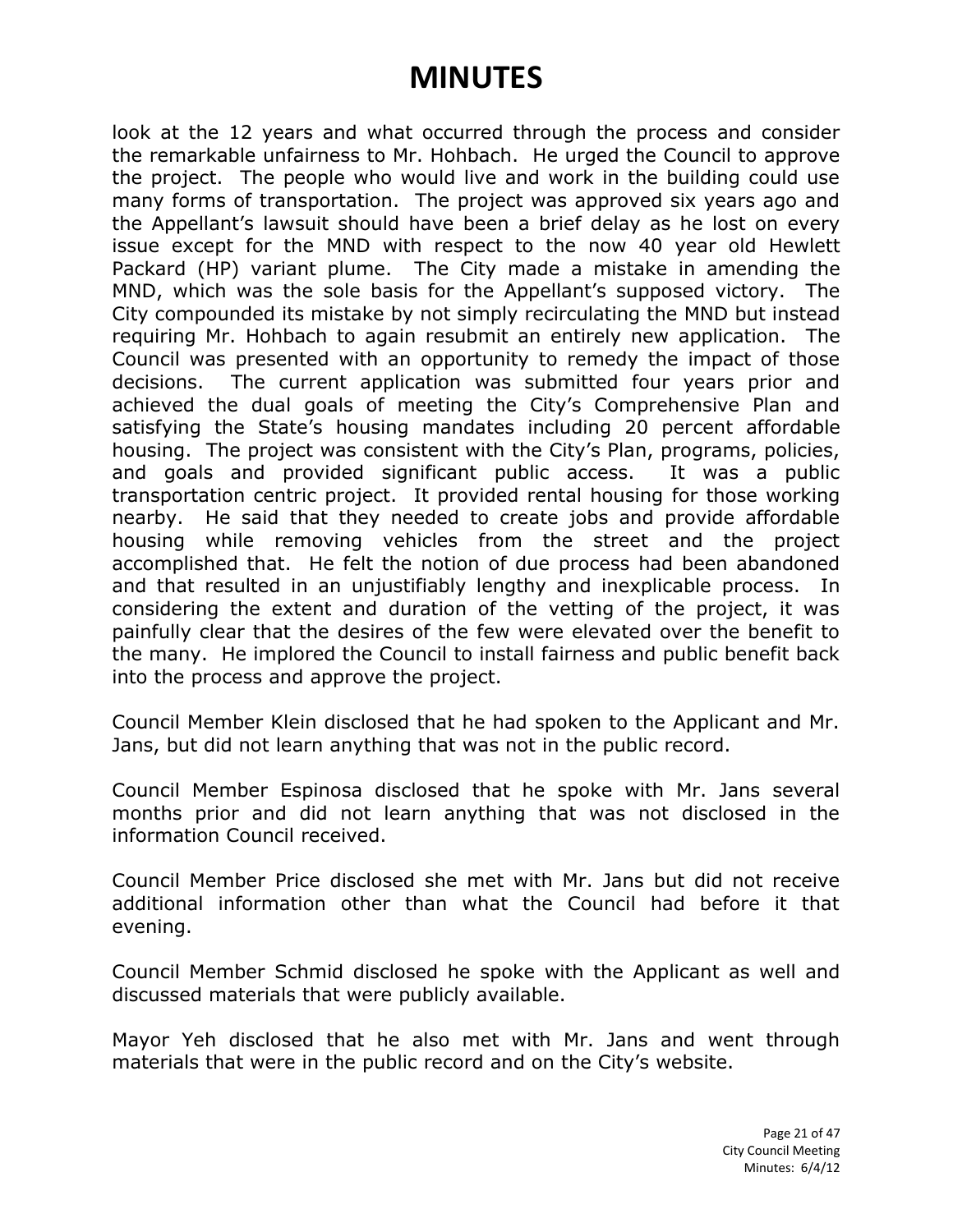Vice Mayor Scharff disclosed that he spoke with Mr. Jans and had not learned anything that was not publicly available.

Council Member Shepherd disclosed that she met with the Applicant and his attorney and had not learned anything that was not in the packet.

Council Member Burt disclosed that he met with Mr. Jans and the Applicant's architects two months prior and had not received any materials that were not publicly available. He also received a call from Mr. Jans the past week and he requested that he be allowed to share conceptual modifications to the project that attempted to address some portion of the concerns expressed by himself and other members of the Council at the October of 2011 Council Meeting. He explained to Mr. Jans that there were Council protocols that did not permit the additional materials to be disseminated to the Council without being in the packet for project approval. He declined to meet with Mr. Jans regarding the substance of the modifications. He said that he was going to ask the Applicant to share with the Council some sense of the direction of the modifications so the Council could determine whether they wanted to schedule a subsequent hearing on the merits.

Mayor Yeh indicated that as disclosures were complete he was returning to Council for preliminary questions.

Council Member Burt asked the Applicant to share the concepts of the modifications that they were considering so that the Council could determine if they merited enough response to their previously expressed concerns so they might schedule a follow up hearing for consideration.

Mr. Jans said they had discussed ideas but they did not have changes that they were currently requesting. He was unaware of the relatively recent Council procedure on bringing new materials to Council Members. Once he learned about it, he agreed with Council Member Burt's conclusion not to review anything that was not already presented. Their concern was that if the project was approved that they be able to begin construction before the rainy season. The Applicant was willing to share the ideas with Staff, but wanted assurance that it would not result in continuing months of delay.

Council Member Burt asked Staff if Council heard enough that evening and wanted to schedule a hearing to review the modifications when that could be scheduled.

Mr. Williams said it should take approximately a month for Staff to review the modifications and provide the Council with feedback.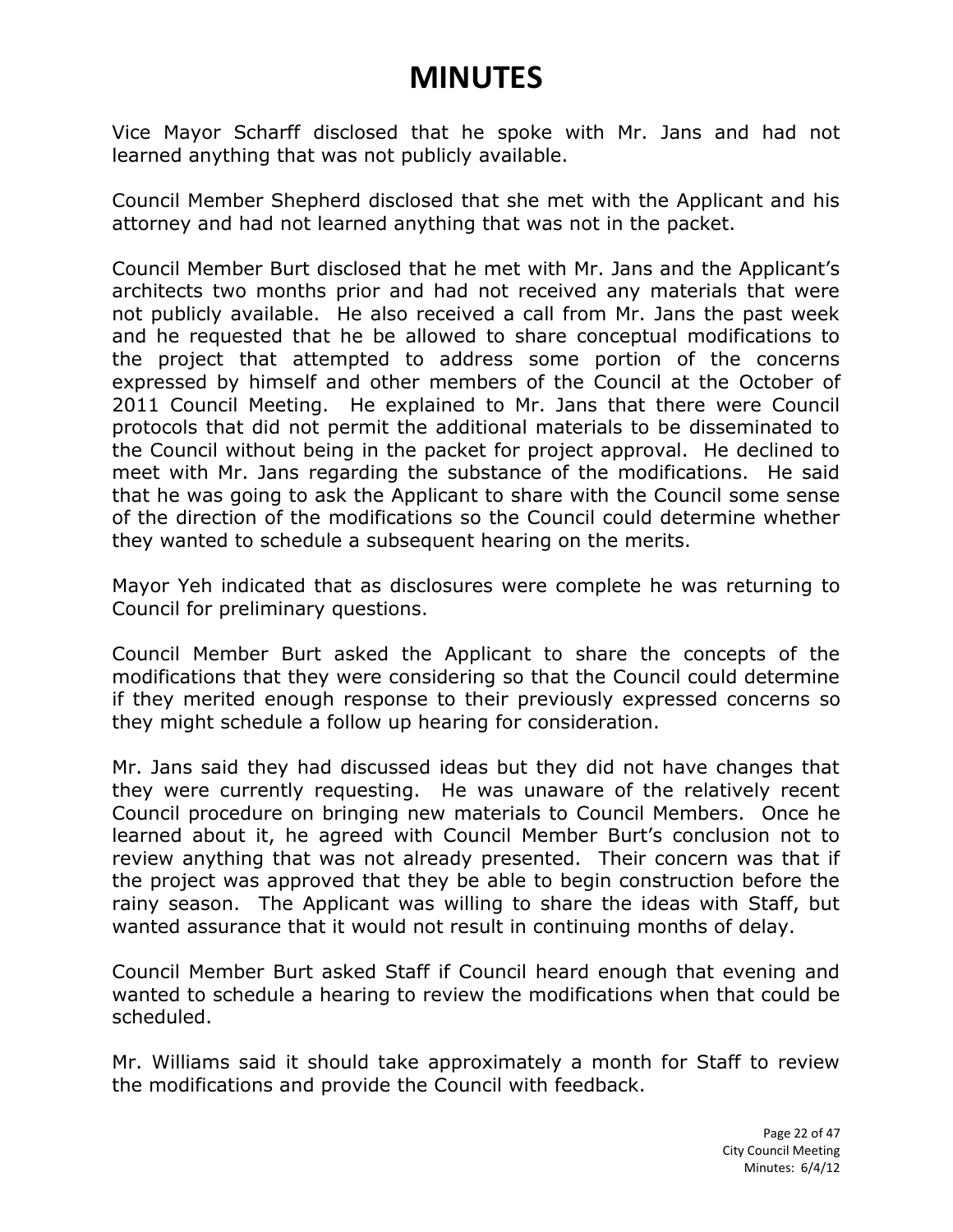Council Member Burt said in trying to abide by Council's protocols and being fair to the Applicant they had a dilemma. He could not receive the materials prior to that evening's meeting and through whatever misunderstanding Mr. Jans had not provided the materials to Staff in advance of the meeting. He saw two alternatives. First, Mr. Jans describe conceptually the modifications suggested so the Council could determine if they seemed to address the concerns to a degree that would at least warrant the follow up hearing. Second, that they decline to share the information and the Council made their up or down decision. He asked if Mr. Jans wanted to share the concepts.

Mr. Jans asked if the discussion would continue that evening.

Council Member Burt said he assumed the Council would hear them and then deliberate on whether the changes warranted the Council requesting that the item return with the more specifics to the changes within the next month.

Mr. Jans described the modifications as concepts that helped to open the interior courtyard to the outside to make it more appealing or attractive to passersby.

Council Member Schmid said one of the issues raised was the health and safety with the toxic plume. The issue had come to Council several times over the last several years and would probably come again. He thought it was an important City issue that needed to be dealt with effectively and with best knowledge. With the Appellant and the consultant hired by the Applicant debating issues what became important were the official stances of the regulatory bodies. He understood there was some discussion over whether the Water Board or the EPA was the relevant standard setter. He noted that in the materials provided, on packet page 831-832, which was the official response of the Water Board there were three statements made. At the bottom of page 831 it said, "The Water Board acknowledges they became aware of the Endicott Study" which he believed was an EPA study, "and we have discussed the results internally. We expect to apply the lower screening levels to the forthcoming vapor intrusion evaluation." On the middle of page 832 they said, "When we do the initial pre-occupant and ongoing indoor sampling we will review it, be reviewing the results with US EPA to determine the frequency of additional samples." He said that near the bottom of page 833 they said, "The Water Board will review the indoor air tests with US EPA and will determine if additional testing needs to be conducted." That implied that the Water Board acknowledged a differential between itself and the EPA and explicitly said that they would review their standards and work with the EPA. He said they had heard that the agencies had not worked well in the past. He asked what the Staff could do to assure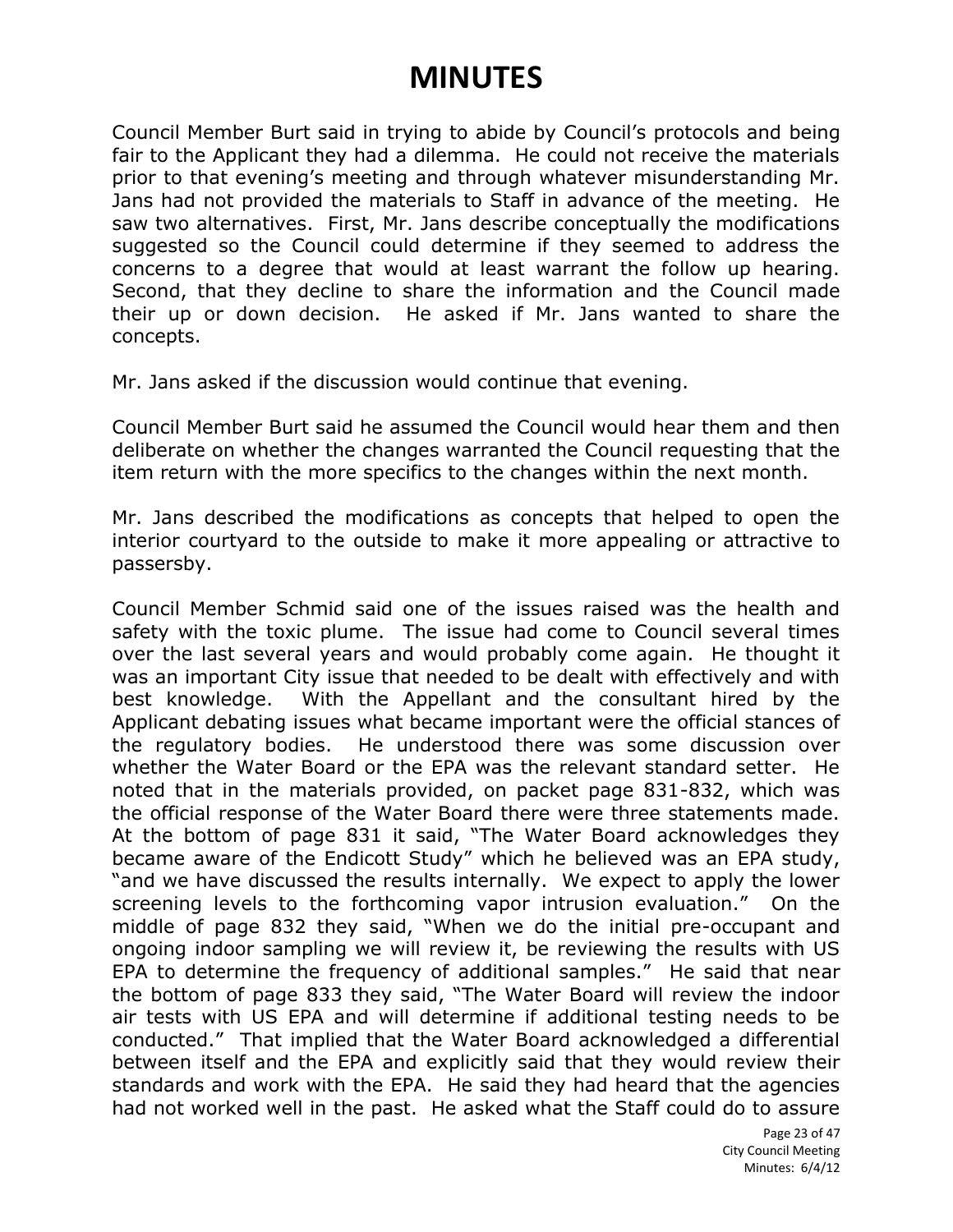there was a valid and concrete review process that was open and available to the public.

Mr. Williams said the Staff believed that there was currently a much closer working relationship between the two agencies. The letter was an acknowledgement that the Water Board had consulted with the EPA and they believed that the EPA was consistent with their determination. Additionally, Staff indicated and the P&TC suggested that there would be indoor air quality sampling on all floors, not just in the garage and reporting out on that. He emphasized that they had not relied entirely on the consultant for the Applicant's report. Staff relied primarily on the Water Board, but the City also had its own environmental consultant that completed a peer review of everything. The City's consultant was comfortable and felt that the combination of the full vapor barrier and active ventilation system was more than what was typically warranted. Staff felt that being on the conservative side was appropriate to require those. The Applicant agreed, and he thought it created an acceptance level for the EPA as well. He said that he was not qualified to adjudicate between the numbers. The City relied on a combination of the Water Board and the City's Consultant who had spoken with Council at length the last time the project was on the agenda. Both felt that the methods of mitigation were adequate to address the issue.

Council Member Schmid said what he read in the notes was that the Water Board acknowledged that the EPA in its recent studies had argued for tighter screening levels. They said, "We will review with them," but that term was not very strong and he wondered what kind of oversight the City had over the process.

Mr. Williams said he was afraid the City had very little oversight in terms of the process between the State and the Federal agency. He thought that while the Appellant may prefer that the EPA be the governing agency there was no dispute as to who the governing agency was, it was the Water Board. The Appellant indicated that in some places the EPA had eliminated the lower agency and thought it was more appropriate for them do that, but they had not done that in this case. Staff was comfortable, but he thought that the City trying to impose itself between the two agencies was problematic.

Council Member Schmid said the wording used by the Water Board was "We expect to apply these lower screening levels and to review them with the EPA." He asked if that was a public review that was available to the public.

Mr. Williams said he imagined the information would be available to the public, but that it was not a publicly debated decision.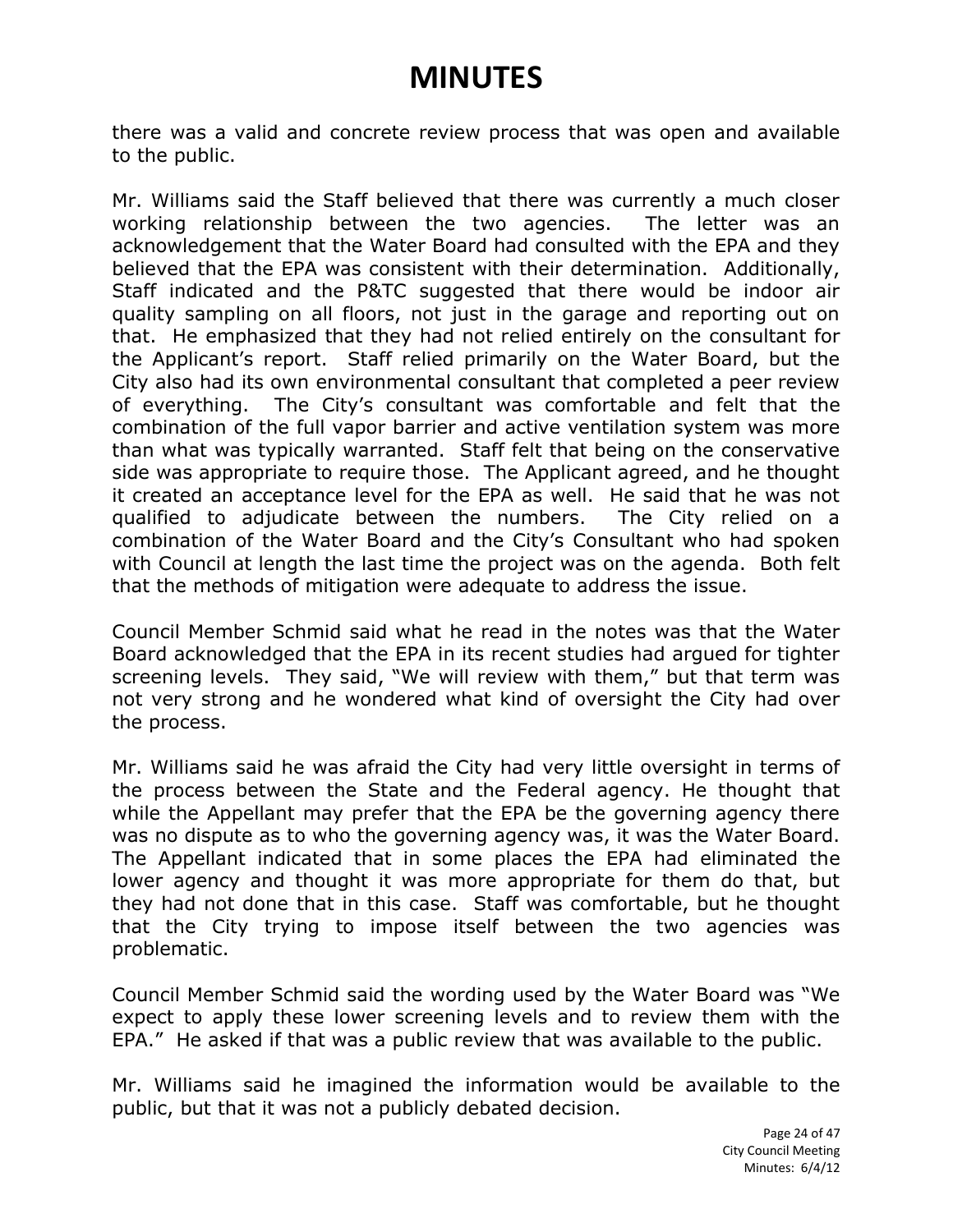Council Member Shepherd asked if the project would return to the ARB for final approval of the design if it was approved by Council.

Mr. Williams said the ARB had conditions regarding details such as colors and architectural details, but the substantive issues had been addressed, so the project would return to a subcommittee of two members of the ARB. He stated that was a typical process the ARB had to review details after the initial approval.

Council Member Shepherd asked if the Applicant made changes if it could go through that process with the ARB without coming back to Council.

Mr. Williams thought that depended on what the nature of the changes were. If it was a minor change then Council could direct Staff or the ARB subcommittee to review it, but if it was more substantive then they could require full ARB review.

Council Member Shepherd confirmed that the project itself would still be maintained as an approved project.

Mr. Williams said that was correct.

Vice Mayor Scharff said when he read the letter from the Regional Water Quality Control Board what he took away from it was that they believed that the project was protective of public health. He understood that to mean that the Water Board did not think there was an issue on the project at all with vapor intrusion. He asked if that was a fair statement.

Mr. Williams said that it was. He thought the Water Board indicated the EPA felt that as well.

Vice Mayor Scharff said that they seemed to go further than that when they said there was a vapor intrusion contingency which they said "given the anticipated attenuation by the Ventilation Inspection Management and Service (VIMS) alone we do not anticipate indoor air levels of concern, but if levels of concern are detected however the sub-slab ventilation portion of the VIMS can be converted into an active ventilation system." He stated there was a backup if it turned out there was an issue.

Mr. Williams said that was correct and the Applicant had committed in the City's conditions of approval that if necessary they would install an active ventilation system.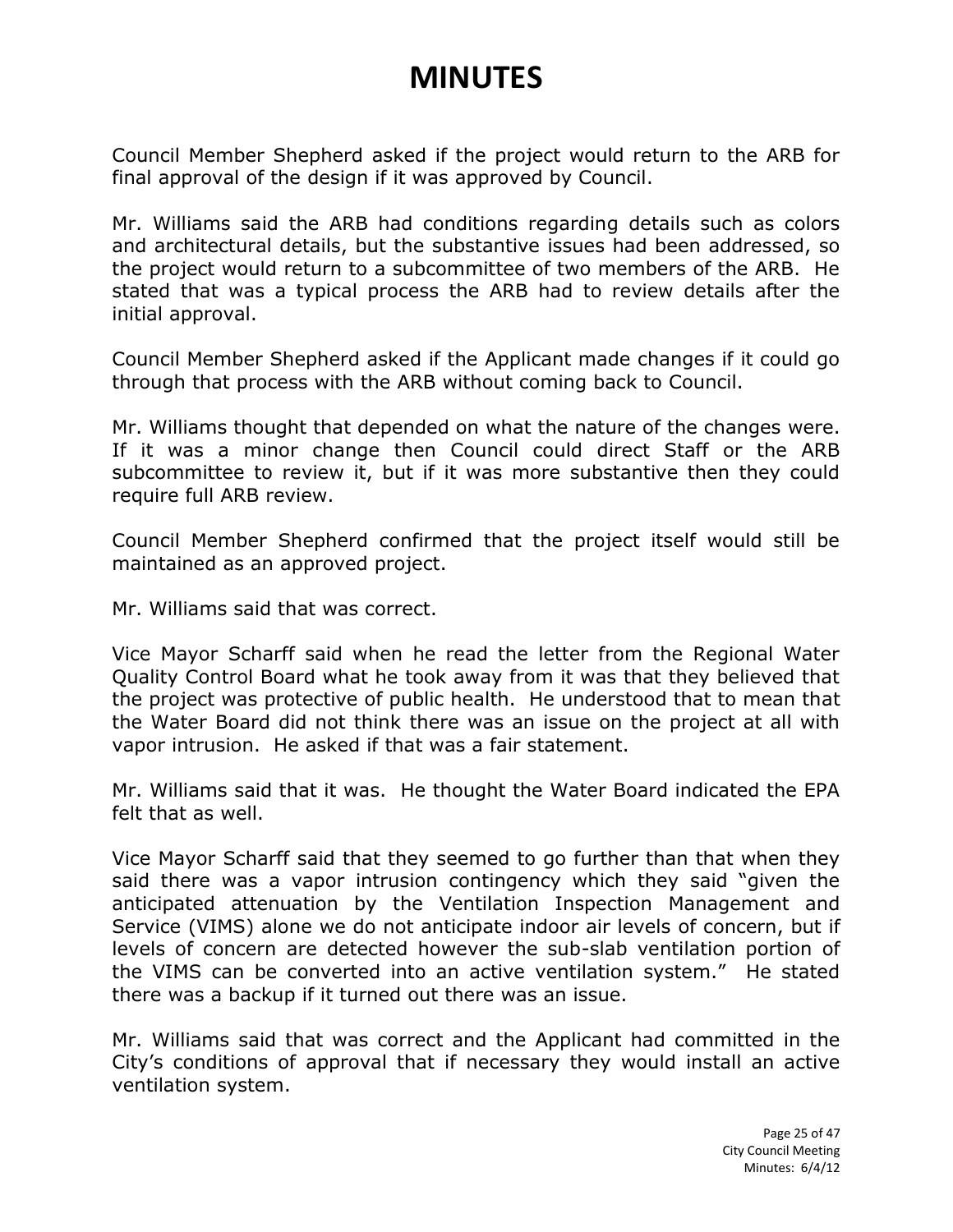Vice Mayor Scharff asked if the drawing shown earlier was a fair representation of what the project would look like.

Mr. Williams said it adequately represented the building design and articulation.

Vice Mayor Scharff said when he attended the Regional Housing Needs Allocation (RHNA) Committee meetings it was interesting was how difficult it was to get moderate income housing built. There was a big push by RHNA to build moderate income housing. He asked if this project would qualify as moderate income housing under the RHNA Allocation as it was rental and given the density.

Mr. Williams thought it did. He said the Council would see it in the Housing Element. The Housing Community Development Department (HCD) was looking for densities that were over 20 units per acre as affordable units. He thought they were giving the credit when the density was at that level and the project had 40 units per acre.

Council Member Klein said Mr. Moss quoted Mr. Larkin as saying, "Concession to allow housing in a zone where housing normally is prohibited can be met by following a fraction of the number of requested units." He asked if that was correct.

Don Larkin, Assistant City Attorney, said he did not recall saying that. He thought there was a misunderstanding. Some communities had set what was allowable by right as a concession and then if an Applicant asked for a concession beyond what the community set, then they had to show a justification for the concession. He thought that was what Mr. Moss was referring to.

Council Member Klein asked Mr. Larkin what they could do that evening.

Mr. Larkin said the way the density bonus law worked was that an Applicant could request a concession and then they had to make a minimal showing that the concession was necessary to provide the level of affordable housing proposed. The Applicant in this project did that with the prior project, but then the burden shifted to the City to show that the concession was not required in order to provide the housing. The City had not done that and would probably need to conduct a study to show that the concession was not required in order to provide the level of affordable housing that was being proposed.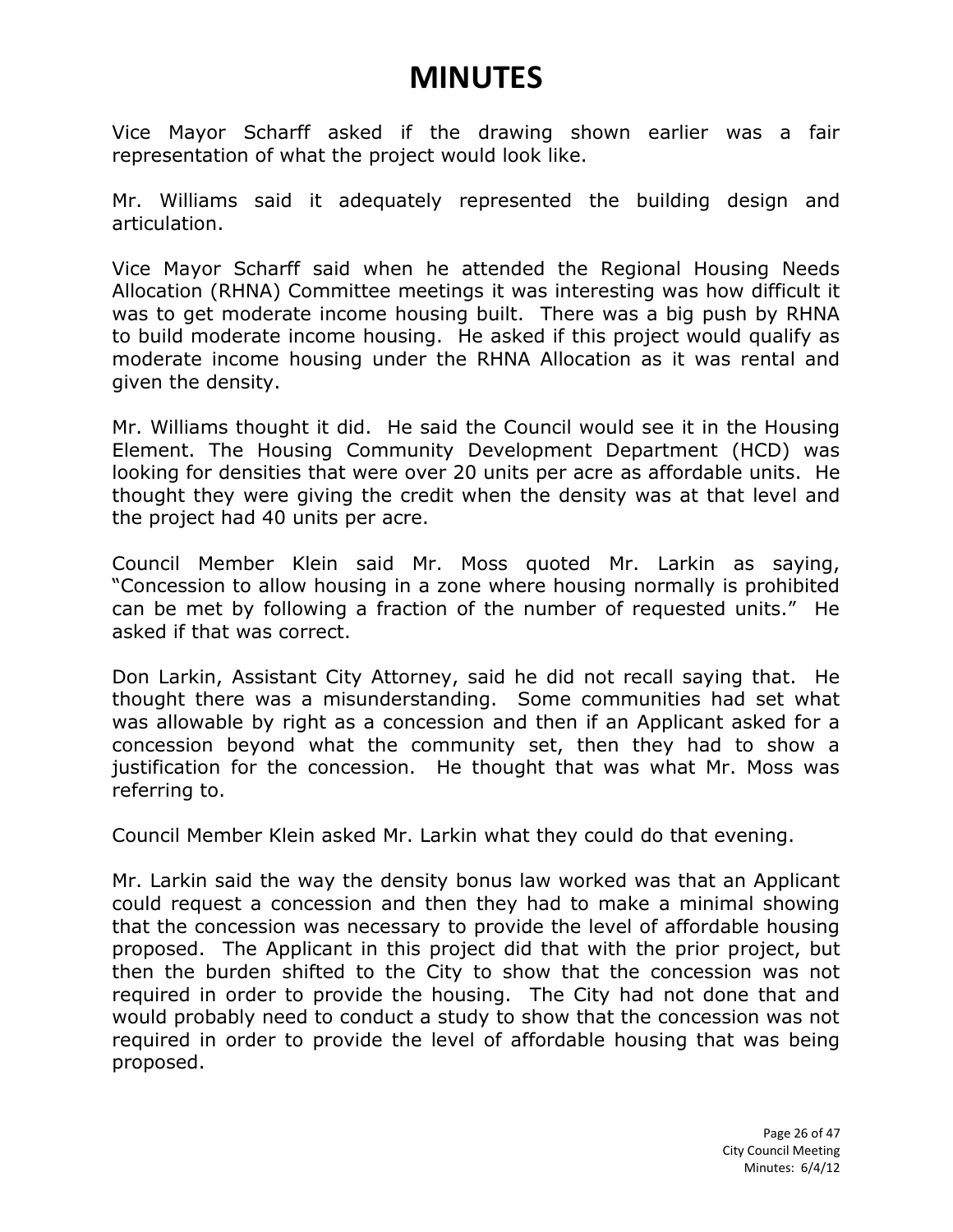Council Member Klein said that would involve the City in the economics of the project.

Mr. Larkin said that was correct.

Council Member Klein confirmed that five or six years earlier the Applicant had completed an economic study and no one questioned it.

Mr. Larkin said that was correct, the Applicant prepared an economic study for the original proposal in 2006.

Council Member Klein said the Applicant stated that what they proposed was similar to what would be allowed under the PTOD. He asked if the Staff had studied if that was true.

Mr. Williams said that the primary difference between the project and what was allowed under the PTOD was the nonresidential portion of the project would be cut in half. So it would allow about 25,000 square feet of nonresidential instead of 50,000. It would allow all of the residential components. The residential was allowed at a 1.0 FAR, which was what they proposed; the non-residential was at .25 and could go to .35 if the rest was retail. The only other area the Staff identified was in a PTOD there was a five foot setback and a daylight plane at the Caltrain right of way. The current proposal encroached into those somewhat, and the Applicant was unwilling to make that change.

Council Member Klein said Staff's recommendation to the Council was a nonrecommendation. He felt that was rare and asked why there was a nonrecommendation and if Council could push for a recommendation.

Mr. Williams said they came to Council last time with a recommendation for approval of the project. They heard good comments about some of the visual architectural aspects of the project that perhaps could be improved. He said that much of it stemmed from approval over Staff's denial recommendation back in 2006. Staff felt that evening that there were some aesthetic judgments to be made as to whether the project was ready to move forward. Staff believed that the use and intensity was appropriate in the location and thought the only real question was if the project was to scale or if the architecture was too massive. Staff was comfortable with it and felt like it could move forward. There were some improvements they discussed and other things on the margin that could help further, but if pressed Staff would recommend approval.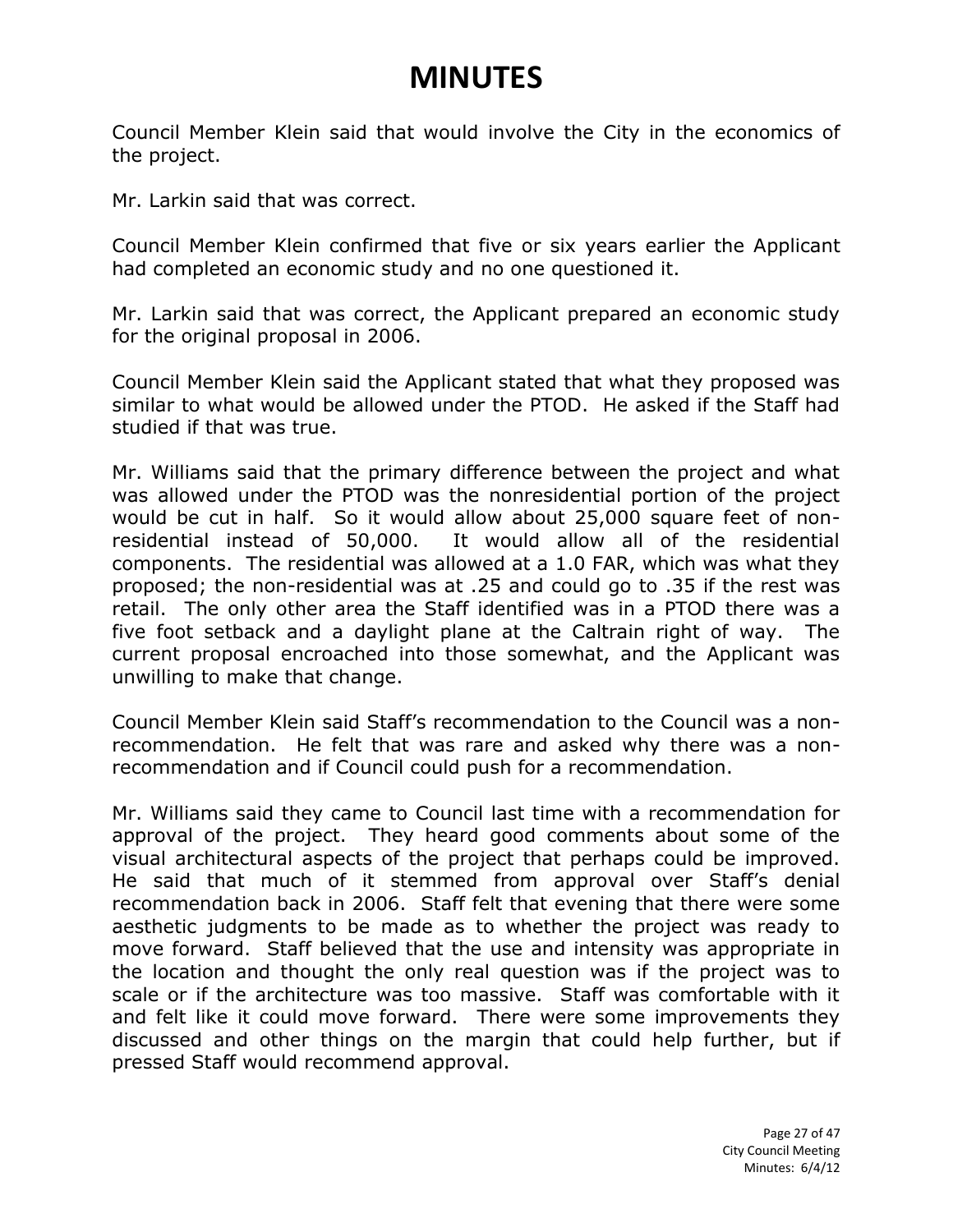Council Member Klein said that in response to Council Member Burt's questions Mr. Jans talked about opening the structure so the inner courtyard would be more visible from Park Boulevard. He asked if that was correct.

Mr. Jans said that the idea was to modify the entrances that were currently in the project to induce more pedestrian traffic.

Council Member Klein confirmed the modifications would not change the basic size of the project.

Mr. Jans replied that was correct.

Council Member Klein confirmed it would be the same number of units and square feet.

Mr. Jans said that it depended on what the change was, but one thing they looked at reduced the square footage of the Research and Development (R&D) by about 500 square feet. He asked if he could comment on Mr. William's answer to an earlier question.

Mayor Yeh said he could respond.

Mr. Jans said that Mr. Williams was correct, .25 was the maximum you could get for the R&D use under the PTOD. Part of his analysis was that they still had the incentives under the State Housing Density Bonus Law and they could use one of those to get more FAR for the R&D portion.

Council Member Klein said that Mr. Jans meant it was the same as PTOD plus.

Council Member Holman asked Staff if the project had physically changed since it was last before Council in October of 2011.

Mr. Williams said it had not changed.

Council Member Holman confirmed that there were no changes or responses to prior ARB comments or Council Member comments on a 7-0 vote to send it back to PTOD in the last seven months.

Mr. Williams said there were no changes other than withdrawing the tentative map, so it was now a rental project. He said the Applicant was scheduled a number of times to return to Council, but that had been delayed primarily by their further requests.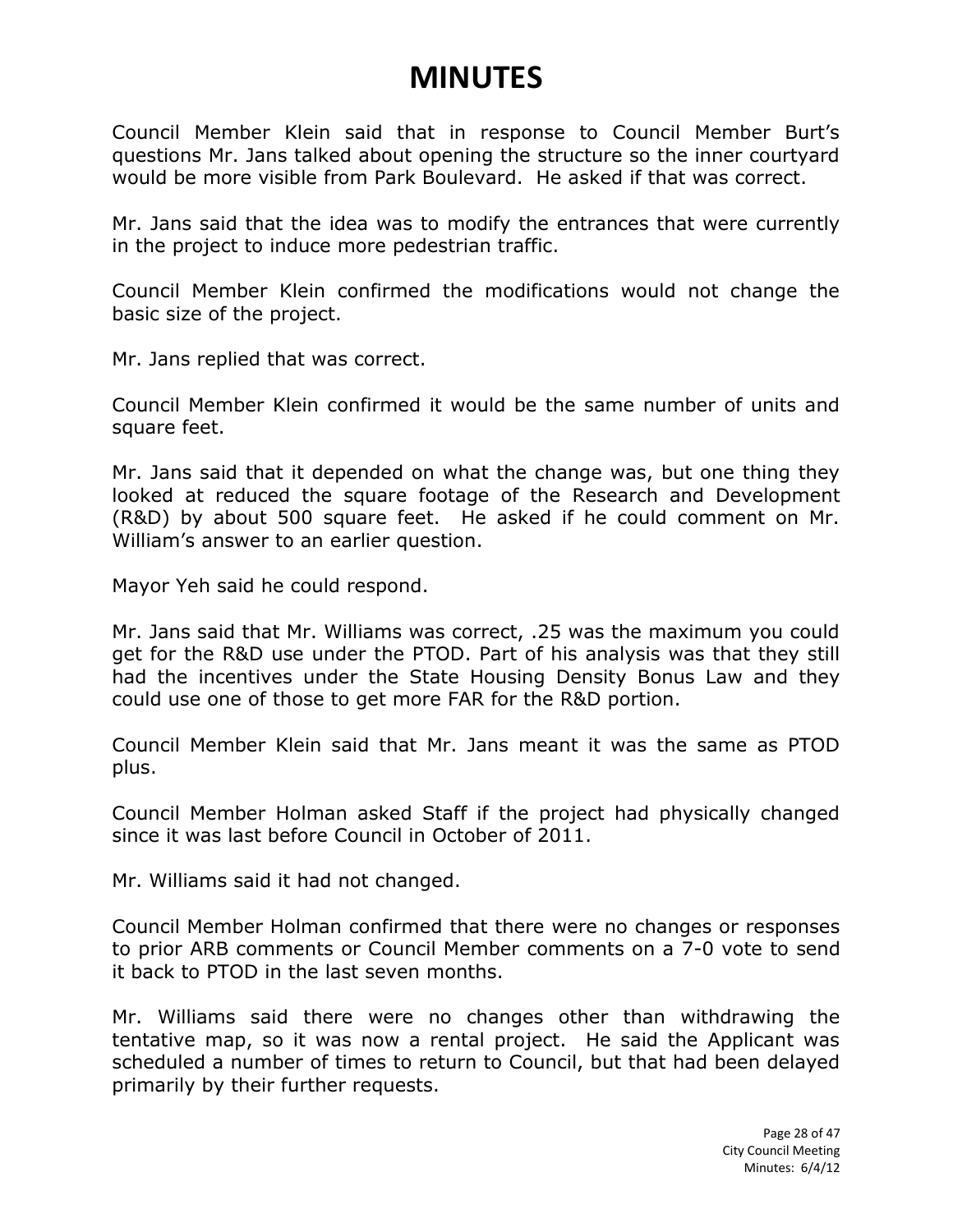Council Member Holman said that she had to respond to the picture shown earlier. The plans showed that the tower was 20 foot taller than the rest of the building. She thought the picture was not a fair representation of that because the building was 40 feet with a 60 foot tower.

Ms. French said with the tower it would be 59 feet and then the parapet also stuck up above the 40 foot roof, so it was slightly less than 20 feet. The 40 foot measurement was to the roof, not to the parapet. She also noted that one's view in the photo was not that of a pedestrian.

Council Member Holman said that the basis for the concessions was the BMR units. She said the City did not know where they would be located or what square footage they were in relation to the other units. She asked if that was correct.

Ms. French said the City's Housing Planner did have discussions with the Applicant about the BMR units.

Mr. Williams apologized because he did not ask the Housing Planner if he had a rough sense of where the units were. He said that the Applicant might know if they had determined the specific BMR units.

Council Member Price said she had questions about rental housing in Palo Alto. She asked if Staff could refresh the Council on owner occupied versus rental housing. She wondered if there were percentages that could be shared.

Mr. Williams said that it was basically split in Palo Alto. He believed approximately 48 percent of the housing was rental housing which had existed for a long time. In the last decade there was virtually no rental housing other than the non-profit affordable housing like the Tree House Apartment built. He said it was rare that they saw a multi-family rental project.

Council Member Price said she did not recall a rental project going forward while she had been on the Council. She asked what the timing was for a significant rental housing project within the City in the last two decades.

Mr. Williams said the ones that came to mind were the affordable housing projects like the Tree House and the 801 Alma Street Project, which were rentals. The Bridge Housing Project was senior rentals. Most of the other projects were townhomes or single family homes that the City had seen in the last decade.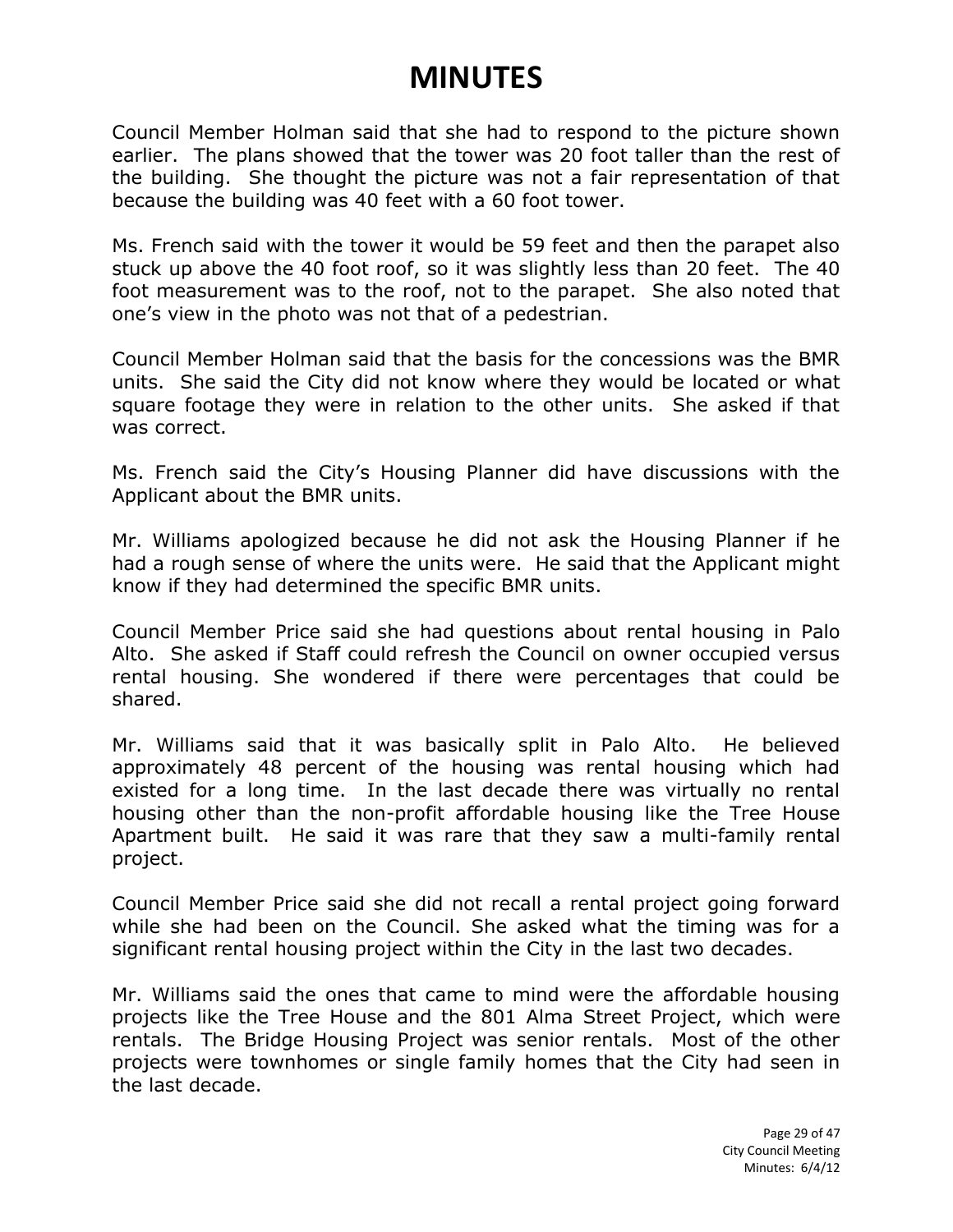Council Member Price stated within the project proposal and in the Staff report there was a case made that the cost of producing R&D is certainly less than housing. She asked if the project proponents could make some comments about the mix of R&D and housing.

Mr. Jans said the mix in terms of square footage was dictated by the amount of R&D space that was in the buildings that preexisted on the site, which had since been torn down. He was not sure how they arrived at 84 units of housing.

Mr. Campbell, Project Architect with Hoover Associates. He said that the square footage for the R&D was a result of several factors. First, the buildings that were there before were around 50,000 square feet and they used that number for the R&D. Additionally, using the setbacks and some of the design considerations resulted in a single story R&D space of around 50,000 square feet. If they wanted to increase that it would have ended up being a multistory R&D space, which they did not want.

Council Member Burt said that the Applicant made a claim that they could get the additional .25 FAR of R&D based upon one of the concessions that they were entitled to. He asked if Mr. Williams and the City Attorney agreed with that.

Mr. Williams said that he understood what the Applicant said. It appeared to be the case, but they would have had to argue that through a discretionary rezoning process, which was legislative. Under that process the Council had more discretion to say no to the zoning itself.

Council Member Burt clarified that there were references to concerns that he had raised at the prior hearing related to aesthetics. Those were not about style and appearance, they were about mass and scale and street face interface. Those were not subjective things; they were related to the physical construction of the building and its impacts. He wanted to make that distinction.

Council Member Espinosa said the last time the project was before the Council several members discussed the pedestrian scale of the building and how the design impacted the feel of the street. He asked Staff to explain what would happen if the Council wanted to look at alternative approaches.

Ms. Stump thought that they had discussed the Applicant returning to work with the Staff to explore changes in detail and then the Staff would bring the item back to Council. At that point the Council could approve it or make the determination to send it back to the ARB.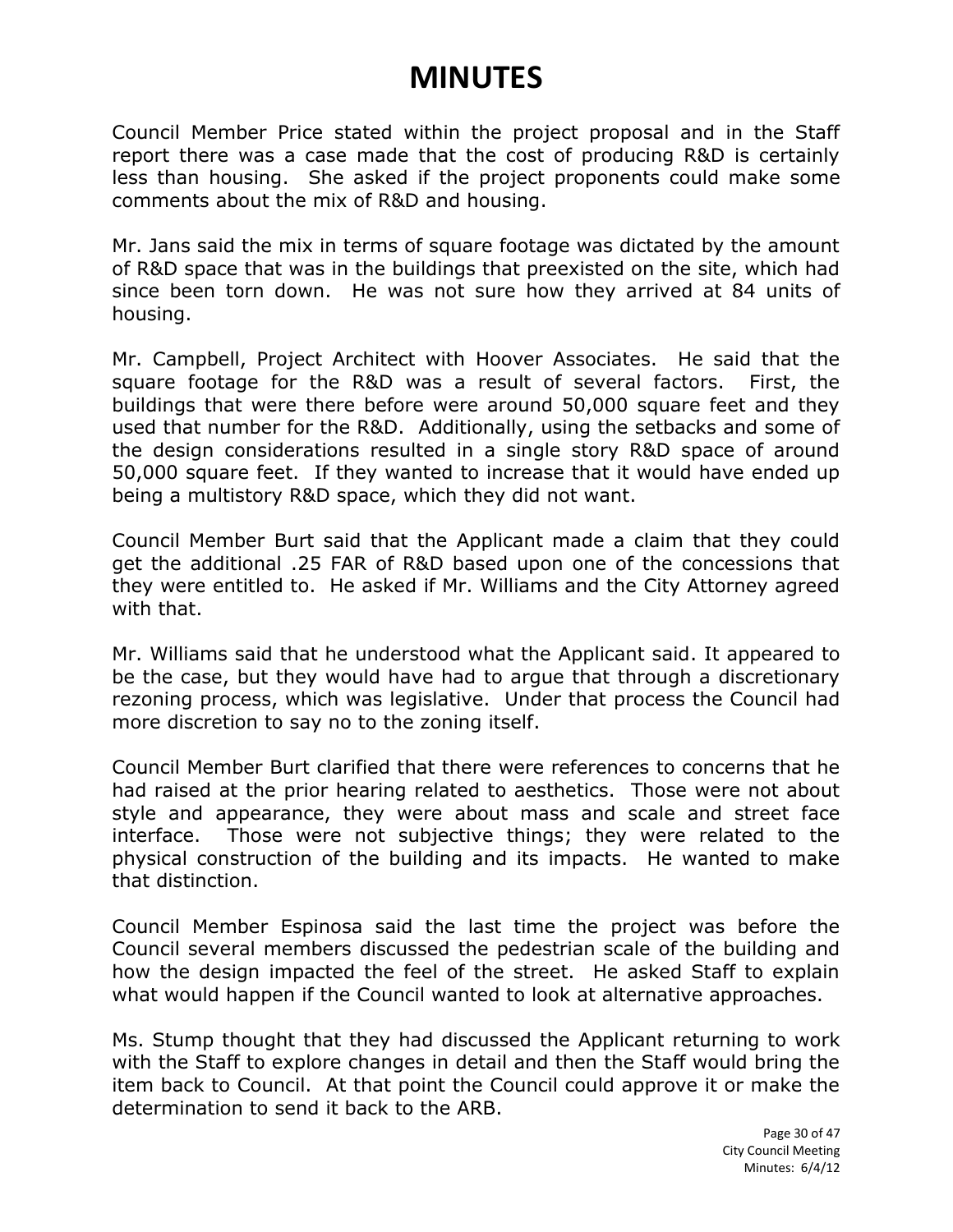Mr. Williams agreed. If the Council said the main parameters of the project were acceptable but wanted additional work done on the façade then Staff would work with the Applicant. He thought Staff's goal was to do something within the context of a minor ARB review.

Council Member Espinosa asked if there were other things aside from the massing and scale from Park Boulevard that was discussed with the Applicant.

Mr. Williams said that was the primary discussion, which mostly had to do with making the building feel a little more broken up instead of one big piece.

Council Member Espinosa asked if there was a timeline that Staff would anticipate if that was the approach taken by Council.

Mr. Williams said it depended on how involved the proposed changes were. As it stood Staff could accomplish the work within a month if the Applicant was prompt in meeting with Staff and providing drawings.

Mayor Yeh stated that the Public Hearing opened at 9:37 P.M.

Bena Chang was present on behalf of the Silicon Valley Leadership Group, which was a public policy trade association that represented over 375 members in Silicon Valley. They surveyed their companies every year and asked what the top business competitiveness challenges in Silicon Valley were. She said every year housing was considered the top impediment. It was clear that issue needed to be addressed. It was difficult for companies to attract and maintain employees. She stated that they needed to maximize key infill sites such as the one where the project was proposed. She stated that future residents of the site would have access to the retail on California Avenue and to the Caltrain Station. They encouraged Council to approve the Park Plaza proposal.

Irvin Dawid of Alma Street said he hoped Council had received his letter, which he had sent in late. Palo Alto did not have that many examples of mixed use. He stated that was one of the reasons he was disappointed that they lost the top floor residential units at the Lytton Gateway. He did not know of any modern buildings that had good residential mixed use except for the Presidential Apartments on University Avenue. He said most residential mixed units like 800 High had a little café on the ground floor. Most developments only had a token retail unit. He thought this was a great opportunity for Palo Alto. With the whole appeal Mr. Hohbach was viewed as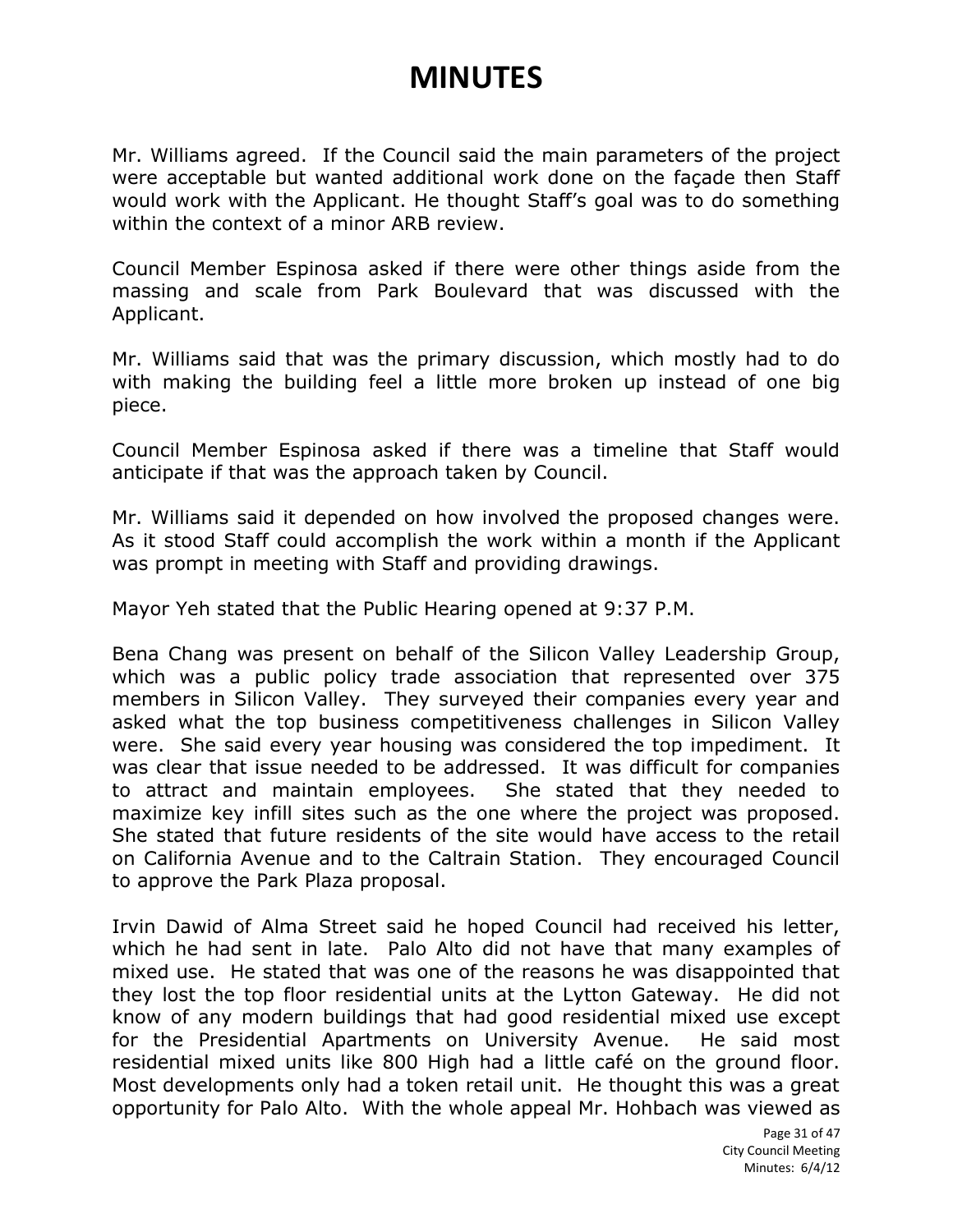the person who was being put in the spotlight. He thought that was a mistake, what was on the spotlight was 84 units of housing and the question was if the City was serious about bringing in more housing. If the City was, then the Council would approve the 84 units. He urged the Council to approve the proposal.

Geoff Dale echoed the Silicon Valley Leadership Group, the Santa Clara Housing Action Coalition as well as Mr. Dawid. He thought this project was an excellent opportunity for adding well designed residential to Palo Alto and the neighborhood. He lived and worked in the project area and had the opportunity to lead a low carbon impact life because of it. It was a wonderful walking neighborhood where people's needs were met. He said he wanted to see that brought into other people's lives. He thought the R&D was an excellent way of transitioning what was there and adding the residential. There were many combinations and synergies there if Council looked at the surrounding buildings they would see that the architecture fit in very well. He thought the project was micromanaged and it was time to let it be built. It was economic development that was needed for the area and the City. The empty lot that sat there was only a mild improvement over the ramshackle warehouses and R&D spaces that previously existed. The neighborhood was going through a revitalization with very exciting companies that needed the extra space. He asked the Council to approve the project.

Herb Borock urged Council to deny the project and take no action on the Mitigated Negative Declaration. He said they focused on the fair argument based on substantial evidence from Mr. Moss regarding toxics. There was an additional fair argument based on substantial evidence from Joy Ogawa on transportation inadequacies and aesthetics. He said he would provide that to the Council in the form of a letter after he finished speaking along with additional items. The project did not meet the requirement for a mixed use concession from Government Code 65915 because mixed use must be compatible with the housing. It was defined in the PTOD zoning that compatible R&D for housing uses in the limited industrial land use zone was .25. The project was almost double at .48, so therefore they could find that it did not receive a mixed use concession. He said he was also providing Council with a copy of Mr. Hohbach's letter and the Ordinance Council adopted at his request for 2650 Birch, which was also in the project's neighborhood. In that letter Mr. Hohbach said that a PTOD zoning with a FAR of 1.25 would create an economically viable project. He said it was not possible to increase that PTOD to the project because the mixed use violated the compatibility requirement for mixed use in State law. Mr. Jans had provided information at 395 Page Mill Road, which was across Park Boulevard from the project, but neglected to show the site area. The site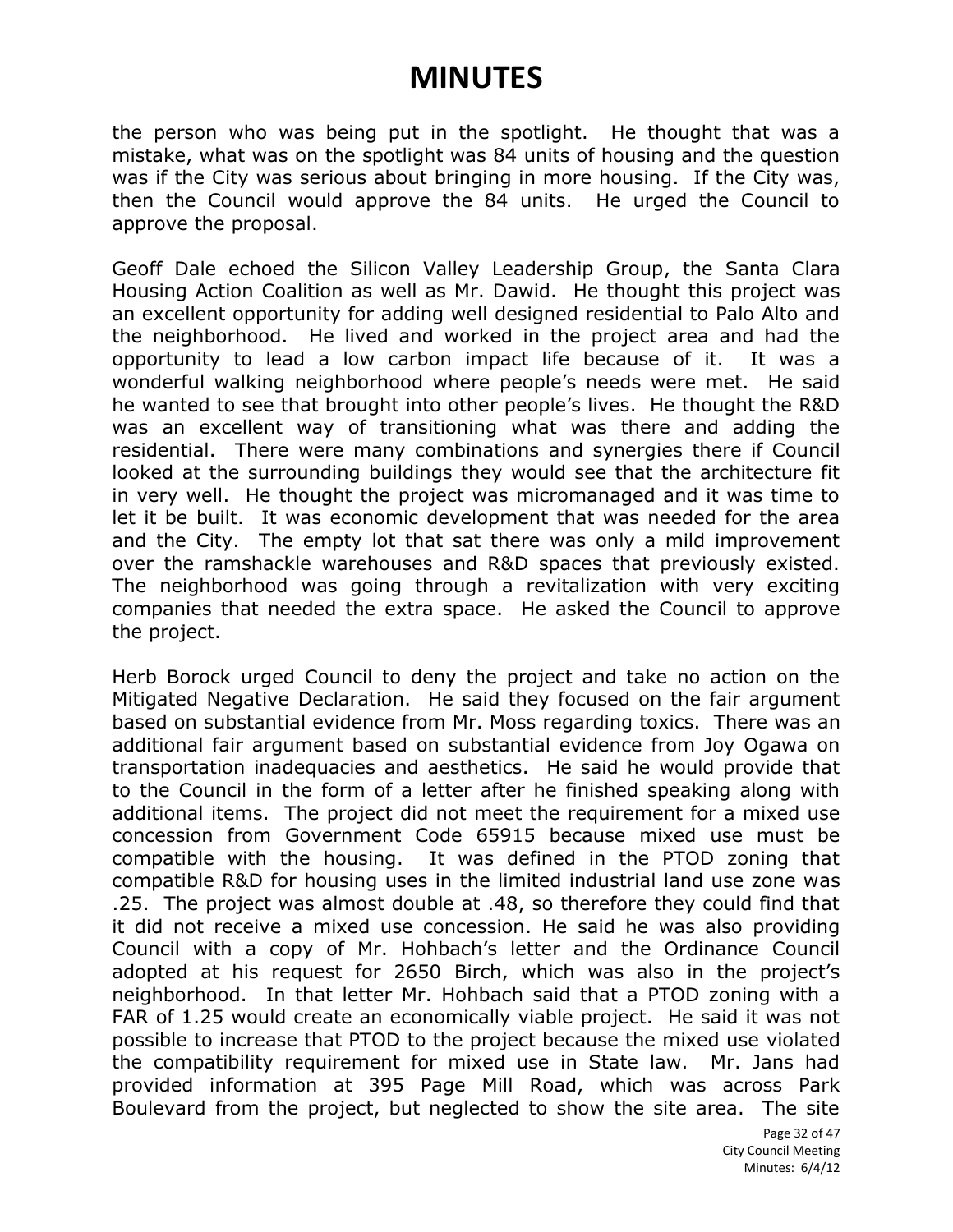area was more than four times the project's site area. The FAR of the proposed project was three times the FAR of 395 Page Mill Road. He believed the denial of the project should make reference to the fact that a mixed use concession was not allowed because the .48 R&D was not compatible and the project violated the Comprehensive Plan because it was incompatible with the project across the street which had an FAR of one third the amount.

Mayor Yeh closed the Public Hearing at 9:46 P.M.

Council Member Holman thought what was challenging about the project was that it was a site with many opportunities.

Mayor Yeh interrupted Council Member Holman to provide the Appellant three minutes to respond to the points raised in the Public Hearing.

Mr. Moss disagreed that the project met the requirements of CEQA. He read the remainder of Judge Nichol's ruling, stating that "Under Public Resources Code 2168.9b, this Court will retain jurisdiction over the City's proceedings by way of a return of this preemptory writ of mandate until the Court has determined that the City has complied with the provisions of CEQA." He said that in order to approve the project or anything similar the City had to make a finding that it complied with CEQA and submit the justifications to the Court at which time he would submit his objections. He said that when Mr. Jans stated that the Judge rejected everything except the procedural matter, what the Judge actually said was because the procedural matter was so obviously false the others issues were irrelevant and moot. The Judge never decided on those issues. He also emphasized that when the case went to court the toxics issues were not discussed. When it returned to Court, they would be discussed. The City had no way of regulating what was done by the owner of the property to measure vapor intrusion and verify that everything was fine. One of the dangers of the proposal was that when they measured vapor intrusion in the garage they could report to the City that the garage was fine. He explained the toxic levels allowed in the garage were six times higher than what was allowed in the residential area. In the residential area exposure for as little as three weeks would probably cause birth defects. Exposure in the garage or in an industrial area could go on for years. The response to the testing could be positive, but they would only be referring to an area which was not inhabited and was governed by a looser requirement. He said that the Council could allow housing on the site provided that there was no underground garage and if the density was reduced accordingly so that there would be adequate parking. There were ways the City could mitigate the potential dangers of vapor intrusion. If the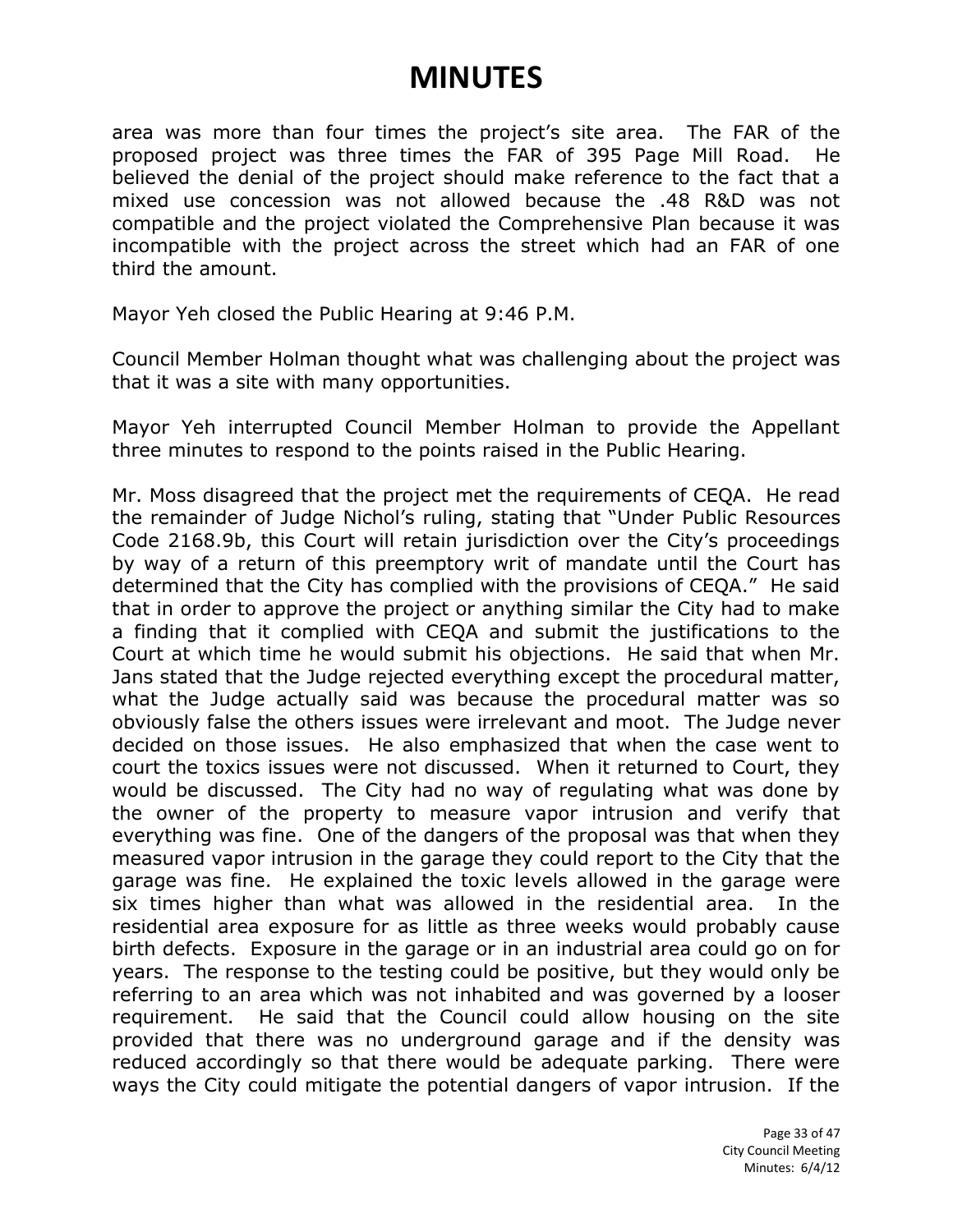Council did not then it violated CEQA and placed people's health and safety at risk.

Mr. Larkin said much had been made of the barium plume underneath the property, which had been there at least 40 years. He said it covered a huge area of that part of Palo Alto and the underground water flow continued northeasterly to the Page Mill Road underpass where it was pumped out and dumped into Matadero Creek where it was exposed to everyone. He said they retained a mitigation expert that initially designed a sub slab ventilation system which the Water Board found adequate. On top of that by request of the City they agreed to do a full vapor barrier covering the entire property. They also agreed to make the ventilation system active rather than passive and they agreed to air testing on all the levels. He said that Mr. Moss turned in several e-mails prior to the Council meeting and the Applicant's consultant, Dr. Reinis, commented on that. He provided those comments for the record.

Council Member Holman said it was a site with promise. It was a large scale site located near transit. The Applicant was not responsive to ARB comments for change. It was seven months since the Applicant was at Council with statements of wanting the project to return as a PTOD at a smaller size. There were issues of compatibility and transition that were brought up and concerns about the appropriate use and design components. She stated those were findings 2, 3 and 5. She said the concerns had not been addressed; it was still one large project. She said there seemed to be a disconnect in some of the commercial projects that went through the ARB between what the community was looking to see and what was seen in the residential developments. She did not believe this project would receive favorable comments about its look and feel if it were built as currently designed.

**MOTION:** Council Member Holman moved, seconded by Council Member Schmid to approve Staff recommendation to deny the Architectural Review Application (uphold the appeal) by approving the Record of Land Use Action for Denial. If Council acts to deny the project, no action on the Mitigated Negative Declaration is required. Additionally, Findings 1, 2, 3, and 5 cannot be made.

Council Member Holman thought that it could have been a very good project if there had been some direction taken to break it into smaller scale components. She said it looked like big box housing. As far as compatibility and transition, she thought the ARB members that voted for the project went by memory because there were no context drawings or photos in the materials provided. She personally had a reaction to the project and an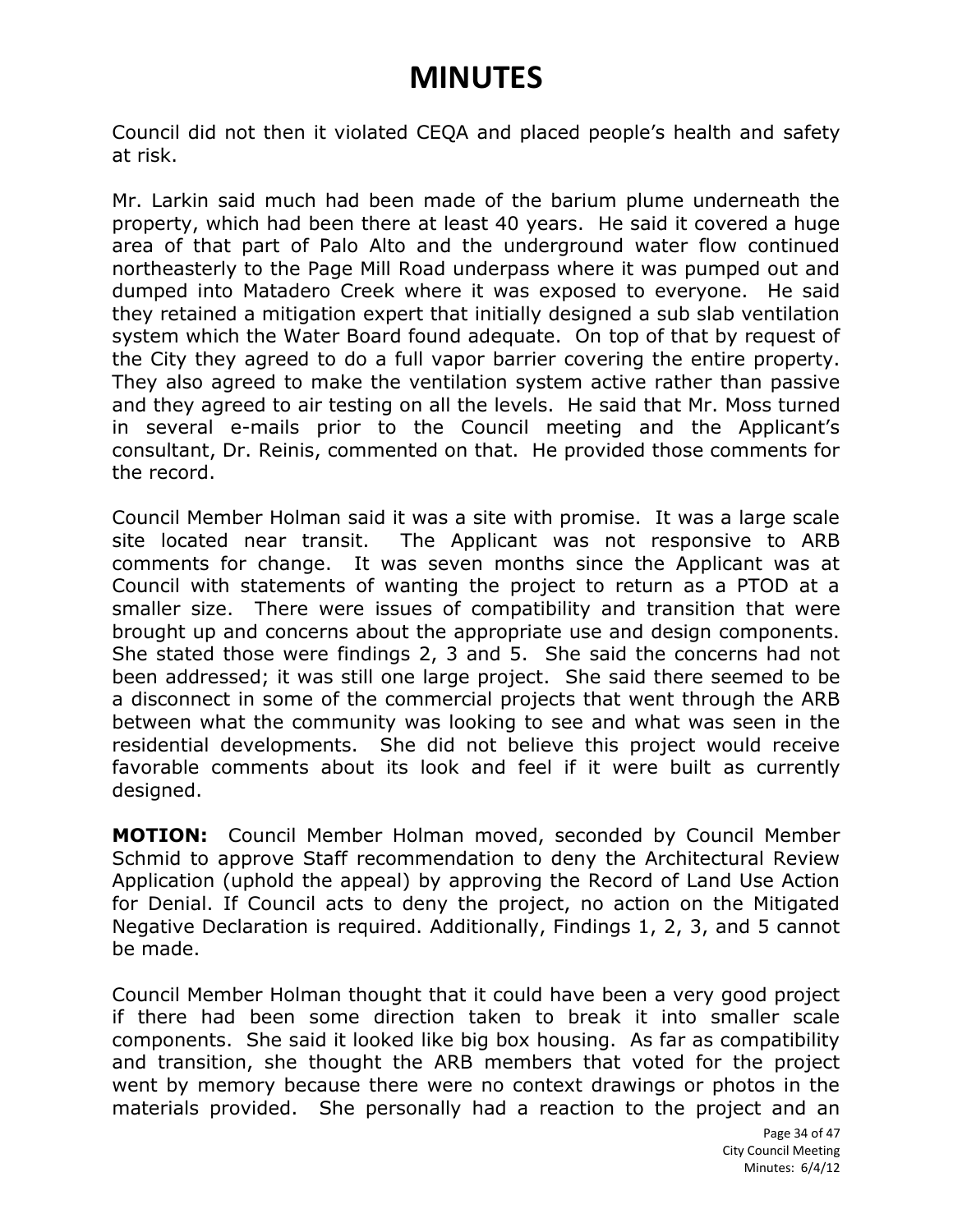analytical response to the project. She did not think it would be popular with the public if built as designed.

Council Member Schmid pointed particularly to policy L49 in the Comprehensive Plan. The goal was to design buildings that revitalized streets and public spaces and enhanced the sense of community and personal safety. He thought the goal of a mixed use project; even a fairly dense mixed use project in the area made sense and fit in with the needs. He pointed to the discussion at the ARB meeting and Commissioner Lew's point about how a building that was 250 feet by 450 feet with unbroken length of façade was too long. He stated that if the project was on a downtown block such as Alma Street it would not be approved. It was too big and too much of the same module. He thought that while it met many of the City's goals, was in the appropriate spot for a denser building, and was moving the direction of mixed use, the massing and scale of it seemed to be incompatible with the goals of the Comprehensive Plan.

Vice Mayor Scharff said he would not support the Motion. He thought the project provided needed rental housing. He thought the City had an opportunity to bring rental housing to Palo Alto when rents were rising. It seemed that the issue was between having a 50,000 square foot R&D building and having a mixed use building. The City's policies, especially for the location which was transit oriented indicated that it should be a mixed use property. Policy B2 said, "Support a strong independence between existing commercial centers and the surrounding neighborhoods as a way of encouraging economic vitality." The housing next to the R&D would result in people living and working there and reduce carbon and greenhouse gas emissions. He noted the site was near transportation and said that those were all things the Council had looked for. There was also a policy to develop the Cal/Ventura area as a mixed use district with diverse land uses with two to three story buildings. The project clearly met that and noted that they had recently designated the area as the only Priority Development Area (PDA) in the City for housing. He said that if they denied the first housing project in the area that came to the Council it did not seem as though they were following their policies. Moderate housing was difficult to come by and the project provided it. In terms of making land use decisions that encouraged walking, bicycling, and public transit use the project was near the Caltrain Station and was walkable to California Avenue. The way the City supported retail was to put housing near it. His only concern regarding the project was that it was not opened up. He was intrigued with the Applicant's comments that they could work with Staff to open the design. He thought the notion of taking a month to work with Staff was a positive thing. He wanted to ask Staff how that would work, if they would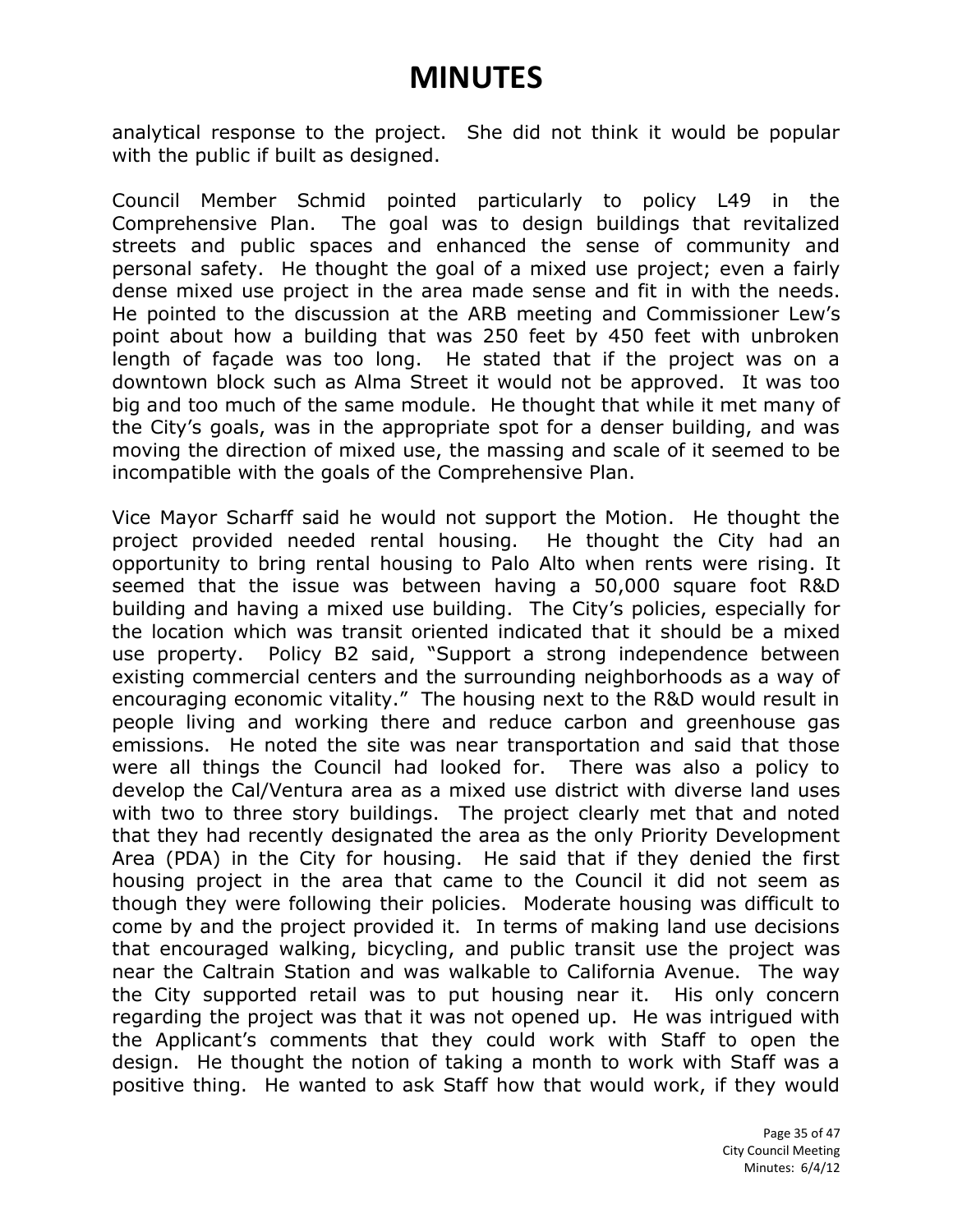have a condition to approval that said to work with Staff and return in a month.

Mr. Williams said he would not suggest a condition of approval. He said it sounded as though it was a substantive enough issue that Council should see it before it was approved. They could approve the Negative Declaration, although there was no need to do that until the project returned to Council. He suggested that Council direct Staff to work toward breaking up the mass of the building and to return to the Council within a month with revised designs. He thought if the Council went that route that it would be helpful to indicate that was the issue so that they did not return talking about toxics or parking lots.

Mayor Yeh left the meeting at 10:04 P.M.

Vice Mayor Scharff asked if Mr. Williams suggested tentative approval with a return on the design issue.

Mr. Williams said that a tentative approval was fine with him, but he did not know if that had any bearing.

Vice Mayor Scharff asked if they should continue the matter for a month. He asked if that was a better approach.

Ms. Stump thought it probably was and thought it was also helpful to designate a date. She said it was contingent on the Applicant working promptly with the Planning Staff so that Staff had the opportunity to respond to the Council. She said they could identify a date that evening so that they ensured the matter returned promptly.

Vice Mayor Scharff asked the Applicant how they felt about returning within a month with the understanding that Council Members who voted for the project did so in good faith with the notion that if the Applicant returned with a design that was opened up that they would have tentative support.

Mr. Jans said they agreed.

Ms. Stump said that Mr. Williams suggested that the Staff work with the Clerk's office at the agenda planning meeting and identify an appropriate date within June or the first meeting in July.

Mr. Williams said he expected the date to be June 25<sup>th</sup> or July 2<sup>nd</sup>.

**SUBSTITUTE MOTION:** Vice Mayor Scharff moved, seconded by Council Member Price to continue this item to June 25, 2012.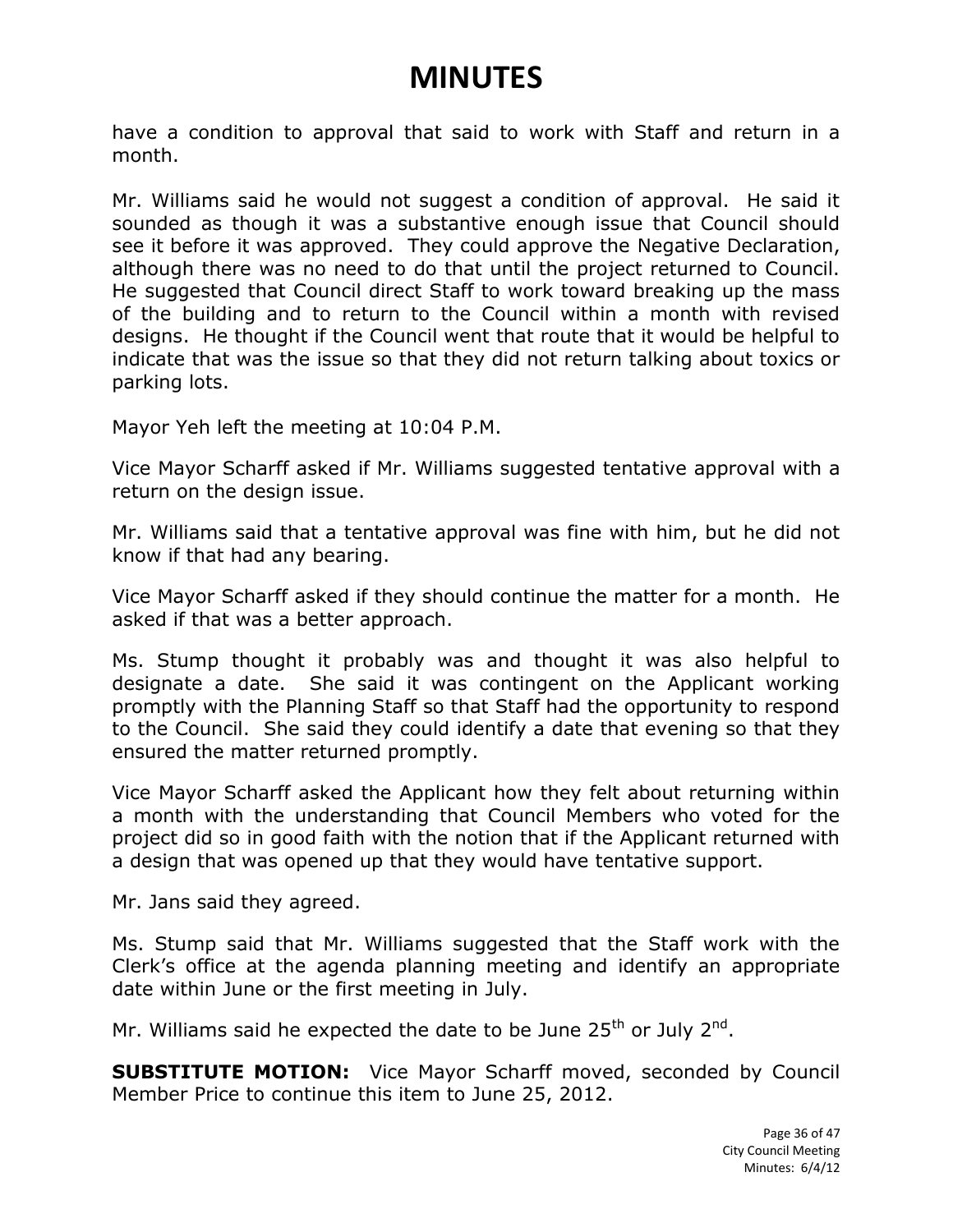Vice Mayor Scharff said he it was a good project that could be opened up, which would make a big difference in terms of resolving Council Member and community concerns. He hoped the Applicant would work with the Staff to come up with something that architecturally made sense.

Council Member Price was pleased to second the Substitute Motion and concurred with the comments made by Vice Mayor Scharff. She said the review process was lengthy and thought the project largely addressed the elements of the Comprehensive Plan and supported the Housing Element. She thought one of the compelling points was the opportunity for a mixed use project that combined R&D and rental housing. Rental housing was needed in Palo Alto. The project supported many of the concepts they discussed such as diverse land use and economic vitality. The California corridor could benefit from additional street traffic, pedestrian vitality, and the fact that residents could purchase goods and services on California Avenue. The project was close to transit opportunities. The fact that there was a Transportation Demand Management (TDM) program associated with the project made sense. She thought it was a major improvement to the visual quality of the blocks in the immediate area. She said that if you went to the site in the morning there were people going from Caltrain to the AOL site and the project provided additional opportunities for residents as well as employees. She said that the Council wanted both jobs and housing in the community and a variety of both. The design provided articulation which she thought was useful. She supported the idea of coming back and really exploring more aggressively opening up the area to the courtyard. The courtyard was a real advantage for the residents and the employees in the building, but she thought there could be a connection or a visual connection that could be more attractive. She supported the findings and the quality of the MND and the earlier and ongoing ARB application. She thought it was an opportunity and noted they talked about sustainability and the project was an opportunity to provide that. Council Member Espinosa said he supported the Substitute Motion for the reasons stated by Council Member Price. He encouraged the Applicant to take the feedback given at the last Council meeting about the sort of fortress nature of the design seriously. He thought the courtyard was wonderful for residents, but for people going down the street it really created a mass and scale that was overwhelming. He encouraged the architect to work closely with Staff and really think about how the pedestrian friendly streetscape could be improved. He looked forward to the return of the project.

Council Member Burt supported the concept of providing the Applicant additional opportunity to address the concerns that were articulated by the Council at the last meeting, which were really embodied by the findings on Council packet page 377 and 378. He was concerned that Council Member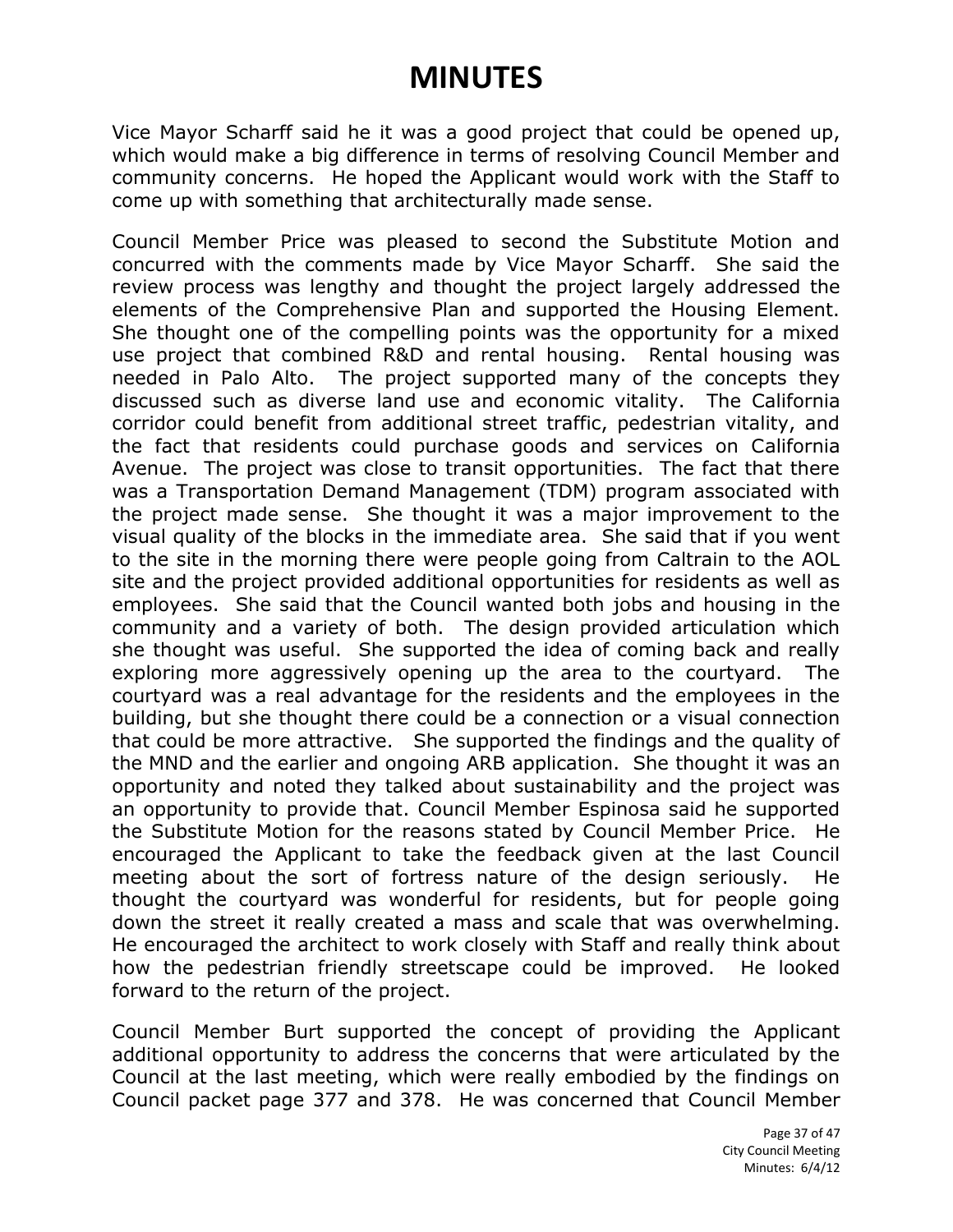Espinosa's points were not reflected in the Motion. Unless those additional expectations were in the Motion, the items were being asked for but not required. He explained his support for the Motion was contingent on the Applicant agreeing in concept to more substantive changes than merely what they talked about of opening up the access to the courtyard. He asked the Applicant if they were willing to address more substantive changes than merely what was described earlier that evening. He said this was a Pedestrian and Transit Oriented District (PTOD), so the question was in that district, did that mean Council was enabling development that was adjacent to a pedestrian environment, but the development itself was not supporting that environment other than locating workers and residents near a pedestrian environment. The concept of the PTOD zone was both aspects, that they put density closer to pedestrian and transit facilities, but also that the structures themselves further the urban design elements. What they did not have in the project was a greater public space that bred a pedestrian approach. He said it was a mass and scale that was not conducive to a pedestrian environment, but he did not expect great changes to that. He asked if the Applicant had enough time to confer so they could answer his question.

Mr. Jans said he thought it was difficult for the Applicant to agree to something without knowing what that was.

Council Member Burt said he would clarify. He meant that the Applicant was willing to address issues beyond what Mr. Jans stated earlier that evening about the modifications considered conceptually to date, which was opening the courtyard somewhat, and address some of the other concerns. He said it was somewhat open ended and gave the Applicant some latitude in response. Too little changes and the Council may not be able to make the findings on June  $25<sup>th</sup>$ , so approval dependent on genuine intentions to attempt to address the issues. He did not want to attempt to stipulate precise design changes and so that was what the Applicant had to work out with Staff over the next three to four weeks.

Mr. Jans said it was difficult for him to respond to that.

Council Member Burt said if Mr. Jans did not respond, he would not support the Motion.

Mr. Jans said he understood, but the Applicant went through the architectural review process with the people that presumably should have addressed the architectural issues. He was reluctant to bring design issues to the City Council. He said the Applicant was willing to work with Staff and discuss items that were discussed that evening.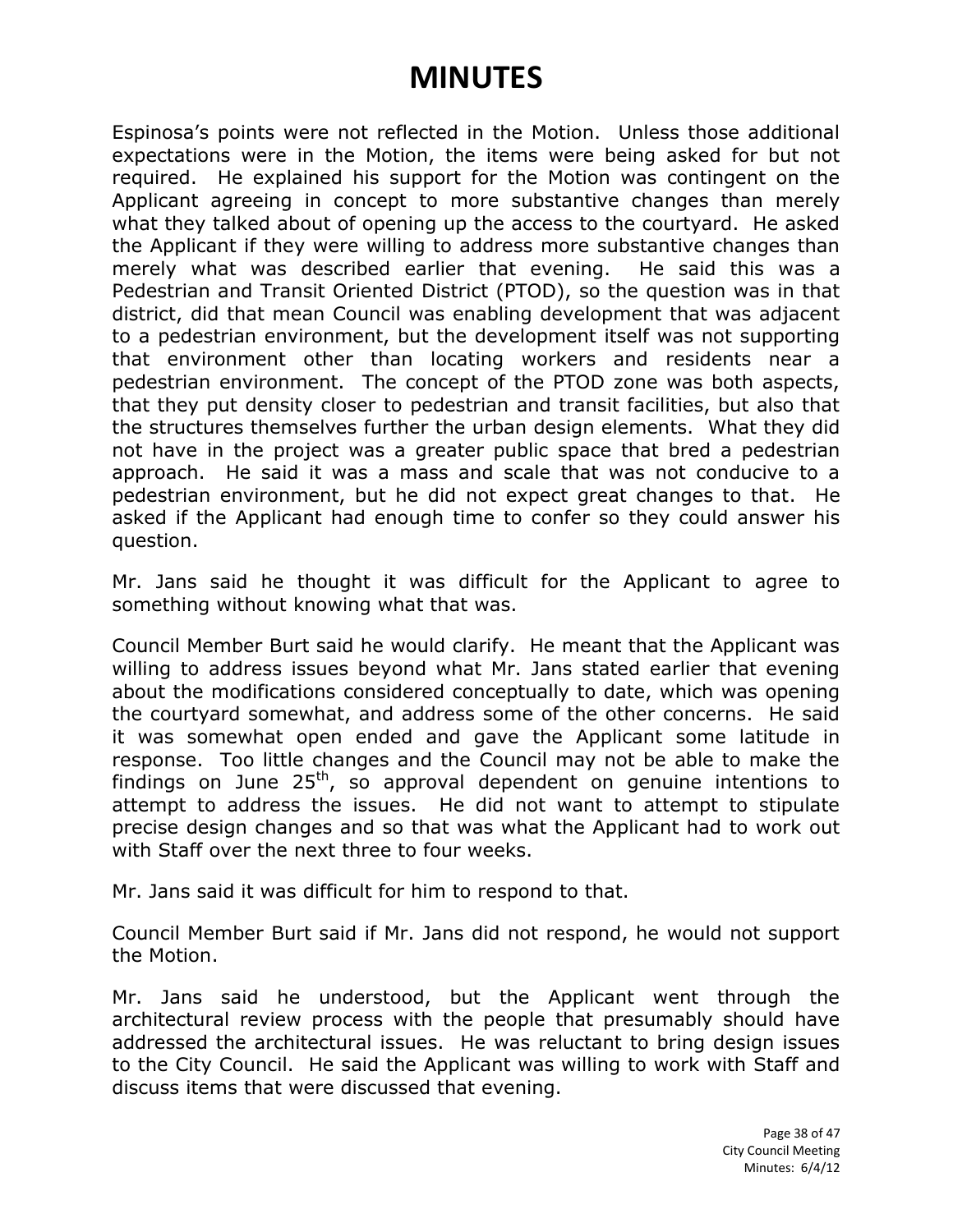Council Member Burt asked if he was willing to discuss items beyond what he had previously stated that evening.

Mr. Jans said they could discuss them but he could not commit to anything.

Council Member Burt said in regard to the ARB, Council did value the input, but were the decision making body.

Mr. Jans said he understood.

Council Member Burt said he did not want to speak beyond what he asked and what the Applicant stated. He said that it was not that the Applicant agreed in concept to the changes, it was that the Applicant would consider a variety of changes including what was discussed with the expectation that substantive changes would occur beyond what they offered that evening.

**INCORPORATED INTO THE SUBSTITUTE MOTION WITH THE CONSENT OF THE MAKER AND SECONDER** that the applicant consider a variety of changes to the project with the expectation that substantive changes will occur beyond what was offered tonight. Suggested Concepts to be considered should include and not be limited to: 1) Development that facilitates pedestrian environment, 2) Public space that supports public activity, 3) Each unit having clear relationship to residential units to the public street, and 4) Transitional elements to adjacent buildings and uses.

Council Member Shepherd asked for clarification of what the Motion meant.

Ms. Stump said what she heard the Council doing was expressing a substantial intention to approve the project subject to the Applicant working with the Staff over the next month to consider additional changes along the lines described by Vice Mayor Scharff and Council Member Burt.

Council Member Shepherd confirmed that Council was not expected to agree to what the Applicant brought back.

Ms. Stump said no decision was being made that evening under the Motion except to continue the item and consider it again on June 25, 2012.

Council Member Shepherd was concerned with the Motion because it continued a very long process. She knew the area well and there were many pedestrians and bicyclists but it was not a pretty area. She acknowledged it needed redevelopment and stated it was very connected to the California Avenue area. The AOL building across the street had buses that dropped off the workers who just streamed across the street. She said she was trying to figure out at what threshold the Motion would explain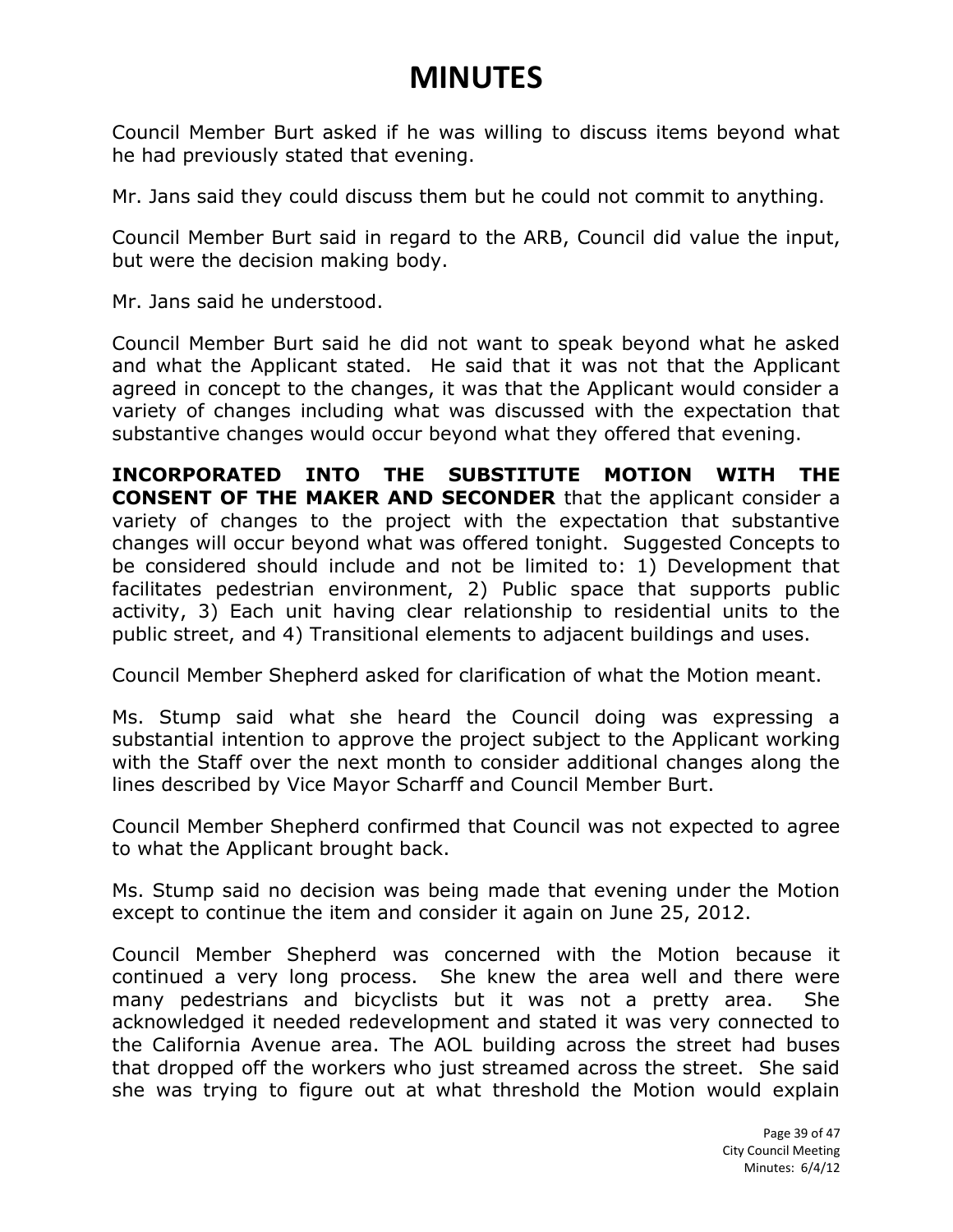whether the Applicant had done enough so that the Council could give them a level of confidence that the project would be approved. At that point she understood that the City was in between Comprehensive Plans and it seemed that Council approved the project in 2006, then there was a lawsuit and returned in the current form. She asked if it was the same project in 2006.

Mr. Williams said yes.

Council Member Shepherd said she supported the Motion but was disappointed that the Council was not giving more assurance that the project would be accepted on June 25, 2012. She thought the project represented a vast improvement over what was currently at the site. She said it was such a substantive change that it might be difficult to transition into and she was concerned about that.

Council Member Burt made a point of order. He clarified the intent of the Motion, which was slightly different than what the City Attorney described. His understanding of the Amendment was that the Council was not conveying an intention to approve. It was a willingness to evaluate approval on June 25, 2012, contingent on the Applicant addressing the issues raised by the Council that evening.

Vice Mayor Scharff thought that legally it was basically what the City Attorney suggested originally, which was that it should be continued to a date certain. He thought if a Council Member was not going to vote for the project under any circumstances then they should vote against the Motion.

Council Member Burt agreed, but stated that was not an intention to approve, it was a willingness to consider approval on that date. He said that he was truly open to considering approval on that date based upon how the Applicant returns. That did not indicate he determined an intention.

Vice Mayor Scharff agreed.

Council Member Shepherd thought the project design had been through much iteration and her concern was this would not necessarily improve the project. She asked Mr. Williams what his opinion was of substantive change.

Mr. Williams said he understood the difference between small adjustments versus substantially addressing it. It meant not just addressing articulation of the walls, it meant truly having places where there were openings created that did not currently exist or open spaces that were provided that were indentations from the sidewalk as opposed to further articulation of the building. He said that what it did not mean was breaking the project into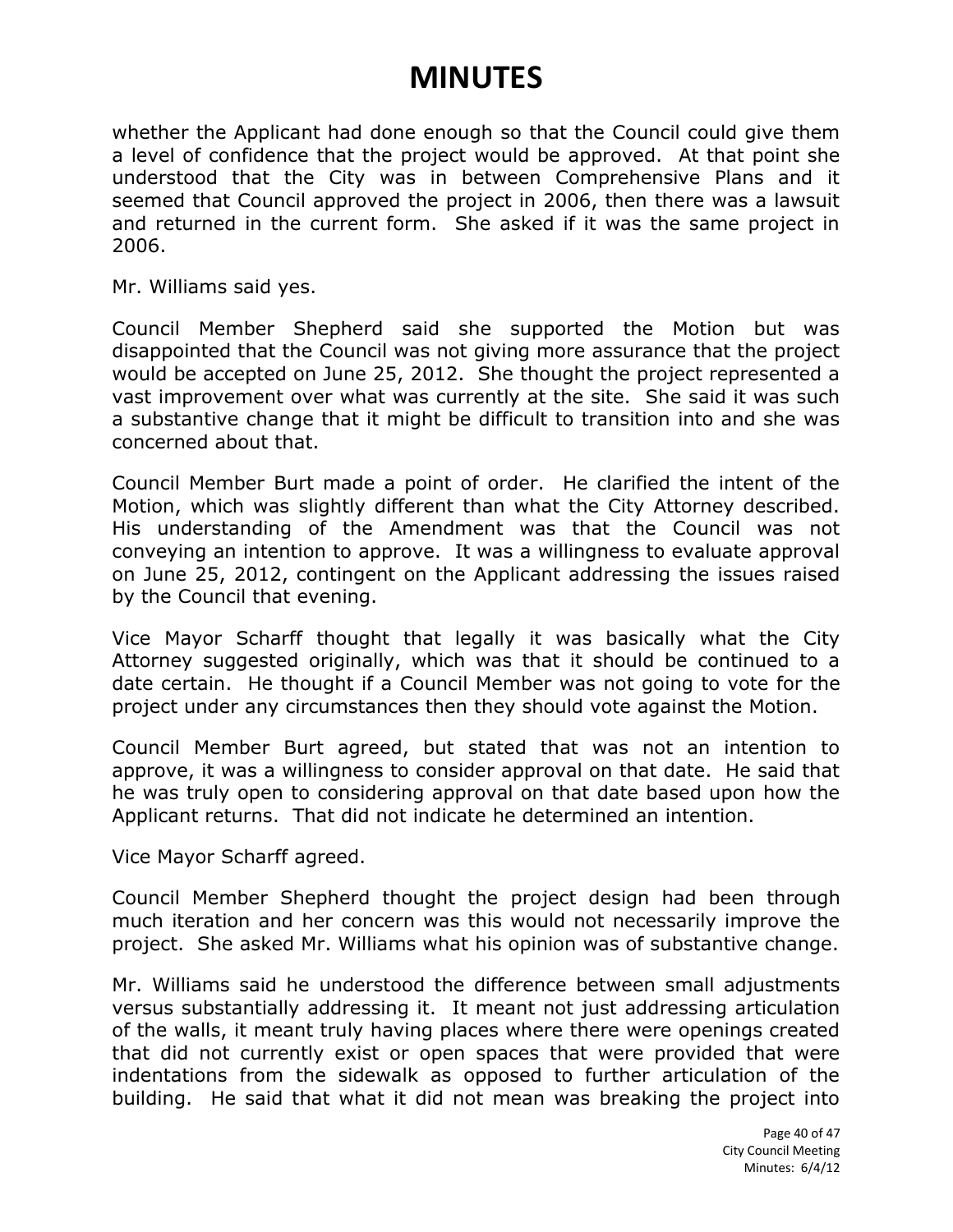two or three buildings, which would be something that they would look at if it came in fresh under PTOD zoning.

Council Member Shepherd said that was her concern that the Council was going to make decisions on design features. She asked if that was what would happen.

Mr. Williams said ultimately yes, it was.

Council Member Shepherd asked if it would happen without the ARB looking at the project.

Mr. Williams said yes, that was generally true, but they would have to see how substantive the changes were. If Council was comfortable with the project not returning to the ARB, then that was what would happen. From what he understood of the Motion it was something that hopefully Council could act on. He said that if there were details for ARB to look at for a minor review that could happen.

Council Member Shepherd said those were her serious concerns about the Motion. The fact that Council was getting involved in the process of commissions to make the decisions coming forward. She found herself in a spot she did not want to be. The Applicant wanted an up or down vote, and the Council was not giving them that, but was giving them a continuation. She said that if it moved the project forward she would vote for the Motion in the form it was presented.

Council Member Schmid said he supported the Motion as long as it contained the words "substantive changes." He thought it was disappointing that between the Council meeting of October 03, 2011 to date there was very little change. He heard his Colleagues say that the issue of breaking up was extremely important. He suggested if the Applicant wanted ideas of what the substantive changes might be there was something called Leadership in Energy and Environmental Design (LEED) neighborhood development where they had looked at examples in a number of California cities of getting a pedestrian open large scale development. The issues there were given relative weights and points for concrete things such as multiple accesses to a block like building, offering small public spaces, inducing people into landscaped areas, not just a wider access point to a residential parking facility, but an invitation to be a part of a neighborhood. He said if the Applicant could do that design he would assume it would make changes in square feet, but if they presented ideas to break up the block and invite pedestrians in he would support the project when it returned.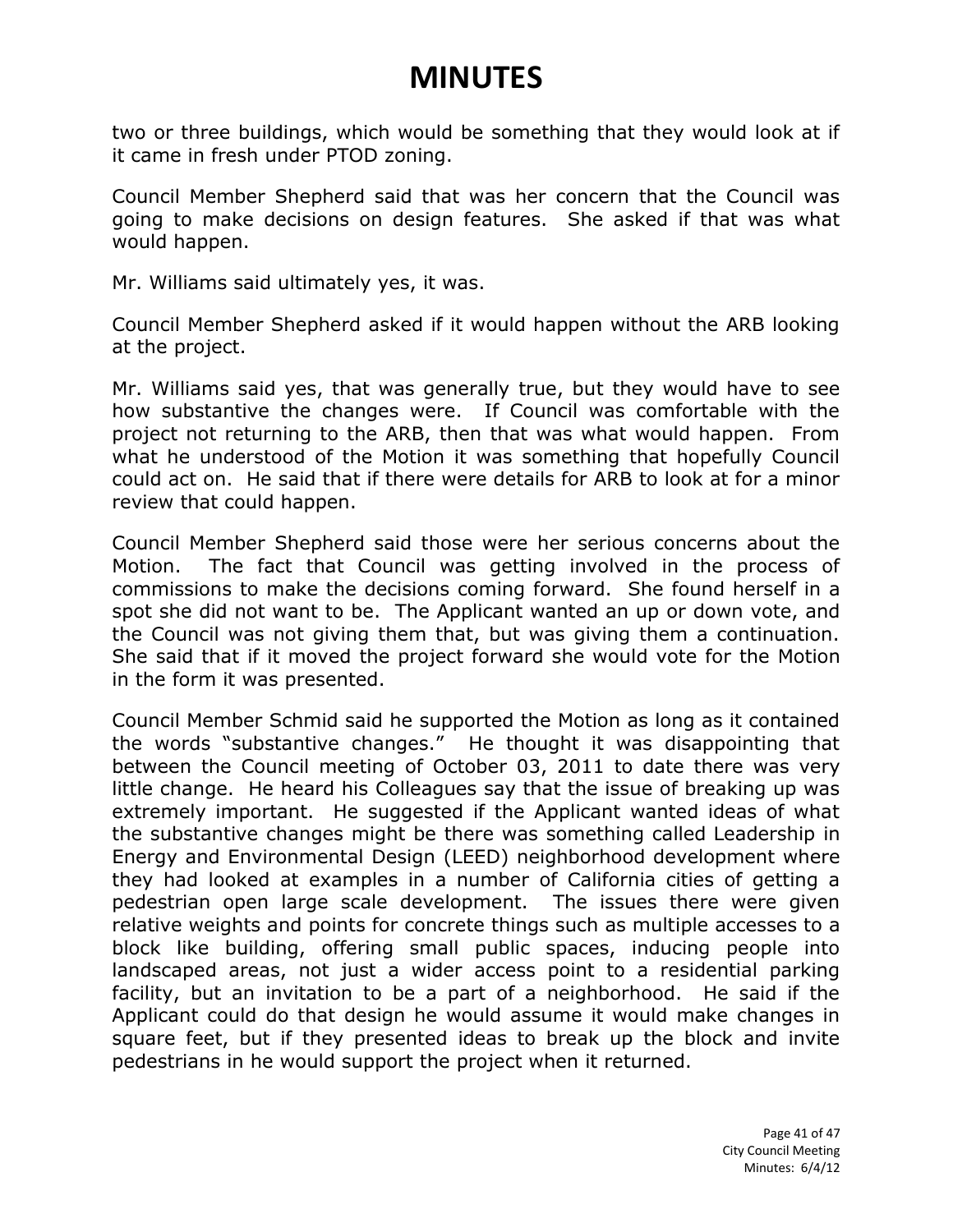Council Member Klein stated that he was on the Council during all six of the years the project was discussed. He agreed with Council Member Shepherd that they ended up in a very messy place. He thought the Council was going to end up being its own ARB, but that was better than voting the project up or down. He thought that was better for the Applicant as well, because if a straight up or down vote was forced that evening the Applicant would probably lose. He regretted that the Applicant did not accept Council's suggestion to go through the PTOD process without the bonus. He was impressed with the changes made to the Motion by Council Member Burt, which gave the Applicant some sense of approval. He interpreted the Substitute Motion also to mean that the Applicant really needed to make concessions. He heard the design concerns expressed by his Colleagues and agreed with them. He thought they also meant that the Applicant would have to reduce the size of the buildings in some way, as Mr. Jans said opening it would reduce the R&D by 500 square feet. He thought it may need to be reduced further. Council Member Holman referred to the fact that the community has indicated it did not want large buildings that seemed fortress like. He was concerned that the changes needed for approval of the Council would take more than what was possible by June 25, 2012. However, he hoped that if it was not on time Staff would return to ask for a few more weeks. The Council's last meeting was July 23, 2012, and then it was away for more than a month. Those were his concerns, but he thought they were worth the effort because the alternatives were a R&D building which was not in anyone's interest or continuing litigation. He said the litigation could be inevitable either way, but he would prefer seeing them reach an agreement and get a project going that met the concerns of the Applicant and what the Council perceived as the needs of the community. With those concerns, he indicated he would vote yes on the Motion.

Council Member Holman confirmed the project would return in three weeks and that the Council was not making a commitment to confirm. She was concerned about what they would likely see in only three weeks. She said that Council Member Klein and Council Member Shepherd had both mentioned this messy state the Council was in and asked if the Council would continue the matter again. She asked if they were committing to taking a direction on June 24, 2012.

Mr. Williams hoped Staff would bring to Council something that would not be architectural level detail in terms of the drawings, but something that represented what the changes would be and enumerated them at a specific enough level for the Council to know if that was where they wanted the project to go. He said the details of materials and colors would not happen in the next few weeks. If they could bring forward enough information for the Council to determine it was comfortable to approve the project then the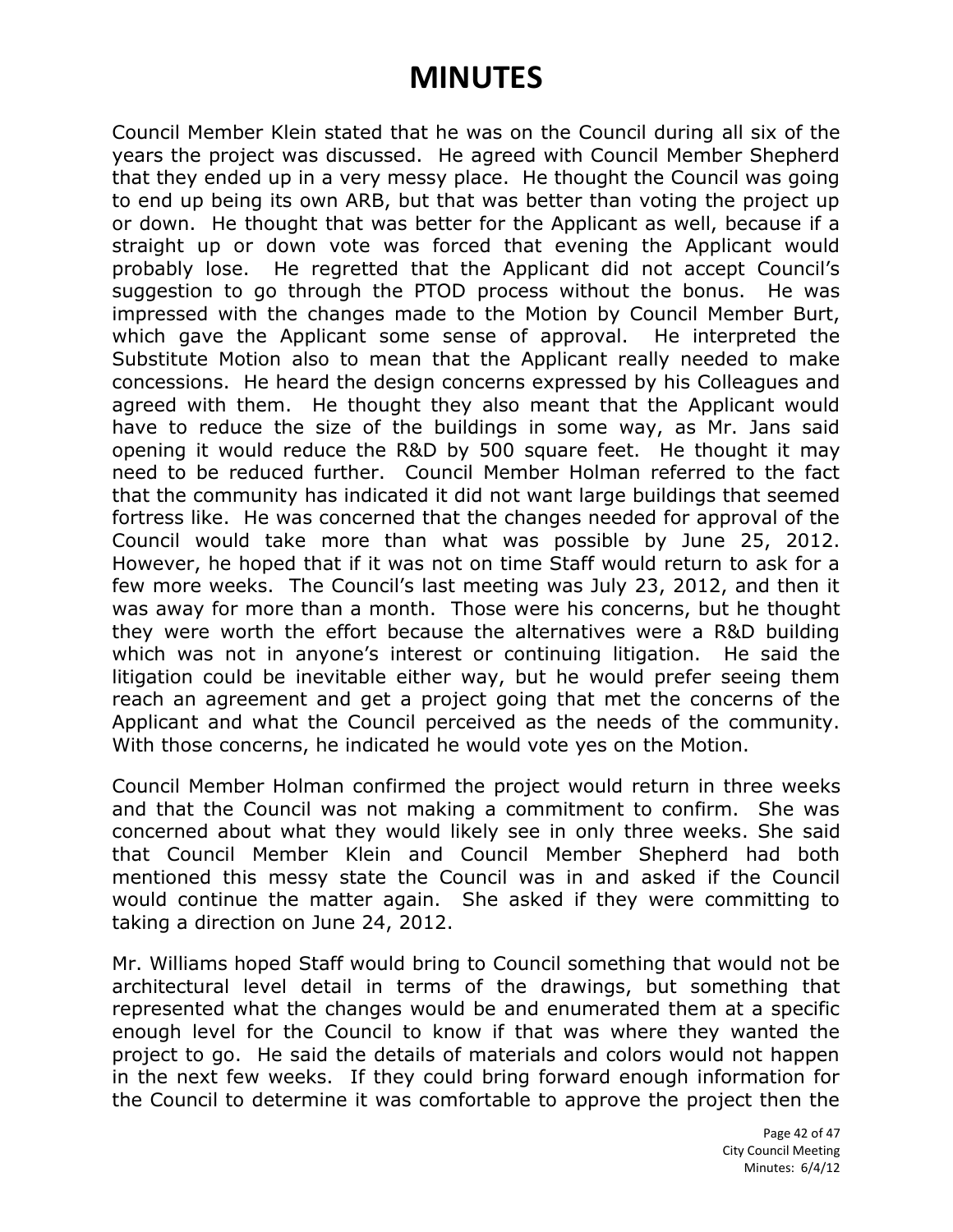subsequent process would be determined. He said that Council Member Holman was correct, that in the short timeframe they would not come up with the changes and the architectural level detail. He thought they could develop something that showed what the concepts were and what it would generally look like in order to determine if that was something the Council felt was substantive.

Council Member Holman said she felt almost angry because it was almost seven months since the Applicant was before the Council and she felt offended for the Staff because they were sending Staff well intentioned back out to get a better outcome. She had heard ARB members say that they did not say no often enough. This project was a close vote. The ARB did not say that they got good projects; they said that they got good enough projects. She said Palo Alto deserved better. When the project returned to the Council, she thought there were other parameters that had gotten lost that evening. For example she was concerned about parking. When the project returned, she presumed they were still acting under the Appeal. There were comments at the last Council meeting about parking, the setback, and other issues that were very hard to track if they were addressed at all. She said whatever way she voted that evening, it was not going to be done happily.

Council Member Price said that the Council had not discussed architecture. She asked if that was implicit in the Motion, because everything implied design and architectural treatment but there was no specific statement.

Council Member Burt said that he did not know how anything would be achieved other than architecturally. It was so implicit that he did not understand what Council Member Price meant.

Council Member Price said usually when they were talking about projects they said, "Architectural treatment and design will incorporate these concepts." She asked if her Colleagues felt the modification was useful. She personally thought it was.

Vice Mayor Scharff said he did not find it necessary.

Council Member Holman said she wanted to be clear that she was not angry with her colleagues. She appreciated the attempts to make improvements to the project.

#### **SUBSTITUTE MOTION AS AMENDED PASSED:** 8-0 Yeh absent

Council took a break from 10:49 P.M. until 11:00 P.M.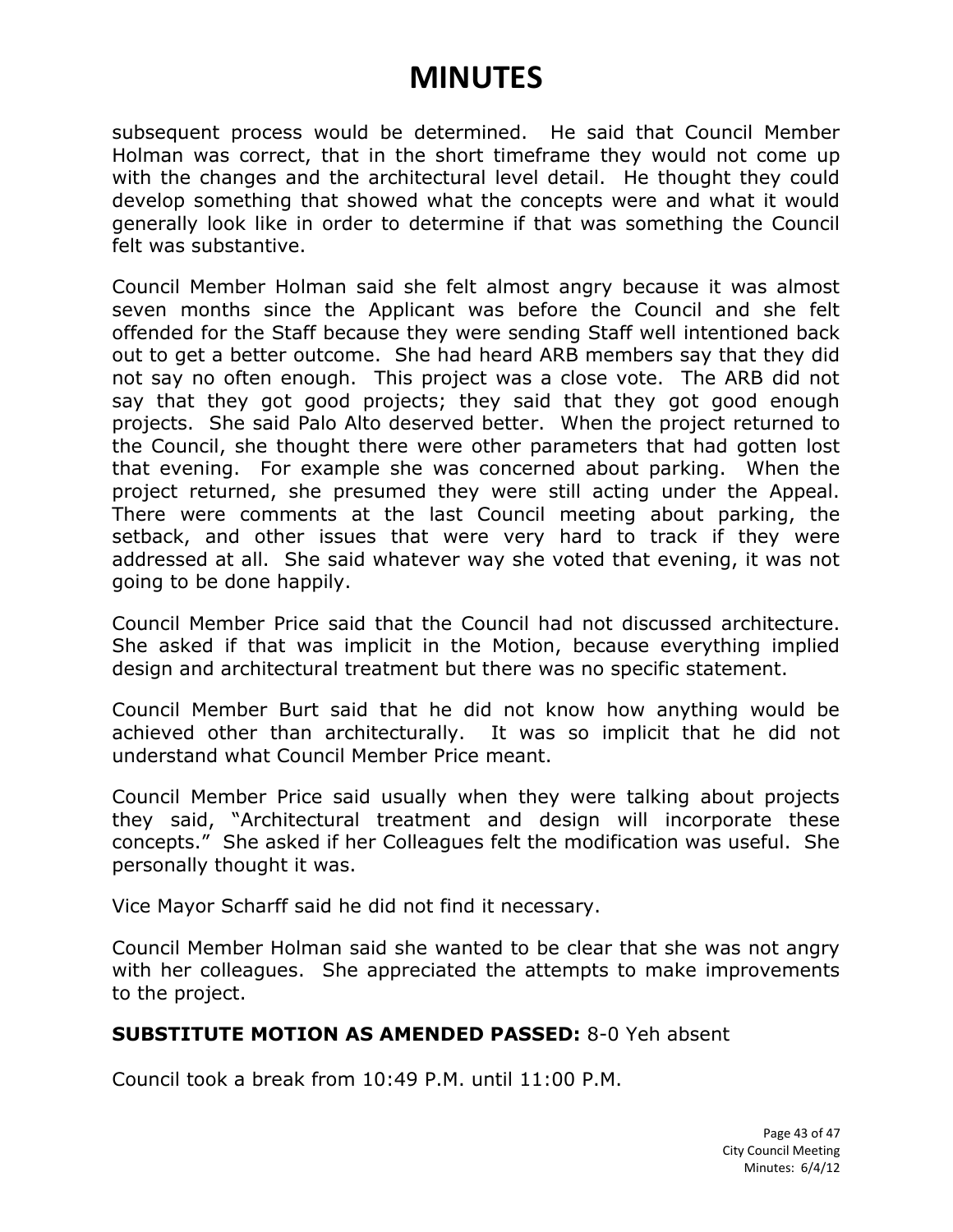17. Approval of Budget and Schedule for Technical Analysis of Hazardous Materials Implications for Zoning at Industrial Locations and for Plating Shop Operations at Communications and Power Industries (CPI) at 811 Hansen Way.

Curtis Williams, Planning & Community Environment Director, said on April 23, 2012, the Council discussed issues related to hazardous materials and the Communications and Power Industries (CPI) site and directed that Staff return within 30 days with a budget and schedule moving forward to prepare technical analysis as well as broader analysis of the City's zoning requirements related to hazardous materials and locations. Staff recommended that Council authorize them to retain contract services of up to \$35,000 to conduct an assessment of the CPI plating shop operation. There was a risk assessment that Council had seen on a couple of other occasions but the funds were to update that with the City's own consultant and included an evaluation of alternative methodologies and best practices that would relate to those operations. He said it would also prepare technical support information to evaluate the proximity and quantities of hazardous materials to residential areas. Part of the study was to return to Council with recommendations from a zoning perspective of what kind of changes might be appropriate to better protect residents and public health in the future. Staff believed that \$35,000 was adequate. They spoke to several consultants about the type of work and was comfortable that they had a consultant that had independence from the industry. He said there were consultants with regulatory backgrounds that tended to focus on work for public agencies. Staff estimated a six month timeframe under Council's direction to return with both the technical analysis of plating operations as well as what they thought was appropriate in terms of the zoning and amortization issues. At that point if Staff felt it was appropriate to move forward, they would recommend that Council initiate and set out the parameters for what type of amendments they may initiate. The Staff report also indicated that there was considerable Staff time from several departments involved, but they were prepared to undertake it and meet the timeframe with the caveat that the technical study required cooperation from CPI. He hoped CPI would provide documents in an expeditious manner, but that was something that might affect the timeframe. Staff recommended that Council authorize the \$35,000, which was funded from consultant services and was in the budget for the remainder of the year.

Arthur Lieberman thanked the Staff for the effort they made in coming up with the plan as outlined in the Staff Report. Specifically he was pleased with the statements emphasizing independence of the consultant. The important points for residents aside from independence were the technical competence of the consultant and the ability to be able to assess the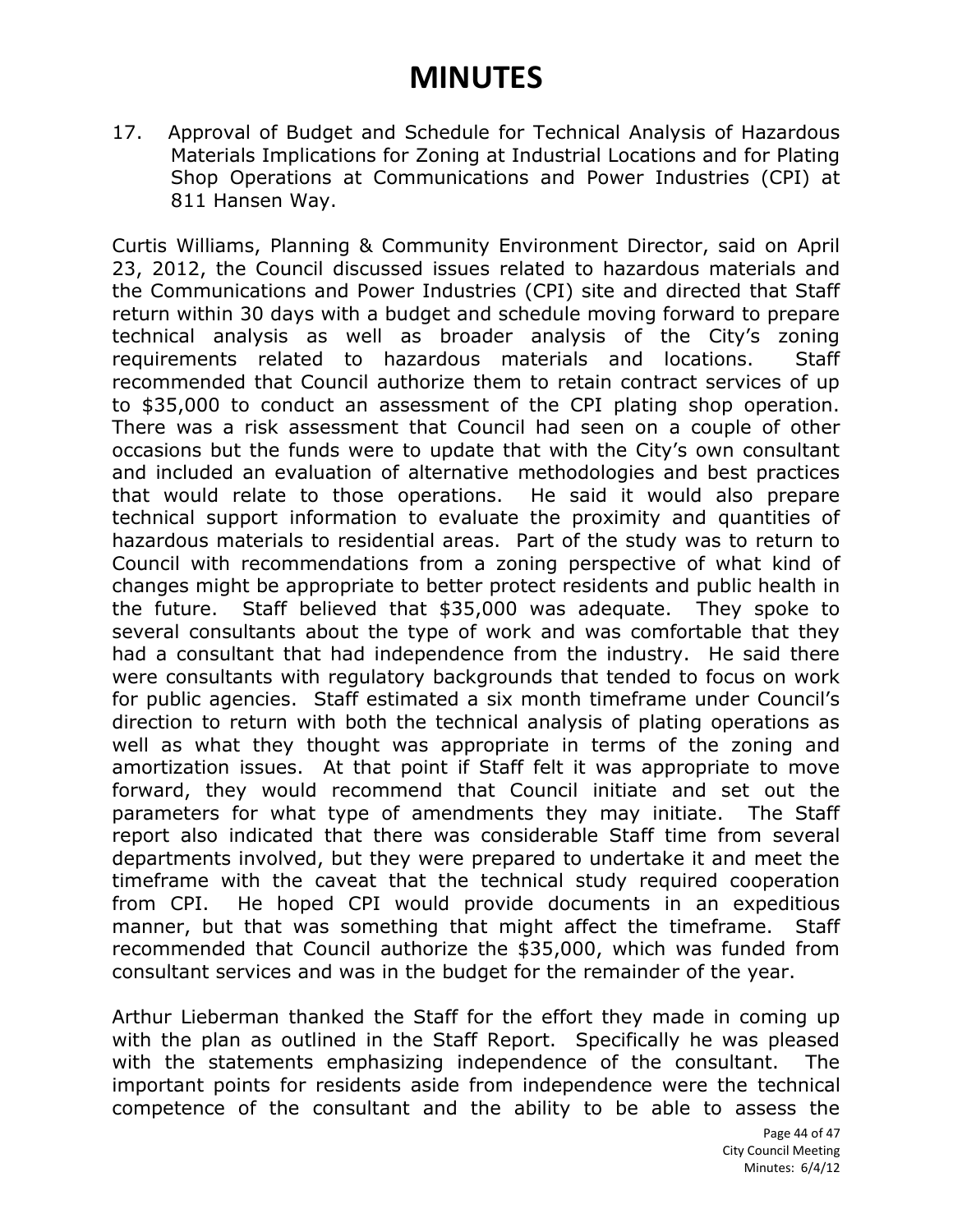potential offsite consequences of an incident or the use of the hazardous materials at CPI, the transparency of the process so that residents were aware of what was going on as it occurred, and having the study completed within the outlined timeframe. He said it required the cooperation of CPI, which he hoped they would offer. He noted that it did not happen with the amortization study, which turned a two month project into a two year project. He added that he wanted the consultant to meet with residents, particularly those that lived adjacent to CPI to view firsthand the proximity of their homes to the areas where the hazardous materials was used and hazardous waste was stored. He thought the other recommendations in the Staff report as to the zoning and land use and the appropriate siting of hazardous materials facilities near residential zones would be very valuable to the City. He thought this was a topic the City needed to understand and that the study would be helpful.

Jeff Dean wanted to thank the Staff for their work on the proposal. He said that they were very anxious to get the project moving and asked the Council to approve the recommendation. He said residents were displeased with the amortization study because it took so long. He asked the Council to consider that if the study was not completed in approximately nine months that they request an update from Staff.

Sandy Sloan said her business was on Alma Street in Menlo Park. She was present on behalf of CPI, since CPI's Primary Attorney, who had written Council several letters, was unable to attend that evening's meeting. CPI supported the Staff recommendation and thought it was essential the City had accurate, independent information in order to evaluate the plating shop.

Bob Moss agreed that adopting the Staff report and hiring the consultant was a good idea. He thought what Mr. Lieberman commented on explained the issues and that Council needed an authoritative evaluation of the issues and the situation. He commented that in the event that the result of the study and discussion a decision was made that they should amortize out the use of toxics on the site, he wanted to point out that amortizing uses was not new in Palo Alto. In 1978 the zoning was changed significantly and a number of locations along El Camino Real were identified to be changed from commercial to residential and they were put under amortization ranging from 20 to 25 years depending on when they had been constructed. He said that every site was amortized within the required period. How long the amortization period ought to be would be determined when the consultant returned with his recommendations. He told Council that if amortization was one of the recommendations, there was no reason to fear adopting it.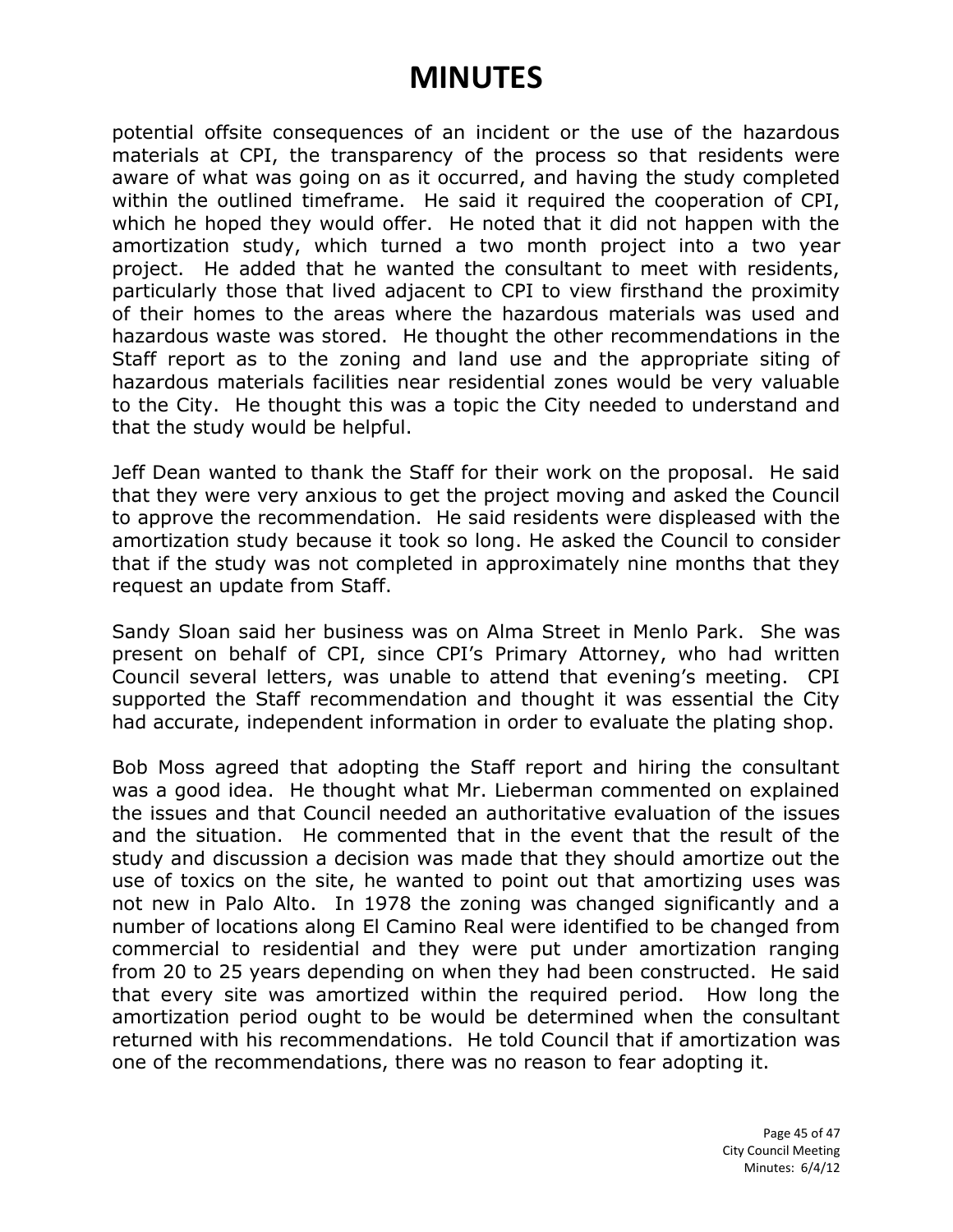D. A. Mitchell concurred with the City's five action strategy model. He had worked with Stanford's Dean on Sustainability 3.0 issues for several weeks and expected the process to take up to three years. Most of his activities had been in engagement and invigoration which were preparatory for activation and mobilization. As a volunteer firefighter he was interested in the hazmat issues and anticipated being of assistance.

Council Member Klein asked Staff if the assignment to the potential consultant included a peer review of the work done by CPI's consultant.

Mr. Williams said that it did, and it also was for an independent analysis of the consultant's own. He said that language could be added.

**MOTION:** Council Member Burt moved, seconded by Council Member Shepherd to accept Staff recommendation to authorize Staff to retain contract services of up to \$35,000 to: (1) conduct an assessment of CPI's plating shop operation, including evaluation of both past reports and methodologies related to CPI's operations and "best practices" and current operations; and (2) prepare technical support information related to zoning, amortization, and hazardous materials issues. City Staff also will identify potential Zoning and Fire Code amendments, if appropriate, with input from the selected consultant. Furthermore, should the consultant study fall behind, the Council will receive a report updating on the status prior to the 6 month completion date, and the consultant will conduct a peer review study of CPI consultant work.

Council Member Burt said the Staff had done a good follow up on the issue. He was pleased that it seemed focused and was glad that the City was addressing the concerns of the neighborhood and that CPI was embracing the study as well.

Council Member Shepherd said item number three of the original Motion was to look at other ordinances from other communities in order to see if there were good best practices. She asked if that would also be included.

Mr. Williams answered yes and stated that was primarily Staff's role rather than the consultants.

Council Member Shepherd said she was pleased the matter had returned to Council so quickly and assumed it would pass so the City could move forward.

**MOTION PASSED:** 8-0 Yeh absent